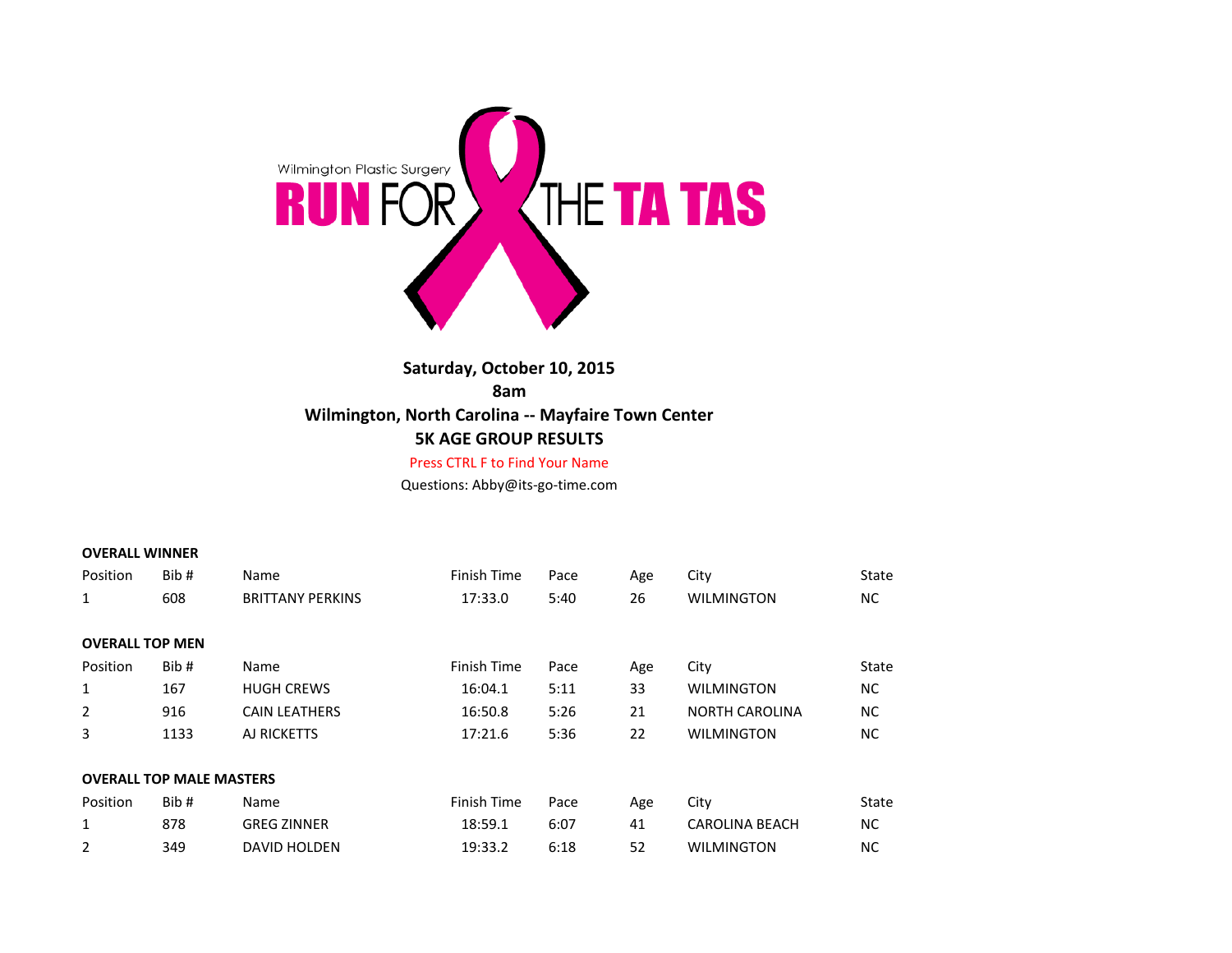| 3               | 740                               | DAVID SOUTHERLAND                       | 20:00.2     | 6:27 | 44             | <b>WILMINGTON</b>   | NC        |
|-----------------|-----------------------------------|-----------------------------------------|-------------|------|----------------|---------------------|-----------|
|                 |                                   |                                         |             |      |                |                     |           |
|                 |                                   | <b>OVERALL TOP MALE GRAND MASTERS</b>   |             |      |                |                     |           |
| Position        | Bib#                              | Name                                    | Finish Time | Pace | Age            | City                | State     |
| $\mathbf{1}$    | 676                               | <b>STUART ROSS</b>                      | 20:25.5     | 6:35 | 56             | <b>WILMINGTON</b>   | NC        |
| $\overline{2}$  | 1591                              | THOMAS PORTER                           | 21:38.2     | 6:59 | 53             | <b>WILMINGTON</b>   | NC        |
| 3               | 1014                              | <b>EDDIE BUCHANAN</b>                   | 21:47.1     | 7:02 | 65             | <b>WILMINGTON</b>   | NC        |
|                 |                                   |                                         |             |      |                |                     |           |
|                 | <b>OVERALL TOP FEMALES</b>        |                                         |             |      |                |                     |           |
| Position        | Bib#                              | Name                                    | Finish Time | Pace | Age            | City                | State     |
| $\mathbf{1}$    | 551                               | <b>KIMBERLY MUELLER</b>                 | 18:08.7     | 5:51 | 39             | <b>CASTLE HAYNE</b> | NC        |
| $\overline{2}$  | 321                               | <b>KAREN ECKBERG</b>                    | 18:27.6     | 5:57 | 30             | <b>WILMINGTON</b>   | NC        |
| $\mathbf{1}$    | 499                               | <b>KATE MARTIN</b>                      | 20:45.4     | 6:42 | 31             | <b>WILMINGTON</b>   | <b>NC</b> |
|                 |                                   |                                         |             |      |                |                     |           |
|                 | <b>OVERALL TOP FEMALE MASTERS</b> |                                         |             |      |                |                     |           |
| Position        | Bib#                              | Name                                    | Finish Time | Pace | Age            | City                | State     |
| $\mathbf{1}$    | 229                               | <b>BRENDA ESTLACK</b>                   | 21:14.3     | 6:51 | 55             | <b>WILMINGTON</b>   | NC        |
| $\overline{2}$  | 879                               | MICHELLE ZUMBRO                         | 21:47.9     | 7:02 | 45             | <b>WILMINGTON</b>   | NC        |
| 3               | 427                               | <b>KELLI KERKHOFF</b>                   | 22:34.4     | 7:17 | 42             | <b>WILMINGTON</b>   | NC        |
|                 |                                   |                                         |             |      |                |                     |           |
|                 |                                   | <b>OVERALL TOP FEMALE GRAND MASTERS</b> |             |      |                |                     |           |
| Position        | Bib#                              | Name                                    | Finish Time | Pace | Age            | City                | State     |
| $\mathbf{1}$    | 977                               | <b>DIANE BOYD</b>                       | 23:55.2     | 7:43 | 55             | <b>WILMINGTON</b>   | NC        |
| $\overline{2}$  | 138                               | <b>TRACY CHRISTIAN</b>                  | 24:12.6     | 7:48 | 51             | <b>WILMINGTON</b>   | NC        |
| 3               | 420                               | <b>CAROL KAYS</b>                       | 24:40.4     | 7:57 | 53             | <b>WILMINGTON</b>   | NC        |
|                 |                                   |                                         |             |      |                |                     |           |
|                 |                                   |                                         |             |      |                |                     |           |
| MALE 10 & UNDER |                                   |                                         |             |      |                |                     |           |
| Position        | Bib#                              | Name                                    | Finish Time | Pace | Age            | City                | State     |
| $\mathbf{1}$    | 1001                              | LUKE ADAMS                              | 21:18.3     | 6:52 | 10             | <b>WILMINGTON</b>   | NC        |
| $\overline{2}$  | 415                               | <b>BECKETT KANTROWITZ</b>               | 21:43.5     | 7:00 | 10             | <b>WILMINGTON</b>   | NC        |
| 3               | 956                               | <b>SAWYER HARRISON</b>                  | 23:56.6     | 7:43 | $\overline{7}$ | <b>WILMINGTON</b>   | NC        |
| 4               | 799                               | <b>TUCKER TUCKER</b>                    | 24:02.7     | 7:45 | 10             | <b>WILMINGTON</b>   | NC        |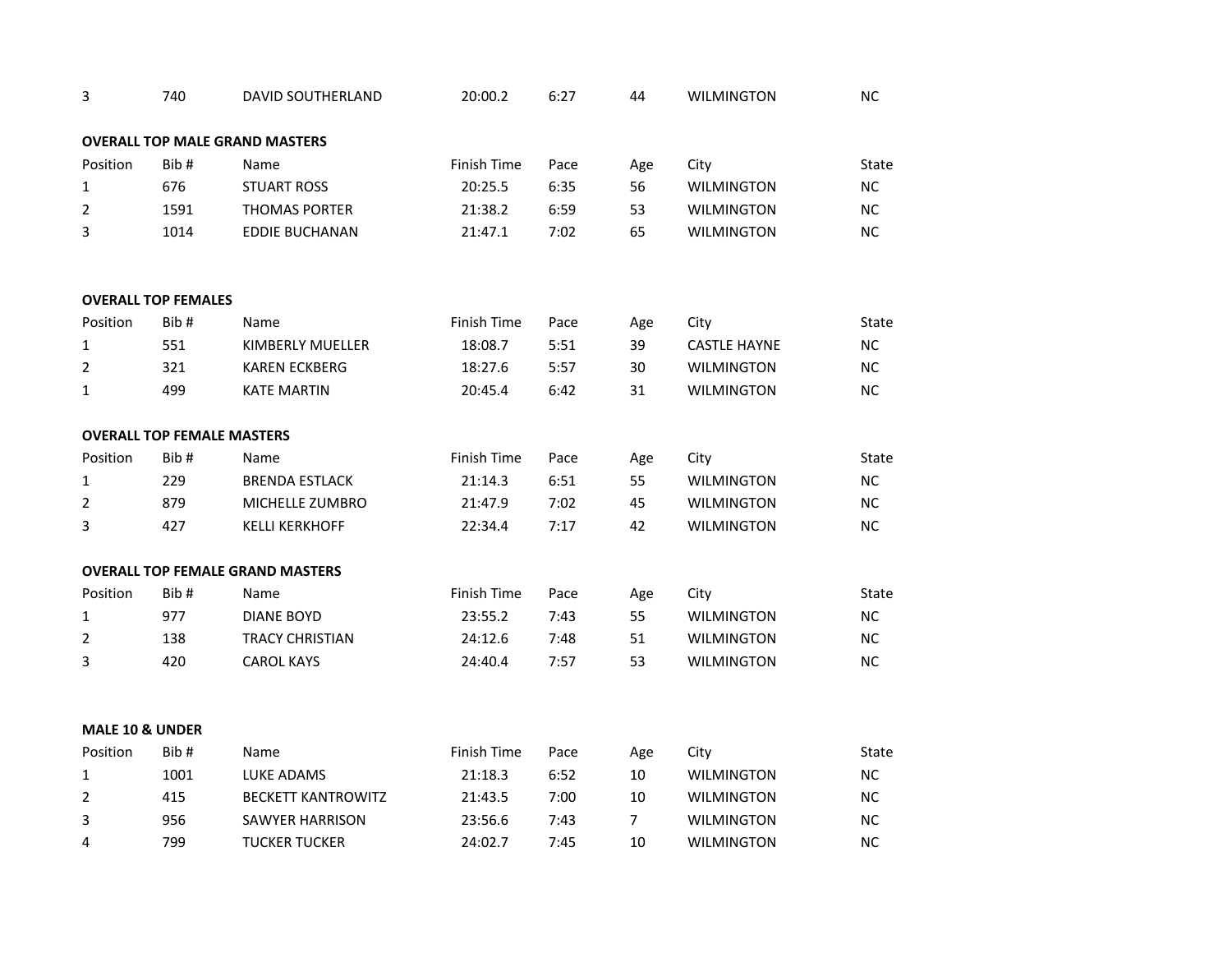| 5  | 673  | <b>CHARLES ROOKS</b>  | 25:12.3 | 8:08  | 8  | <b>HAMPSTEAD</b>  | NС        |
|----|------|-----------------------|---------|-------|----|-------------------|-----------|
| 6  | 286  | <b>MATTHEW GOLDEN</b> | 26:02.4 | 8:24  | 9  | <b>CHARLOTTE</b>  | <b>NC</b> |
|    | 795  | <b>CHARLIE TUCKER</b> | 26:36.8 | 8:35  | 10 | <b>WILMINGTON</b> | <b>NC</b> |
| 8  | 1074 | <b>OWEN REECE</b>     | 26:53.3 | 8:40  | 7  | <b>SURF CITY</b>  | <b>NC</b> |
| 9  | 1084 | <b>BEN SCOUTELAS</b>  | 27:49.0 | 8:58  | 9  | <b>WILMINGTON</b> | <b>NC</b> |
| 10 | 1144 | <b>EDGAR BRAVO</b>    | 28:17.7 | 9:07  |    | <b>WILMINGTON</b> | <b>NC</b> |
| 11 | 1146 | <b>JACK LAMBERT</b>   | 31:14.4 | 10:05 | 10 | <b>HAMPSTEAD</b>  | <b>NC</b> |
| 12 | 254  | <b>SLADE FORKIN</b>   | 33:32.8 | 10:49 | 8  | <b>WILMINGTON</b> | <b>NC</b> |
| 13 | 253  | ROWAN FORKIN          | 33:33.2 | 10:49 |    | <b>WILMINGTON</b> | NС        |

### **MALE 11- 14**

| Position       | Bib# | Name                    | Finish Time | Pace  | Age | City                | State     |
|----------------|------|-------------------------|-------------|-------|-----|---------------------|-----------|
| 1              | 1136 | <b>OWEN THORNDIKE</b>   | 19:12.9     | 6:12  | 13  | <b>WILMINGTON</b>   | <b>NC</b> |
| $\overline{2}$ | 1047 | <b>ZACHARY KNOTT</b>    | 20:11.4     | 6:31  | 12  | <b>WILMINGTON</b>   | <b>NC</b> |
| 3              | 44   | <b>ALEXANDER BARDEN</b> | 21:42.7     | 7:00  | 13  | <b>WILMINGTON</b>   | <b>NC</b> |
| 4              | 1148 | <b>BEN HUTSELL</b>      | 22:11.1     | 7:09  | 14  | <b>WILMINGTON</b>   | <b>NC</b> |
| 5              | 699  | LUKE SCHCHERI           | 22:25.3     | 7:14  | 13  | LELAND              | <b>NC</b> |
| 6              | 603  | <b>MARK PATZ</b>        | 22:55.0     | 7:24  | 13  | <b>WILMINGTON</b>   | <b>NC</b> |
| 7              | 410  | <b>WYATT JONES</b>      | 23:31.0     | 7:35  | 11  | <b>WILMINGTON</b>   | <b>NC</b> |
| 8              | 1082 | <b>HAYDEN ROGERSON</b>  | 23:35.9     | 7:36  | 12  | <b>WILMINGTON</b>   | <b>NC</b> |
| 9              | 317  | <b>KEEGAN HARALDSON</b> | 24:07.8     | 7:47  | 11  | LELAND              | <b>NC</b> |
| 10             | 881  | <b>EVAN ACOME</b>       | 26:32.8     | 8:34  | 11  | <b>WILMINGTON</b>   | <b>NC</b> |
| 11             | 1065 | <b>CALEB NASON</b>      | 26:52.5     | 8:40  | 14  | <b>WILMINGTON</b>   | <b>NC</b> |
| 12             | 287  | <b>MICHAEL GOLDEN</b>   | 26:57.0     | 8:42  | 13  | <b>CHARLOTTE</b>    | <b>NC</b> |
| 13             | 628  | <b>LANDON POTTER</b>    | 26:59.0     | 8:42  | 11  | <b>CASTLE HAYNE</b> | <b>NC</b> |
| 14             | 896  | <b>SHERMAN CRINER</b>   | 28:18.1     | 9:08  | 11  | <b>WILMINGTON</b>   | <b>NC</b> |
| 15             | 346  | <b>CALEB HEWETT</b>     | 28:24.8     | 9:10  | 13  | <b>WILMINGTON</b>   | <b>NC</b> |
| 16             | 1121 | <b>KEIN O'MALLEY</b>    | 28:31.5     | 9:12  | 12  | <b>WILMINGTON</b>   | <b>NC</b> |
| 17             | 960  | <b>JACOB SAWYER</b>     | 29:08.7     | 9:24  | 14  | <b>WILMINGTON</b>   | <b>NC</b> |
| 18             | 1097 | <b>BEN WAGENSELLER</b>  | 30:15.6     | 9:45  | 12  | <b>WILMINGTON</b>   | <b>NC</b> |
| 19             | 1035 | <b>REX HEPPE</b>        | 30:47.6     | 9:56  | 12  | <b>CASTLE HAYNE</b> | <b>NC</b> |
| 20             | 430  | <b>JOSIAH KIM</b>       | 31:53.8     | 10:17 | 11  | <b>WILMINGTON</b>   | ΝC        |
| 21             | 1122 | <b>PATRICK O'MALLEY</b> | 32:19.8     | 10:25 | 13  | <b>WILMINGTON</b>   | <b>NC</b> |
| 22             | 918  | <b>GRAYSON LYNCH</b>    | 34:47.8     | 11:13 | 12  | <b>WILMINGTON</b>   | NC        |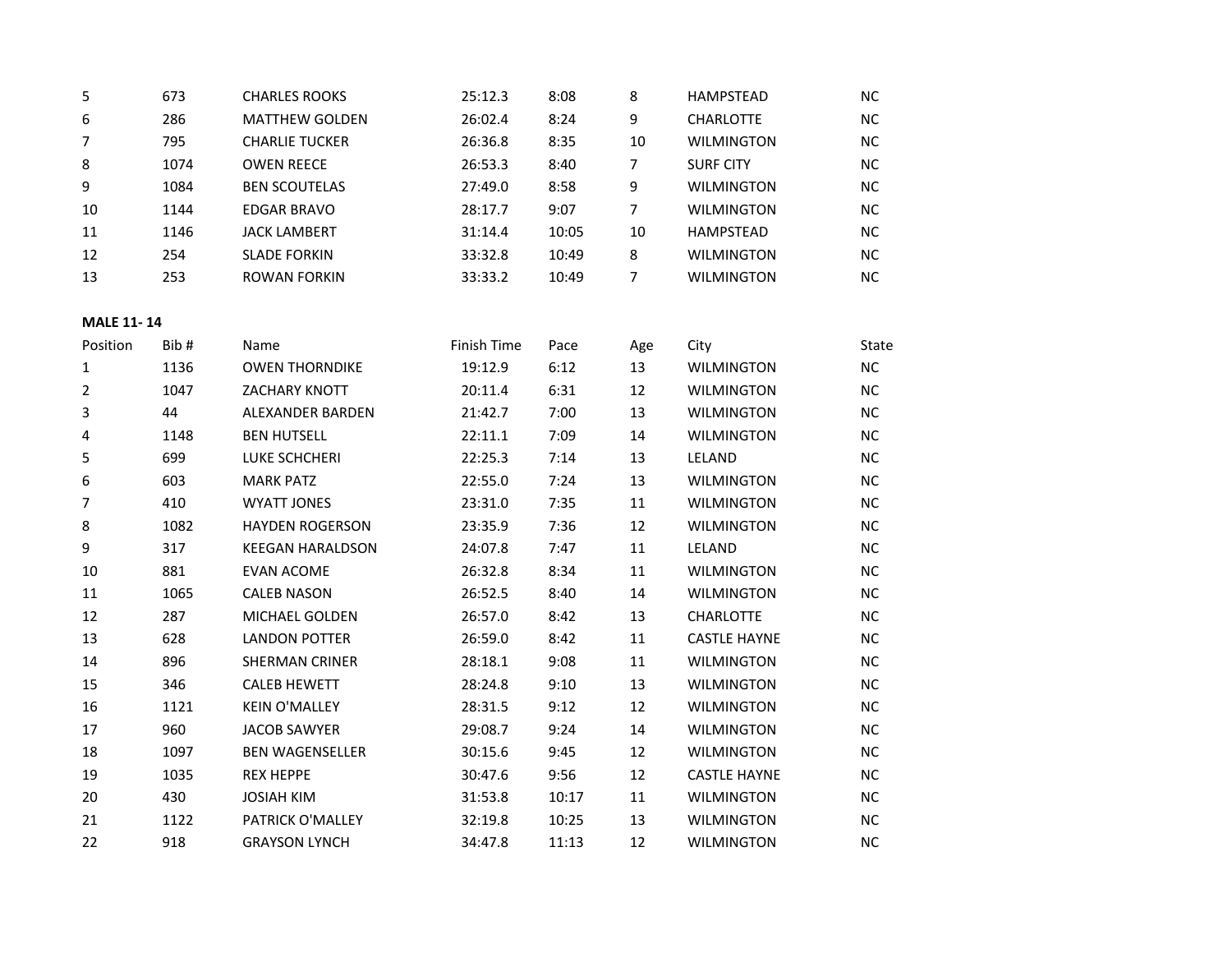| 23                  | 40   | <b>JOSE MARIA BANALES</b> | 35:35.7     | 11:29 | 14  | <b>WILMINGTON</b>     | NC.       |
|---------------------|------|---------------------------|-------------|-------|-----|-----------------------|-----------|
| 24                  | 963  | <b>ZACHARY NOLAN</b>      | 36:38.8     | 11:49 | 14  | <b>WILMINGTON</b>     | NC        |
|                     |      |                           |             |       |     |                       |           |
| <b>MALE 15-19</b>   |      |                           |             |       |     |                       |           |
| Position            | Bib# | Name                      | Finish Time | Pace  | Age | City                  | State     |
| 1                   | 815  | <b>COLLIN VILEN</b>       | 18:34.5     | 5:59  | 19  | <b>CHAPEL HILL</b>    | <b>NC</b> |
| 2                   | 413  | <b>JOSE JUAREZ</b>        | 21:21.1     | 6:53  | 17  | <b>WILMINGTON</b>     | NC        |
| 3                   | 392  | EDDIE JANOSKO             | 23:18.3     | 7:31  | 16  | <b>WILMINGTON</b>     | NC.       |
| 4                   | 718  | <b>ALEX SIGNORELLO</b>    | 27:52.5     | 8:59  | 16  | <b>WILMINGTON</b>     | NC        |
| 5                   | 641  | <b>LEIGHTON RANDALL</b>   | 28:33.3     | 9:13  | 15  | <b>HAMPSTEAD</b>      | NC.       |
| 6                   | 616  | <b>HARLEY PERRY</b>       | 28:38.7     | 9:14  | 15  | <b>HAMPSTEAD</b>      | NC        |
| 7                   | 588  | <b>ABE PADILLA</b>        | 41:38.5     | 13:26 | 15  | <b>WILMINGTON</b>     | NC.       |
| 8                   | 589  | <b>JESSE PADILLA</b>      | 41:38.5     | 13:26 | 15  | <b>WILMINGTON</b>     | NC        |
|                     |      |                           |             |       |     |                       |           |
| <b>MALE 20 - 24</b> |      |                           |             |       |     |                       |           |
| Position            | Bib# | Name                      | Finish Time | Pace  | Age | City                  | State     |
| $\mathbf 1$         | 564  | <b>BRANDON NIX</b>        | 18:03.4     | 5:49  | 20  | <b>WILMINGTON</b>     | NC.       |
| 2                   | 642  | <b>JOSEPH RANGEL</b>      | 20:41.3     | 6:40  | 22  | <b>WILMINGTON</b>     | NC.       |
| 3                   | 792  | <b>JESSE TREJO</b>        | 21:27.6     | 6:55  | 20  | <b>WILMINGTON</b>     | NC        |
| 4                   | 505  | RAFAEL MATEOS             | 21:49.9     | 7:02  | 24  | <b>WILMINGTON</b>     | NC.       |
| 5                   | 290  | <b>JESUS GONZALEZ</b>     | 23:30.2     | 7:35  | 20  | <b>WILMINGTON</b>     | NC        |
| 6                   | 35   | <b>CHRISTOPHER BAK</b>    | 23:56.2     | 7:43  | 24  | <b>CAROLINA BEACH</b> | NC.       |
| $\overline{7}$      | 41   | <b>NOE BANALES</b>        | 24:14.6     | 7:49  | 20  | <b>WILMINGTON</b>     | NC.       |
| 8                   | 1054 | <b>KRISTOPHER MEADE</b>   | 25:06.5     | 8:06  | 23  | <b>NORTH CAROLINA</b> | <b>NC</b> |
| 9                   | 227  | MIGUEL EREZ               | 33:13.5     | 10:43 | 22  | <b>WILMINGTON</b>     | NC        |
| 10                  | 561  | <b>KASITY NELSON</b>      | 52:00.3     | 16:46 | 23  | <b>WILMINGTON</b>     | NC        |
|                     |      |                           |             |       |     |                       |           |
| <b>MALE 25 - 29</b> |      |                           |             |       |     |                       |           |
| Position            | Bib# | Name                      | Finish Time | Pace  | Age | City                  | State     |
| 1                   | 336  | <b>CLINT HENRY</b>        | 17:39.8     | 5:42  | 29  | <b>WILMINGTON</b>     | <b>NC</b> |
| $\overline{2}$      | 1071 | ROCCO QUARANTO            | 18:01.3     | 5:49  | 29  | <b>WILMINGTON</b>     | NC.       |
| 3                   | 514  | <b>PATRICK MCHUGH</b>     | 18:01.5     | 5:49  | 28  | <b>HOLLY RIDGE</b>    | NC.       |
| 4                   | 979  | RICARDO OLIVAREZ          | 21:27.2     | 6:55  | 26  | <b>WILMINGTON</b>     | NC.       |
| 5                   | 777  | <b>JOSHUA THOMAS</b>      | 21:36.1     | 6:58  | 27  | <b>WILMINGTON</b>     | <b>NC</b> |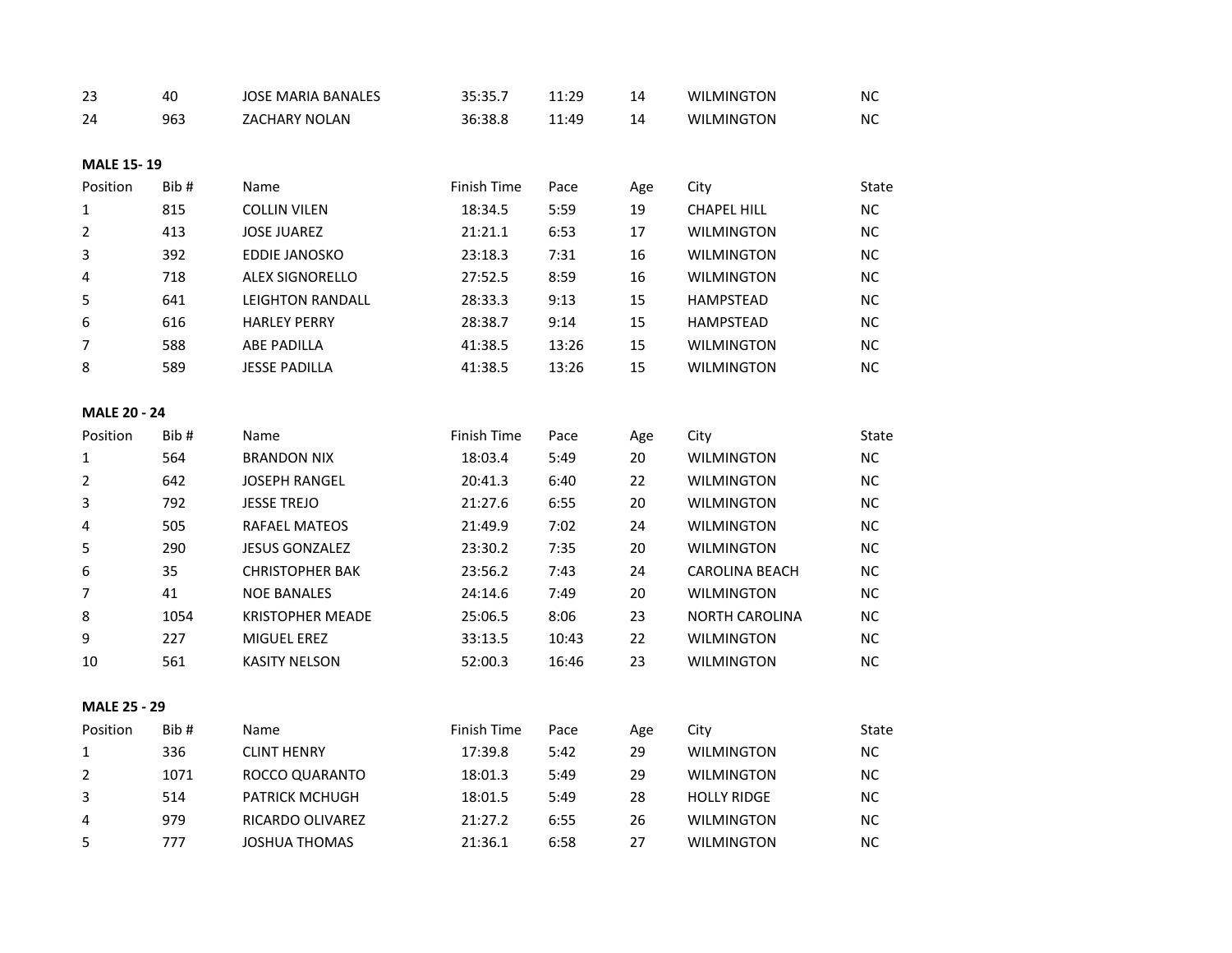| 6                   | 255          | <b>JASON FOWLER</b>         | 21:38.0     | 6:59  | 29  | <b>WHITEVILLE</b> | <b>NC</b>  |
|---------------------|--------------|-----------------------------|-------------|-------|-----|-------------------|------------|
| $\overline{7}$      | 953          | THAD TOWNSEND               | 22:00.6     | 7:06  | 29  | <b>WILMINGTON</b> | ${\sf NC}$ |
| 8                   | 24           | <b>BEN AVALEZ</b>           | 25:03.3     | 8:05  | 27  | WILMINGTON        | NC         |
| 9                   | 1053         | <b>GREG LANIER</b>          | 25:34.0     | 8:15  | 27  | <b>BURGAW</b>     | NC         |
| 10                  | 693          | <b>FRANCISCO SANTIAGO</b>   | 26:02.8     | 8:24  | 25  | <b>WILMINGTON</b> | NC         |
| 11                  | 1116         | <b>SPENCER HUNTER</b>       | 26:50.0     | 8:39  | 27  | <b>WILMINGTON</b> | <b>NC</b>  |
| 12                  | $\mathbf{2}$ | <b>CARLOS ALBERT ALAVEZ</b> | 27:35.5     | 8:54  | 25  | <b>WILMINGTON</b> | NC         |
| 13                  | 373          | EMMANUEL IBARRA             | 27:42.5     | 8:56  | 25  | <b>WILMINGTON</b> | NC         |
| 14                  | 193          | <b>ALAN DIAZ</b>            | 28:00.6     | 9:02  | 27  | <b>WILMINGTON</b> | <b>NC</b>  |
| 15                  | 435          | <b>TAYLOR KING</b>          | 28:43.3     | 9:16  | 26  | <b>WILMINGTON</b> | <b>NC</b>  |
| 16                  | 313          | <b>AARON HALBEISEN</b>      | 29:20.4     | 9:28  | 27  | <b>WILMINGTON</b> | $NC$       |
| 17                  | 524          | <b>OSMIN MELGAR</b>         | 30:07.0     | 9:43  | 25  | WILMINGTON        | <b>NC</b>  |
| 18                  | 965          | DARRELL POSEY               | 30:08.7     | 9:43  | 29  | <b>WILMINGTON</b> | <b>NC</b>  |
| 19                  | 624          | <b>DOMINICK POLAINO</b>     | 30:45.9     | 9:55  | 28  | <b>WILMINGTON</b> | NC         |
| 20                  | 773          | ROSS TERRY                  | 31:14.4     | 10:05 | 29  | <b>WILMINGTON</b> | <b>NC</b>  |
| 21                  | 117          | SALVADOR CARMONA            | 33:57.9     | 10:57 | 25  | <b>WILMINGTON</b> | <b>NC</b>  |
| 22                  | 584          | KAMMIE OUTLAW               | 41:42.6     | 13:27 | 28  | <b>WILMINGTON</b> | <b>NC</b>  |
| 23                  | 583          | <b>DOUGLAS OUTLAW</b>       | 41:42.9     | 13:27 | 28  | <b>WILMINGTON</b> | NC         |
| 24                  | 105          | <b>CANDACE CAMPBELL</b>     | 42:13.9     | 13:37 | 25  | <b>WILMINGTON</b> | <b>NC</b>  |
| 25                  | 690          | <b>CARLOS SANTANA</b>       | 55:49.5     | 18:00 | 25  | <b>WILMINGTON</b> | <b>NC</b>  |
| 26                  | 991          | <b>DEVIN TYLER</b>          | 57:24.5     | 18:31 | 27  | WILMINGTON        | NC         |
| 27                  | 274          | ROLANDO GARCIA              | 1:14:16.4   | 23:57 | 26  | WILMINGTON        | <b>NC</b>  |
|                     |              |                             |             |       |     |                   |            |
| <b>MALE 30 - 34</b> |              |                             |             |       |     |                   |            |
| Position            | Bib#         | Name                        | Finish Time | Pace  | Age | City              | State      |
| 1                   | 968          | <b>JEREMY SNODGRASS</b>     | 19:05.5     | 6:09  | 32  | <b>WILMINGTON</b> | NC         |
| 2                   | 880          | DREW COOMBS                 | 19:14.6     | 6:12  | 31  | <b>WILMINGTON</b> | NC.        |
| 3                   | 215          | RICHARD DUVALL              | 22:23.1     | 7:13  | 34  | <b>WILMINGTON</b> | NC         |
| 4                   | 1119         | <b>MATT ALLERSTON</b>       | 22:33.0     | 7:16  | 30  | <b>WILMINGTON</b> | <b>NC</b>  |
| 5                   | 1079         | <b>RYAN RIMMELE</b>         | 23:03.6     | 7:26  | 30  | RALEIGH           | NC         |
| 6                   | 171          | <b>GLENDA CRUZ</b>          | 23:59.6     | 7:44  | 33  | <b>WILMINGTON</b> | NC         |
| 7                   | 46           | <b>ANTONIO BARRETT</b>      | 24:00.2     | 7:45  | 34  | <b>WILMINGTON</b> | <b>NC</b>  |
| 8                   | 935          | <b>KENNY WALLER</b>         | 26:09.4     | 8:26  | 32  | <b>WILMINGTON</b> | NC         |
| 9                   | 323          | <b>JOHN MARTIN</b>          | 27:41.6     | 8:56  | 31  | <b>WILMINGTON</b> | <b>NC</b>  |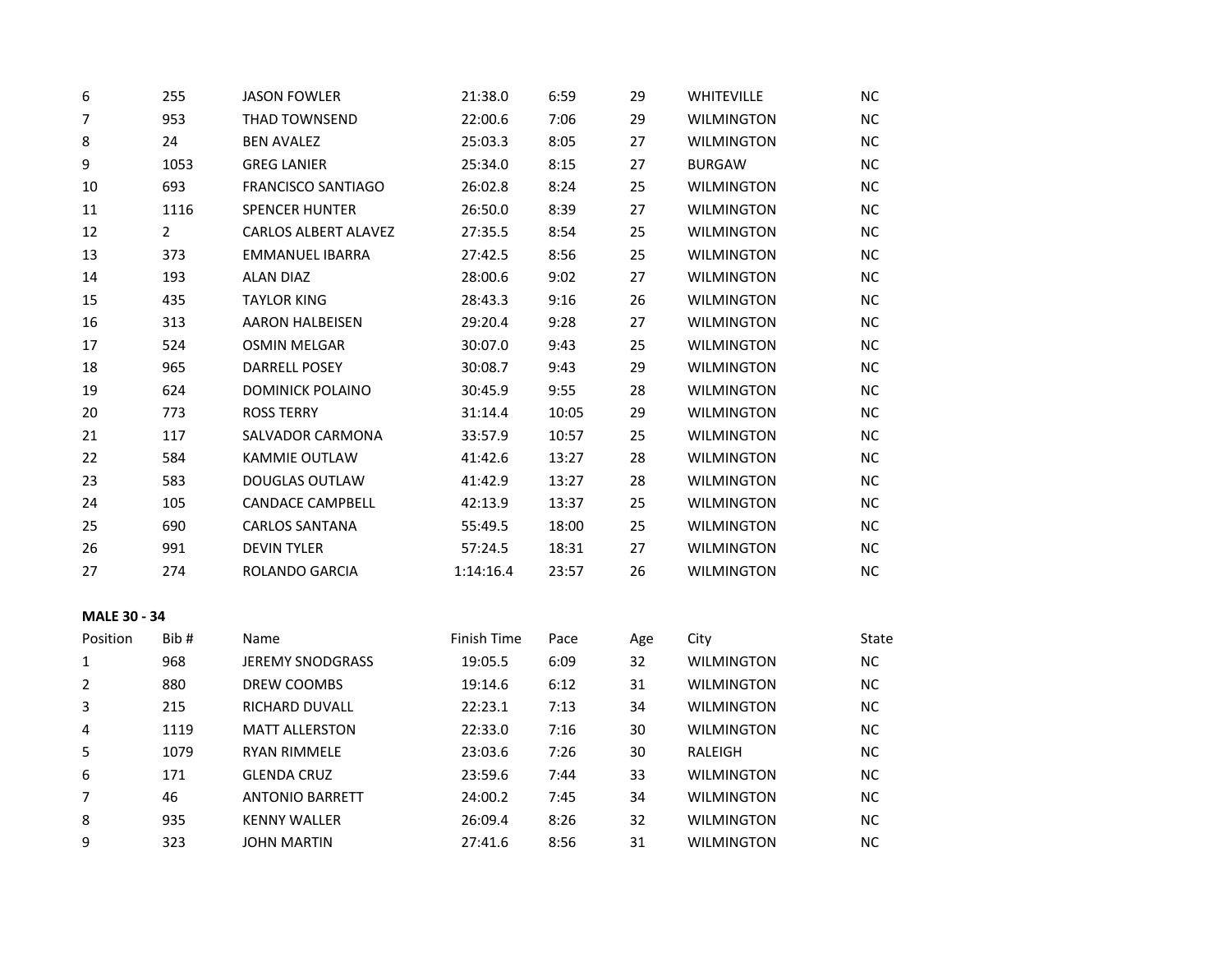| 10                  | 172  | <b>MARCOS CRUZ</b>        | 28:49.4     | 9:18  | 34  | <b>WILMINGTON</b> | <b>NC</b> |
|---------------------|------|---------------------------|-------------|-------|-----|-------------------|-----------|
| $11\,$              | 387  | PAUL JACKSON              | 28:56.4     | 9:20  | 33  | <b>WILMINGTON</b> | NC        |
| 12                  | 776  | <b>PAUL THEISS</b>        | 29:14.8     | 9:26  | 31  | <b>WILMINGTON</b> | NC.       |
| 13                  | 158  | <b>NEAL COOPER</b>        | 29:22.5     | 9:28  | 31  | <b>WILMINGTON</b> | NC.       |
| 14                  | 344  | <b>JOSE HERRERA</b>       | 29:25.3     | 9:29  | 30  | <b>WILMINGTON</b> | NC        |
| 15                  | 1011 | <b>STEVEN BONK</b>        | 29:49.3     | 9:37  | 34  | ROCKY POINT       | NC.       |
| 16                  | 131  | RODOLFO CERON             | 31:00.7     | 10:00 | 30  | <b>WILMINGTON</b> | NC.       |
| 17                  | 233  | <b>ANDREW FALLIS</b>      | 34:06.2     | 11:00 | 33  | <b>WILMINGTON</b> | NC        |
| 18                  | 706  | <b>RYAN SHAFER</b>        | 34:38.5     | 11:10 | 30  | <b>WILMINGTON</b> | NC        |
| 19                  | 132  | <b>HUGO CERVANTES</b>     | 35:01.8     | 11:18 | 32  | <b>WILMINGTON</b> | NC        |
| 20                  | 764  | <b>DON SWEENEY</b>        | 35:04.6     | 11:19 | 34  | <b>WILMINGTON</b> | <b>NC</b> |
| 21                  | 472  | <b>JUSTIN LE DUC</b>      | 35:29.0     | 11:27 | 32  | <b>WILMINGTON</b> | NC.       |
| 22                  | 597  | <b>JIM PARKER</b>         | 36:13.6     | 11:41 | 32  | <b>WILMINGTON</b> | NC.       |
| 23                  | 720  | <b>STANLEY SILAS</b>      | 38:13.1     | 12:20 | 33  | <b>WILMINGTON</b> | NC        |
| 24                  | 374  | <b>GUSTAVO IBARRA</b>     | 47:49.7     | 15:25 | 32  | <b>WILMINGTON</b> | NC.       |
| 25                  | 322  | <b>JAMONT HARRIS</b>      | 51:30.2     | 16:37 | 30  | <b>WILMINGTON</b> | <b>NC</b> |
| 26                  | 381  | WILL IVES                 | 1:00:32.1   | 19:32 | 33  | <b>WILMINGTON</b> | NC        |
| 27                  | 469  | <b>THAD LAWSON</b>        | 1:00:33.7   | 19:32 | 32  | <b>WILMINGTON</b> | NC        |
| 28                  | 241  | <b>KENETH FISHER</b>      | 1:02:00.9   | 20:00 | 34  | <b>WILMINGTON</b> | <b>NC</b> |
| <b>MALE 35 - 39</b> |      |                           |             |       |     |                   |           |
| Position            | Bib# | Name                      | Finish Time | Pace  | Age | City              | State     |
| 1                   | 1138 | JEAN-PIERRE SAINTARD      | 18:55.3     | 6:06  | 36  | <b>WILMINGTON</b> | <b>NC</b> |
| 2                   | 115  | <b>JAY CARMINE</b>        | 19:17.4     | 6:13  | 37  | LELAND            | NC        |
| 3                   | 358  | <b>SCOTT WILLIAMS</b>     | 19:41.3     | 6:21  | 38  | CHARLOTTE         | NC        |
| 4                   | 1027 | RAYMOND GEPHART           | 19:47.0     | 6:23  | 35  | <b>WILMINGTON</b> | NC        |
| 5                   | 273  | <b>LUIS GARCIA</b>        | 20:48.0     | 6:43  | 36  | <b>WILMINGTON</b> | NC.       |
| 6                   | 1101 | <b>CHRIS WELLMAN</b>      | 20:55.8     | 6:45  | 39  | LELAND            | NC.       |
| 7                   | 1140 | <b>CHRISTOPHER MARTIN</b> | 23:06.5     | 7:27  | 37  | <b>WILMINGTON</b> | NC.       |
| 8                   | 1155 | TY JACOBS                 | 23:36.0     | 7:37  | 37  | <b>WILMINGTON</b> | ΝC        |
| 9                   | 817  | <b>JOHN VILLECO</b>       | 23:52.0     | 7:42  | 37  | <b>WILMINGTON</b> | NC.       |
| 10                  | 1127 | <b>JEFF ROOKS</b>         | 25:10.2     | 8:07  | 37  | <b>HAMPSTEAD</b>  | <b>NC</b> |
| $11\,$              | 877  | <b>JUVENAL ZERATE</b>     | 25:32.4     | 8:14  | 36  | <b>WILMINGTON</b> | NC        |
| 12                  | 744  | <b>JOHN SPENCER</b>       | 25:36.7     | 8:15  | 37  | <b>WATHA</b>      | <b>NC</b> |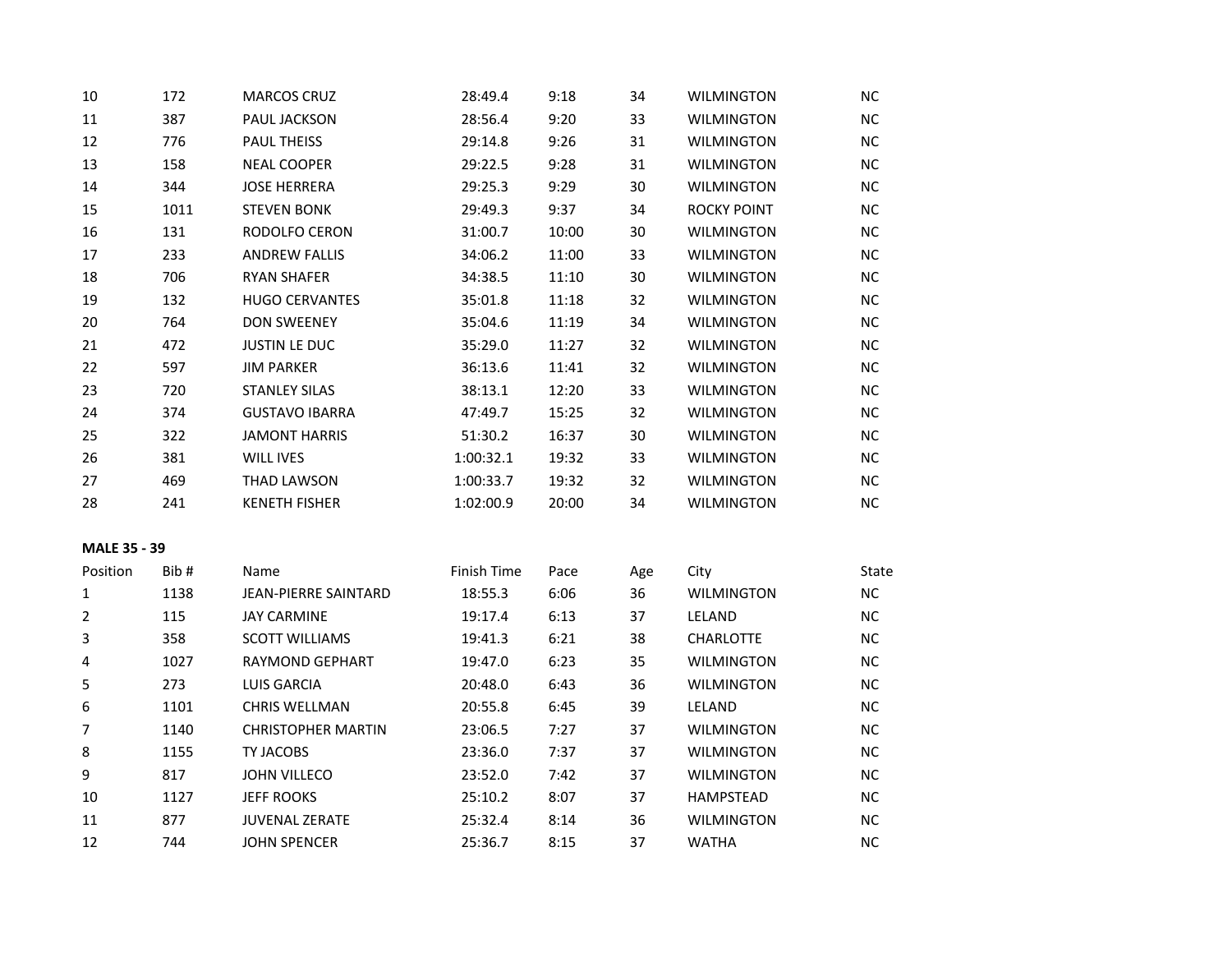| 13                  | 1952 | <b>ZELITO MEDINA</b>    | 25:46.5     | 8:19  | 35  | <b>WILMINGTON</b> | <b>NC</b> |
|---------------------|------|-------------------------|-------------|-------|-----|-------------------|-----------|
| 14                  | 940  | <b>ROD MORENO</b>       | 26:23.4     | 8:31  | 39  | <b>WILMINGTON</b> | NC.       |
| 15                  | 622  | <b>BRIAN PISANI</b>     | 26:40.5     | 8:36  | 35  | <b>WILMINGTON</b> | NC        |
| 16                  | 1112 | <b>CLINT ROBERSON</b>   | 26:45.7     | 8:38  | 36  | <b>WILMINGTON</b> | NC.       |
| 17                  | 539  | <b>KEVIN MILLER</b>     | 28:13.2     | 9:06  | 37  | <b>WILMINGTON</b> | NC        |
| 18                  | 938  | <b>MARK WEISS</b>       | 28:29.8     | 9:11  | 37  | <b>WILMINGTON</b> | NC        |
| 19                  | 332  | MIKE HEGARTY            | 28:33.0     | 9:13  | 37  | <b>WILMINGTON</b> | NC        |
| 20                  | 931  | JEFF SCHWARTZ           | 28:38.8     | 9:14  | 39  | <b>WILMINGTON</b> | NC        |
| 21                  | 149  | DAVID COLLINS           | 30:07.3     | 9:43  | 35  | <b>WILMINGTON</b> | NC.       |
| 22                  | 160  | <b>TRAVIS CORPENING</b> | 30:19.9     | 9:47  | 39  | <b>WINNABOW</b>   | NC.       |
| 23                  | 793  | <b>MATT TROSTLE</b>     | 30:37.4     | 9:53  | 38  | <b>WILMINGTON</b> | NC.       |
| 24                  | 1107 | <b>SIM WILKES</b>       | 30:50.5     | 9:57  | 36  | <b>WILMINGTON</b> | NC.       |
| 25                  | 681  | <b>BRANDON ROWLETT</b>  | 30:53.3     | 9:58  | 37  | <b>WILMINGTON</b> | NC.       |
| 26                  | 521  | <b>FELIPE MEDINA</b>    | 31:21.2     | 10:07 | 37  | <b>WILMINGTON</b> | NC.       |
| 27                  | 1164 | <b>NATHAN ASKWITH</b>   | 32:05.8     | 10:21 | 35  | <b>WILMINGTON</b> | <b>NC</b> |
| 28                  | 801  | <b>HAILY TUNDIDOR</b>   | 32:40.5     | 10:32 | 37  | <b>WILMINGTON</b> | NC.       |
| 29                  | 314  | <b>GREGORY HANNA</b>    | 34:02.7     | 10:59 | 36  | WILLARD           | NC        |
| 30                  | 812  | <b>SANDRO VENTURA</b>   | 34:56.6     | 11:16 | 35  | <b>WILMINGTON</b> | NC        |
| 31                  | 600  | <b>ROBERT PARKER</b>    | 36:14.2     | 11:41 | 35  | <b>WILMINGTON</b> | NC.       |
| 32                  | 199  | <b>TODD DION</b>        | 41:06.0     | 13:15 | 36  | <b>WILMINGTON</b> | <b>NC</b> |
| 33                  | 79   | <b>JEREMY BRITT</b>     | 42:43.1     | 13:47 | 38  | <b>BURGAW</b>     | NC.       |
| 34                  | 848  | <b>AARON WILHARM</b>    | 52:23.9     | 16:54 | 39  | SOUTHPORT         | NC.       |
| 35                  | 38   | MIKE BAKER              | 57:00.2     | 18:23 | 36  | <b>WILMINGTON</b> | <b>NC</b> |
| <b>MALE 40 - 44</b> |      |                         |             |       |     |                   |           |
| Position            | Bib# | Name                    | Finish Time | Pace  | Age | City              | State     |
| $\mathbf{1}$        | 833  | SHAWN WELLERSDICK       | 21:12.2     | 6:50  | 43  | <b>WILMINGTON</b> | NC        |
| 2                   | 978  | <b>MARIO HERNANDEZ</b>  | 21:38.0     | 6:59  | 40  | <b>WILMINGTON</b> | NC        |
| 3                   | 631  | <b>JOSH PRICE</b>       | 22:40.4     | 7:19  | 42  | <b>WILMINGTON</b> | NC.       |
| 4                   | 446  | <b>JIMMY KRETZ</b>      | 23:49.6     | 7:41  | 43  | <b>WILMINGTON</b> | <b>NC</b> |
| 5                   | 375  | <b>MANUEL IBARRA</b>    | 23:54.0     | 7:43  | 44  | <b>WILMINGTON</b> | NC.       |
| 6                   | 650  | <b>STEPHEN REGISTER</b> | 24:00.5     | 7:45  | 42  | <b>GREENVILLE</b> | <b>NC</b> |

 746 BRANDON SPROLES 25:07.7 8:06 41 WILMINGTON NC 966 CAROLOS RAMOS 25:11.2 8:07 41 EASTOVER NC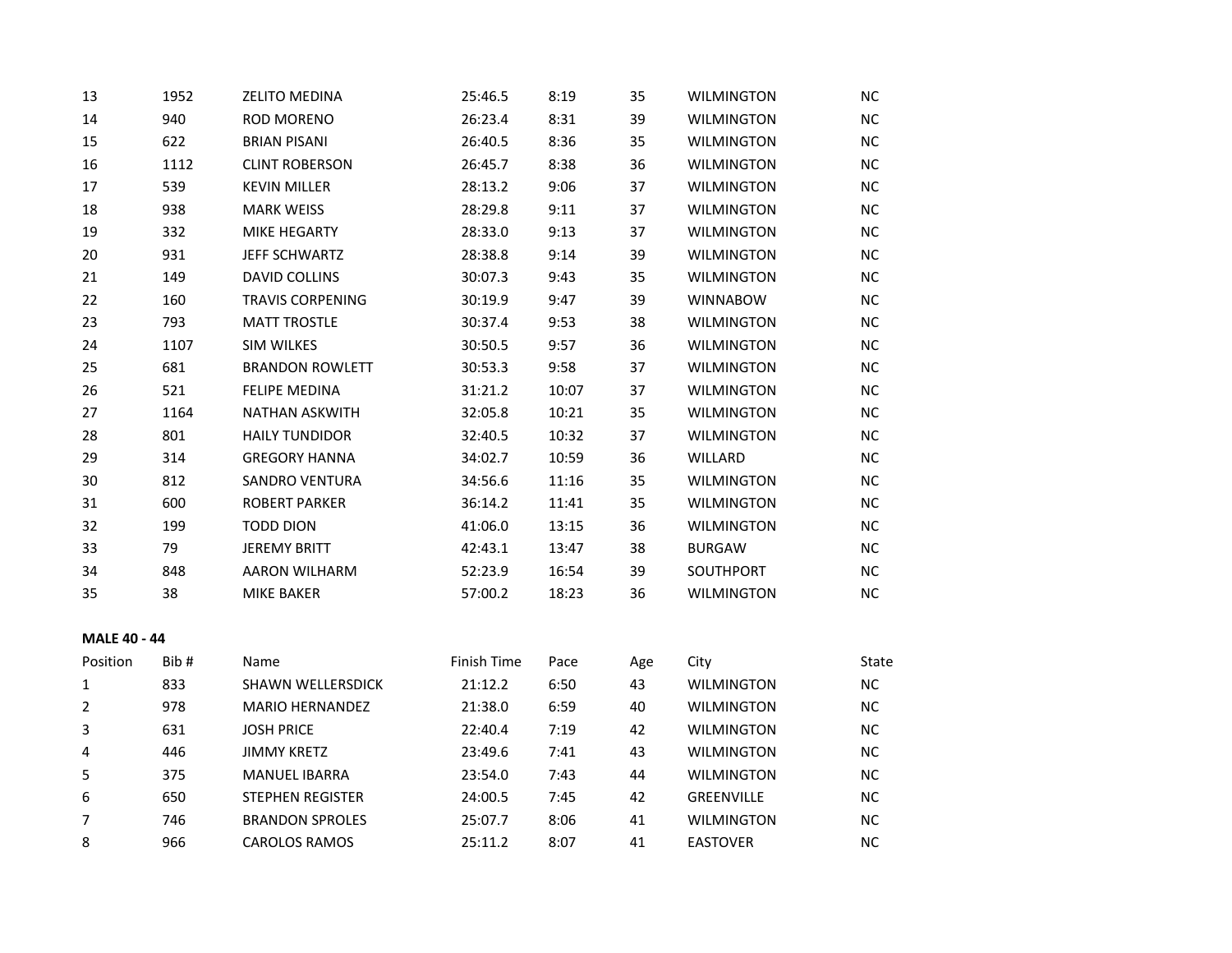| 9  | 399  | <b>JOE JOHNSON</b>   | 26:44.5 | 8:37  | 44 | <b>WILMINGTON</b>         | NC.       |
|----|------|----------------------|---------|-------|----|---------------------------|-----------|
| 10 | 794  | <b>ADAM TUCKER</b>   | 26:50.7 | 8:39  | 43 | <b>WILMINGTON</b>         | NC.       |
| 11 | 920  | <b>JEFF MAYTON</b>   | 26:56.7 | 8:41  | 40 | LELAND                    | NC.       |
| 12 | 915  | <b>GABRIEL LEAL</b>  | 27:33.0 | 8:53  | 44 | <b>HOLLY RIDGE</b>        | NC.       |
| 13 | 1087 | <b>TIM SCOUTELAS</b> | 28:04.3 | 9:03  | 43 | <b>WILMINGTON</b>         | NC.       |
| 14 | 614  | <b>BOBBY PERRY</b>   | 28:20.5 | 9:08  | 43 | <b>HAMPSTEAD</b>          | NC.       |
| 15 | 76   | ABEL BRAVO           | 28:50.2 | 9:18  | 41 | <b>WILMINGTON</b>         | NC.       |
| 16 | 767  | <b>TRENT TALBERT</b> | 29:27.2 | 9:30  | 44 | <b>HAMPSTEAD</b>          | NC.       |
| 17 | 994  | <b>GREG TOPPIN</b>   | 29:54.9 | 9:39  | 43 | <b>CAROLINA BEACH</b>     | NC.       |
| 18 | 1051 | <b>DOUG LAIN</b>     | 30:06.9 | 9:43  | 44 | <b>WRIGHTSVILLE BEACH</b> | NC.       |
| 19 | 957  | <b>NICK FRANK</b>    | 30:08.8 | 9:43  | 40 | <b>WILMINGTON</b>         | <b>NC</b> |
| 20 | 1120 | JONATHAN PLAYER      | 30:25.6 | 9:49  | 41 | <b>FLORANCE</b>           | <b>SC</b> |
| 21 | 569  | <b>JERRY NORRIS</b>  | 31:29.9 | 10:09 | 43 | <b>WILMINGTON</b>         | NC.       |
| 22 | 950  | <b>MATT PUGH</b>     | 32:41.3 | 10:33 | 42 | <b>WILMINGTON</b>         | <b>NC</b> |
|    |      |                      |         |       |    |                           |           |

# **MALE 45 - 49**

| Position | Bib# | Name                    | Finish Time | Pace | Age | City                      | State     |
|----------|------|-------------------------|-------------|------|-----|---------------------------|-----------|
| 1        | 1094 | <b>MICHAEL THOMPSON</b> | 20:01.5     | 6:27 | 48  | <b>JACKSONVILLE</b>       | <b>NC</b> |
| 2        | 677  | <b>RICK POPLASKI</b>    | 20:26.6     | 6:35 | 49  | <b>WILMINGTON</b>         | <b>NC</b> |
| 3        | 210  | MI DUNCAN               | 21:26.7     | 6:55 | 45  | WILMINGTON                | <b>NC</b> |
| 4        | 1132 | <b>BRENT NIX</b>        | 21:32.2     | 6:57 | 47  | <b>WILMINGTON</b>         | <b>NC</b> |
| 5        | 1068 | <b>RICHARD OGLE</b>     | 21:44.3     | 7:01 | 45  | <b>WILMINGTON</b>         | <b>NC</b> |
| 6        | 285  | <b>GEORGE GOLDEN</b>    | 23:27.2     | 7:34 | 48  | <b>CHARLOTTE</b>          | <b>NC</b> |
| 7        | 1046 | <b>PAUL KNOTT</b>       | 23:52.8     | 7:42 | 47  | <b>WILMINGTON</b>         | <b>NC</b> |
| 8        | 1098 | ED WAGENSELLER          | 24:48.2     | 8:00 | 45  | <b>WILMINGTON</b>         | <b>NC</b> |
| 9        | 186  | <b>JAMES DAVIAU</b>     | 25:05.9     | 8:05 | 46  | LELAND                    | <b>NC</b> |
| 10       | 238  | <b>ERIK FEUS</b>        | 25:11.9     | 8:07 | 48  | <b>HAMPSTEAD</b>          | <b>NC</b> |
| 11       | 954  | <b>JIM WHITE</b>        | 25:17.8     | 8:09 | 45  | <b>WILMINGTON</b>         | <b>NC</b> |
| 12       | 1038 | <b>KENNY HIINES</b>     | 25:55.8     | 8:22 | 48  | <b>WILMINGTON</b>         | <b>NC</b> |
| 13       | 30   | <b>GREG BADWAY</b>      | 26:48.1     | 8:39 | 48  | <b>WRIGHTSVILLE BEACH</b> | <b>NC</b> |
| 14       | 497  | <b>BRIAN MARSHBURN</b>  | 26:54.6     | 8:41 | 45  | <b>HAMPSTEAD</b>          | <b>NC</b> |
| 15       | 670  | <b>RALPH ROITHNER</b>   | 27:53.2     | 8:59 | 45  | <b>WILMINGTON</b>         | <b>NC</b> |
| 16       | 895  | <b>SHERMAN CRINER</b>   | 28:18.3     | 9:08 | 49  | <b>WILMINGTON</b>         | <b>NC</b> |
| 17       | 694  | <b>JUAN SANTOS</b>      | 29:05.5     | 9:23 | 48  | <b>WILMINGTON</b>         | <b>NC</b> |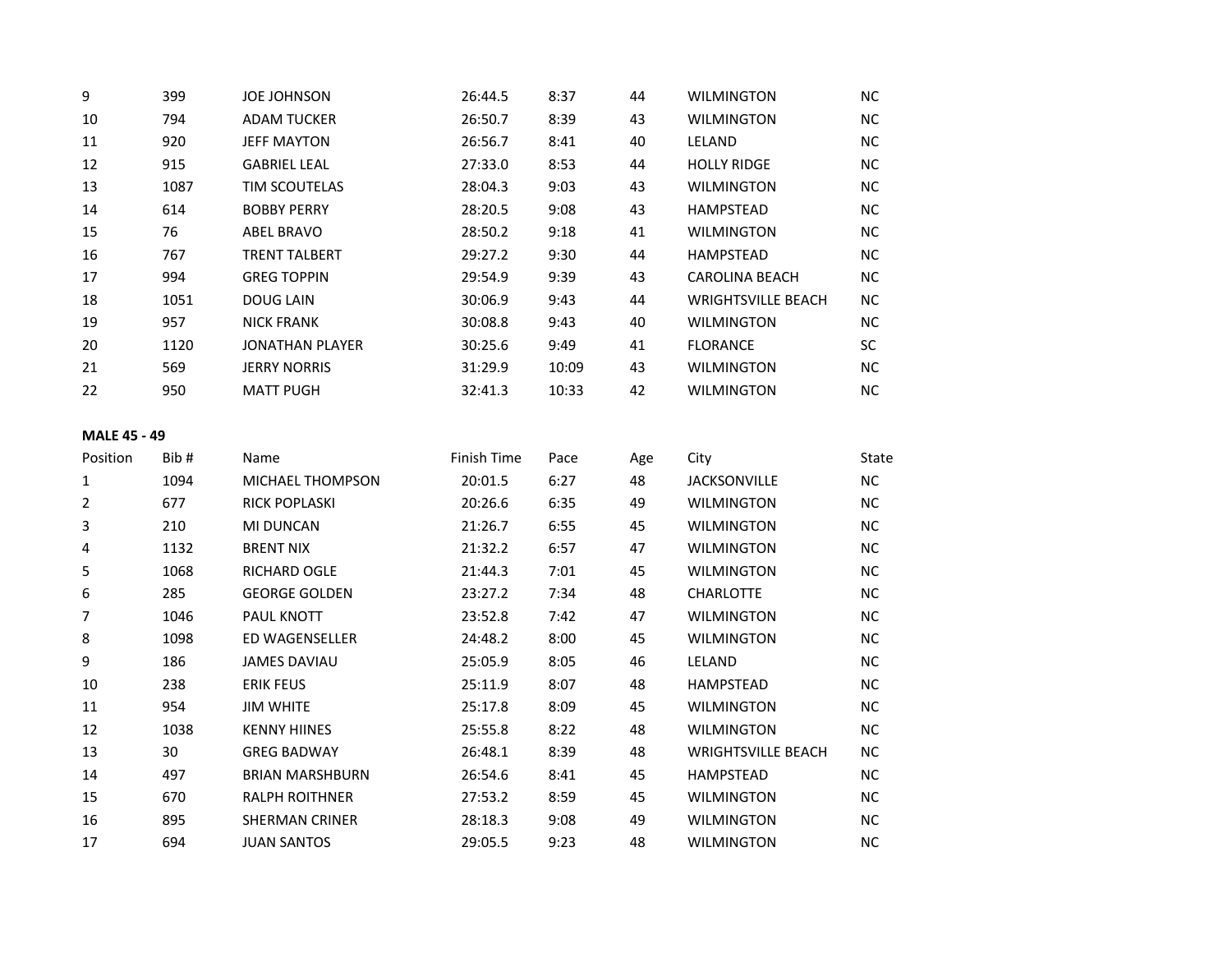| 18                  | 249  | <b>SCOTTY FLYNT</b>      | 32:24.4     | 10:27 | 49  | STOKESDALE                | NC.       |
|---------------------|------|--------------------------|-------------|-------|-----|---------------------------|-----------|
| 19                  | 203  | <b>ANTHONY DOWD</b>      | 33:51.5     | 10:55 | 45  | <b>ROCKY POINT</b>        | NC        |
| 20                  | 820  | <b>GARLAND WALL</b>      | 37:41.2     | 12:09 | 47  | <b>WILMINGTON</b>         | NC        |
| 21                  | 174  | <b>BRYAN CUNNINGHAM</b>  | 37:42.2     | 12:10 | 46  | <b>WILMINGTON</b>         | <b>NC</b> |
| 22                  | 183  | ED DAUGHTRIDGE           | 39:52.7     | 12:52 | 46  | <b>WILMINGTON</b>         | NC        |
| 23                  | 422  | <b>JIM KELLEY</b>        | 53:00.4     | 17:06 | 46  | <b>WILMINGTON</b>         | <b>NC</b> |
| <b>MALE 50 - 54</b> |      |                          |             |       |     |                           |           |
| Position            | Bib# | Name                     | Finish Time | Pace  | Age | City                      | State     |
| 1                   | 268  | <b>DAN GALBRAITH</b>     | 22:13.5     | 7:10  | 53  | <b>WILMINGTON</b>         | <b>NC</b> |
| $\overline{2}$      | 535  | <b>TONY MICHELAKIS</b>   | 24:48.1     | 8:00  | 50  | <b>OAK ISLAND</b>         | NC        |
| 3                   | 1043 | DAVE JACOBS              | 25:17.1     | 8:09  | 53  | <b>WRIGHTSVILLE BEACH</b> | NC.       |
| 4                   | 899  | <b>CHRISTOPHER DIEHL</b> | 25:17.6     | 8:09  | 53  | <b>WILMINGTON</b>         | NC        |
| 5                   | 967  | RON WORMWOOD             | 25:23.3     | 8:11  | 54  | <b>WILMINGTON</b>         | <b>NC</b> |
| 6                   | 1073 | <b>GILBERT REECE</b>     | 26:53.3     | 8:40  | 50  | <b>SURF CITY</b>          | NC        |
| 7                   | 875  | <b>MARIO ZARATE</b>      | 29:06.4     | 9:23  | 52  | <b>WILMINGTON</b>         | <b>NC</b> |
| $\,8\,$             | 92   | <b>STEVE BUNCH</b>       | 29:18.9     | 9:27  | 53  | <b>WILMINGTON</b>         | NC        |
| 9                   | 26   | <b>BROOKS AVERY</b>      | 29:51.4     | 9:38  | 53  | <b>WILMINGTON</b>         | NC        |
| 10                  | 1123 | <b>JOHN O'MALLEY</b>     | 32:20.6     | 10:26 | 53  | <b>WILMINGTON</b>         | NC        |
| 11                  | 959  | <b>BILLY COLLINS</b>     | 32:52.1     | 10:36 | 51  | <b>WILMINGTON</b>         | NC.       |
| 12                  | 1044 | <b>BYRON JONES</b>       | 33:24.2     | 10:46 | 52  | <b>WILMINGTON</b>         | NC        |
| 13                  | 547  | <b>SHANE MORAN</b>       | 33:56.6     | 10:57 | 51  | <b>HAMPSTEAD</b>          | NC        |
| 14                  | 296  | <b>JAMES GREEN</b>       | 35:32.8     | 11:28 | 51  | RALEIGH                   | NC        |
| 15                  | 976  | <b>ROBERT NELSON</b>     | 36:15.6     | 11:42 | 50  | <b>WILMINGTON</b>         | NC.       |
| 16                  | 459  | <b>JIM LANCASTER</b>     | 39:57.6     | 12:53 | 53  | <b>WILMINGTON</b>         | NC.       |
| 17                  | 434  | <b>DREW KING</b>         | 41:35.7     | 13:25 | 54  | <b>WILMINGTON</b>         | NC        |
| 18                  | 1131 | <b>STEVE HENDERSON</b>   | 51:29.2     | 16:36 | 50  | <b>WILMINGTON</b>         | NC        |
| 19                  | 261  | <b>GARY FRANCISCO</b>    | 52:58.3     | 17:05 | 52  | <b>WILMINGTON</b>         | NC        |
| <b>MALE 55 - 59</b> |      |                          |             |       |     |                           |           |
| Position            | Bib# | Name                     | Finish Time | Pace  | Age | City                      | State     |
| $\mathbf{1}$        | 758  | STEPHEN STRNISHA         | 22:41.2     | 7:19  | 55  | <b>SURF CITY</b>          | NC        |
| $\overline{2}$      | 91   | <b>BRUCE BULLARD</b>     | 23:19.5     | 7:31  | 59  | <b>ROCKY POINT</b>        | NC        |
| 3                   | 245  | <b>DAVID FLORY</b>       | 24:10.7     | 7:48  | 56  | <b>WILMINGTON</b>         | <b>NC</b> |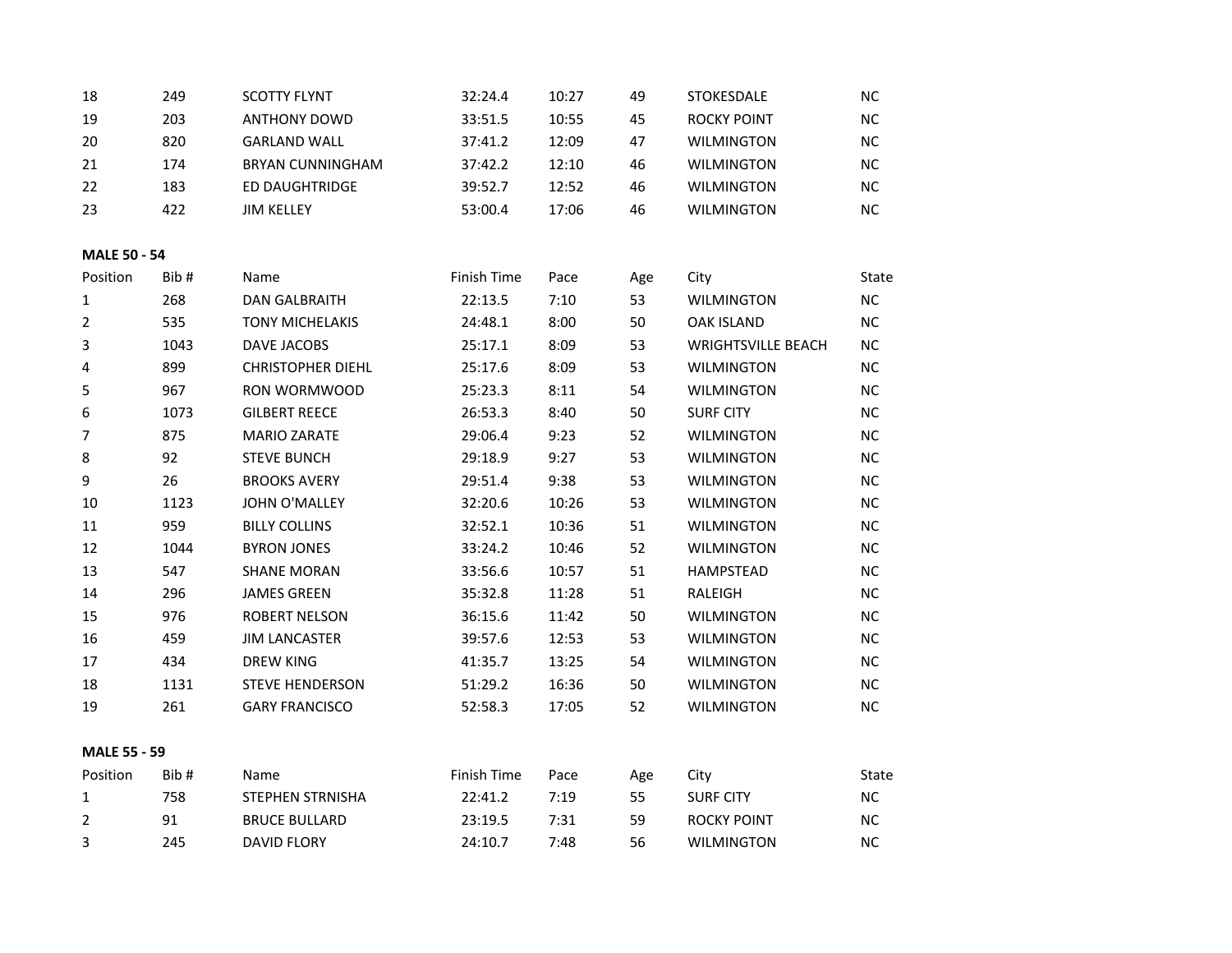| 4                   | 892  | <b>RON CLAIR</b>        | 24:57.7     | 8:03  | 57  | <b>MATTHEWS</b>           | NC.       |
|---------------------|------|-------------------------|-------------|-------|-----|---------------------------|-----------|
| 5                   | 99   | <b>MICHAEL BYRD</b>     | 29:04.8     | 9:23  | 57  | <b>WILMINGTON</b>         | <b>NC</b> |
| 6                   | 1039 | <b>DOUG HINES</b>       | 29:49.6     | 9:37  | 57  | <b>CASTLE HAYNE</b>       | NC.       |
| $\overline{7}$      | 1009 | <b>CHARLES BONEY</b>    | 30:32.1     | 9:51  | 59  | <b>WILMINGTON</b>         | NC.       |
| 8                   | 72   | <b>CHARLES BONEY</b>    | 30:32.1     | 9:51  | 59  | <b>WILMINGTON</b>         | NC.       |
| 9                   | 1150 | <b>JOHN CHANEY</b>      | 31:05.3     | 10:02 | 59  | <b>WRIGHTSVILLE BEACH</b> | NC.       |
| 10                  | 850  | <b>DAVID WILLIAMS</b>   | 33:47.0     | 10:54 | 58  | <b>RALEIGH</b>            | <b>NC</b> |
| 11                  | 782  | DAVID TOMA              | 36:15.3     | 11:42 | 58  | <b>WILMINGTON</b>         | NC.       |
| 12                  | 889  | <b>MARK CAFFAREL</b>    | 40:30.6     | 13:04 | 56  | LELAND                    | NC.       |
| 13                  | 972  | <b>JOHN MARTIN</b>      | 40:36.2     | 13:06 | 59  | <b>WILMINGTON</b>         | NC.       |
| 14                  | 416  | <b>WILLIAM KARNS</b>    | 42:27.4     | 13:42 | 57  | <b>WILMINGTON</b>         | NC.       |
| 15                  | 57   | RANDELL WOODRUFF        | 47:12.3     | 15:14 | 57  | <b>SURF CITY</b>          | NC.       |
| 16                  | 202  | <b>DAVID DOUGHERTY</b>  | 51:30.3     | 16:37 | 55  | <b>WILMINGTON</b>         | NC.       |
| 17                  | 990  | <b>BRUCE WARREN</b>     | 57:26.0     | 18:32 | 55  | <b>WILMINGTON</b>         | <b>NC</b> |
| <b>MALE 60 - 64</b> |      |                         |             |       |     |                           |           |
| Position            | Bib# | Name                    | Finish Time | Pace  | Age | City                      | State     |
| $\mathbf{1}$        | 748  | <b>JOHN STARLING</b>    | 29:29.4     | 9:31  | 63  | <b>WILMINGTON</b>         | NC.       |
| $\overline{2}$      | 700  | <b>KEN SCHETTIG</b>     | 30:34.1     | 9:52  | 62  | <b>WILMINGTON</b>         | NC.       |
| 3                   | 62   | <b>GORDON BLACKWELL</b> | 31:28.1     | 10:09 | 60  | <b>CASTLE HAYNE</b>       | NC.       |
| 4                   | 674  | <b>BLADIMIR ROSAS</b>   | 36:36.9     | 11:48 | 62  | <b>WILMINGTON</b>         | <b>NC</b> |
| 5                   | 1114 | <b>EDDIE SMITH</b>      | 37:03.1     | 11:57 | 62  | GARLAND                   | NC.       |
| 6                   | 236  | <b>RICK FERRELL</b>     | 39:17.6     | 12:40 | 60  | <b>WILMINGTON</b>         | NC.       |
| 7                   | 1134 | <b>ROGER HAMRICK</b>    | 48:23.1     | 15:36 | 62  | <b>WILMINGTON</b>         | <b>NC</b> |
| 8                   | 1025 | <b>STEVE GAUSE</b>      | 51:48.2     | 16:43 | 64  | <b>CASTLE HAYNE</b>       | NC.       |
| <b>MALE 65+</b>     |      |                         |             |       |     |                           |           |

| Position | Bib# | <b>Name</b>           | Finish Time | Pace  | Age | City              | State     |
|----------|------|-----------------------|-------------|-------|-----|-------------------|-----------|
|          | 1117 | <b>WILLIAM WAGNER</b> | 25:49.2     | 8:20  | 69  | <b>CARY</b>       | <b>NC</b> |
| 2        | 1061 | JON MOON              | 26:04.4     | 8:25  | 69  | <b>KURE BEACH</b> | <b>NC</b> |
| 3        | 391  | ED JANOSKO            | 27:09.8     | 8:45  | 66  | <b>WILMINGTON</b> | <b>NC</b> |
| 4        | 1172 | <b>JACK WILHELR</b>   | 31:53.9     | 10:17 | 68  | <b>WILMINGTON</b> | <b>NC</b> |
| .5       | 329  | <b>DENNIS HAUGEN</b>  | 33:34.4     | 10:50 | 66  | <b>WILMINGTON</b> | <b>NC</b> |
| 6        | 1002 | ANDY ATKINSON         | 33:38.3     | 10:51 | 68  | <b>WILMINGTON</b> | ΝC        |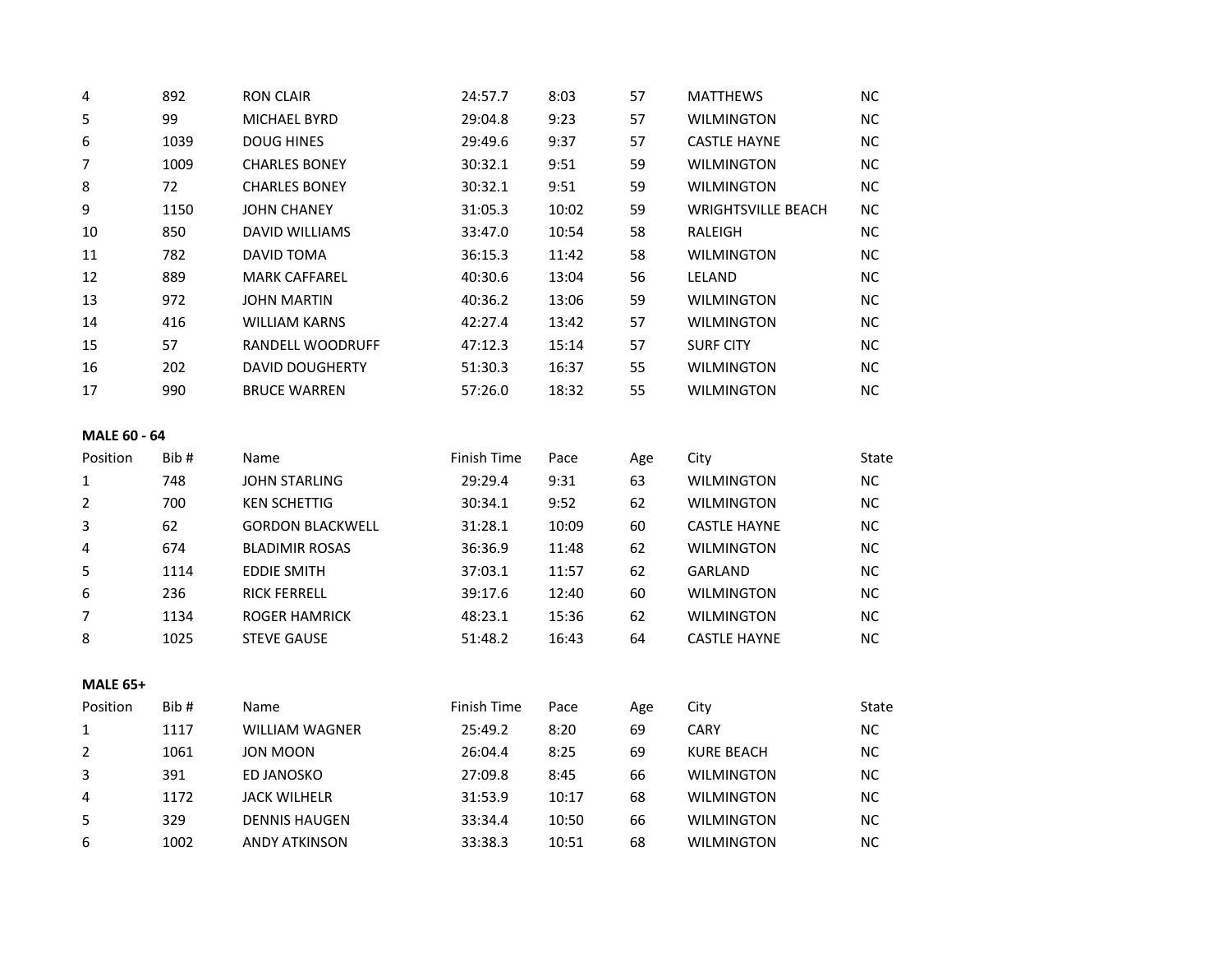|          | 1167                      | <b>DAVID BRYDEN</b>     | 37:23.4     | 12:04 | 68  | <b>WILMINGTON</b> | <b>NC</b> |
|----------|---------------------------|-------------------------|-------------|-------|-----|-------------------|-----------|
| 8        | 856                       | <b>DON WILLIAMSON</b>   | 39:44.2     | 12:49 | 75  | <b>WILMINGTON</b> | <b>NC</b> |
| 9        | 198                       | <b>GREG DION</b>        | 41:08.2     | 13:16 | 67  | <b>HAMPSTEAD</b>  | <b>NC</b> |
| 10       | 1069                      | DAN OTTE                | 41:19.2     | 13:20 | 75  | MANTEO            | <b>NC</b> |
|          |                           |                         |             |       |     |                   |           |
|          | <b>MALE AGE NOT GIVEN</b> |                         |             |       |     |                   |           |
| Position | Bib#                      | <b>Name</b>             | Finish Time | Pace  | Age | City              | State     |
|          | 643                       | <b>BRANDON COSTIBLE</b> | 32:10.8     | 10:23 | 99  | <b>WILMINGTON</b> | <b>NC</b> |
|          |                           |                         |             |       |     |                   |           |

### **FEMALE 10 & UNDER**

| Position | Bib# | Name                       | Finish Time | Pace  | Age            | City                  | <b>State</b> |
|----------|------|----------------------------|-------------|-------|----------------|-----------------------|--------------|
| 1        | 572  | <b>KATLYN OBREMSKI</b>     | 22:50.7     | 7:22  | 10             | <b>HAMPSTEAD</b>      | <b>NC</b>    |
| 2        | 1933 | <b>ELLA MOFFITT</b>        | 23:23.1     | 7:33  | 9              | <b>OAK ISLAND</b>     | <b>NC</b>    |
| 3        | 698  | <b>ELLE SAWYER</b>         | 23:29.2     | 7:35  | 10             | <b>CAROLINA BEACH</b> | NC           |
| 4        | 995  | <b>MARIS TOPPIN</b>        | 24:20.8     | 7:51  | 9              | <b>CAROLINA BEACH</b> | NC.          |
| 5        | 992  | <b>ELLA FORKIN</b>         | 25:34.8     | 8:15  | 10             | <b>WILMINGTON</b>     | NC.          |
| 6        | 593  | <b>LAUREN PAGANS</b>       | 25:44.0     | 8:18  | 10             | <b>HAMPSTEAD</b>      | NC.          |
| 7        | 1125 | <b>HELEN ROOKS</b>         | 25:46.8     | 8:19  | 10             | <b>HAMPSTEAD</b>      | NC.          |
| 8        | 456  | <b>RYAN LAMBERT</b>        | 25:50.5     | 8:20  | 8              | <b>HAMPSTEAD</b>      | NC.          |
| 9        | 1126 | <b>ALLISON ROOKS</b>       | 25:52.1     | 8:21  | 10             | <b>HAMPSTEAD</b>      | NC.          |
| 10       | 1910 | <b>CIARA BASS</b>          | 28:14.2     | 9:06  | 10             | <b>WILMINGTON</b>     | NC           |
| 11       | 1015 | <b>EBBY CLARK</b>          | 29:40.1     | 9:34  | 8              | <b>WILMINGTON</b>     | NС           |
| 12       | 127  | <b>KATELYNN CARTER</b>     | 29:52.4     | 9:38  | 10             | <b>LENOIR</b>         | <b>NC</b>    |
| 13       | 1008 | <b>AVERY BLOCK</b>         | 29:54.2     | 9:39  | 8              | <b>WILMINGTON</b>     | NC.          |
| 14       | 496  | AMELIA MARSHBURN           | 30:43.0     | 9:55  | 10             | <b>HAMPSTEAD</b>      | <b>NC</b>    |
| 15       | 859  | <b>SIMONE WILT</b>         | 35:45.7     | 11:32 | $\overline{7}$ | <b>WILMINGTON</b>     | NC.          |
| 16       | 1153 | <b>BROOKE M</b>            | 37:40.5     | 12:09 | 9              | <b>WILMINGTON</b>     | <b>NC</b>    |
| 17       | 962  | <b>ABIGAIN NOLAN</b>       | 39:09.7     | 12:38 | 7              | <b>WILMINGTON</b>     | NC.          |
| 18       | 942  | <b>SABRINA MYERS</b>       | 39:56.2     | 12:53 | 9              | <b>WILMINGTON</b>     | ΝC           |
| 19       | 259  | <b>MARY ELLIS FOX</b>      | 42:14.0     | 13:37 | 7              | <b>WILMINGTON</b>     | NC.          |
| 20       | 1145 | <b>JANELLE ZARATE</b>      | 43:45.9     | 14:07 | 10             | <b>WILMINGTON</b>     | <b>NC</b>    |
| 21       | 1154 | <b>JACQUELINE MCFARLIN</b> | 44:04.2     | 14:13 | 1              | <b>WILMINGTON</b>     | <b>NC</b>    |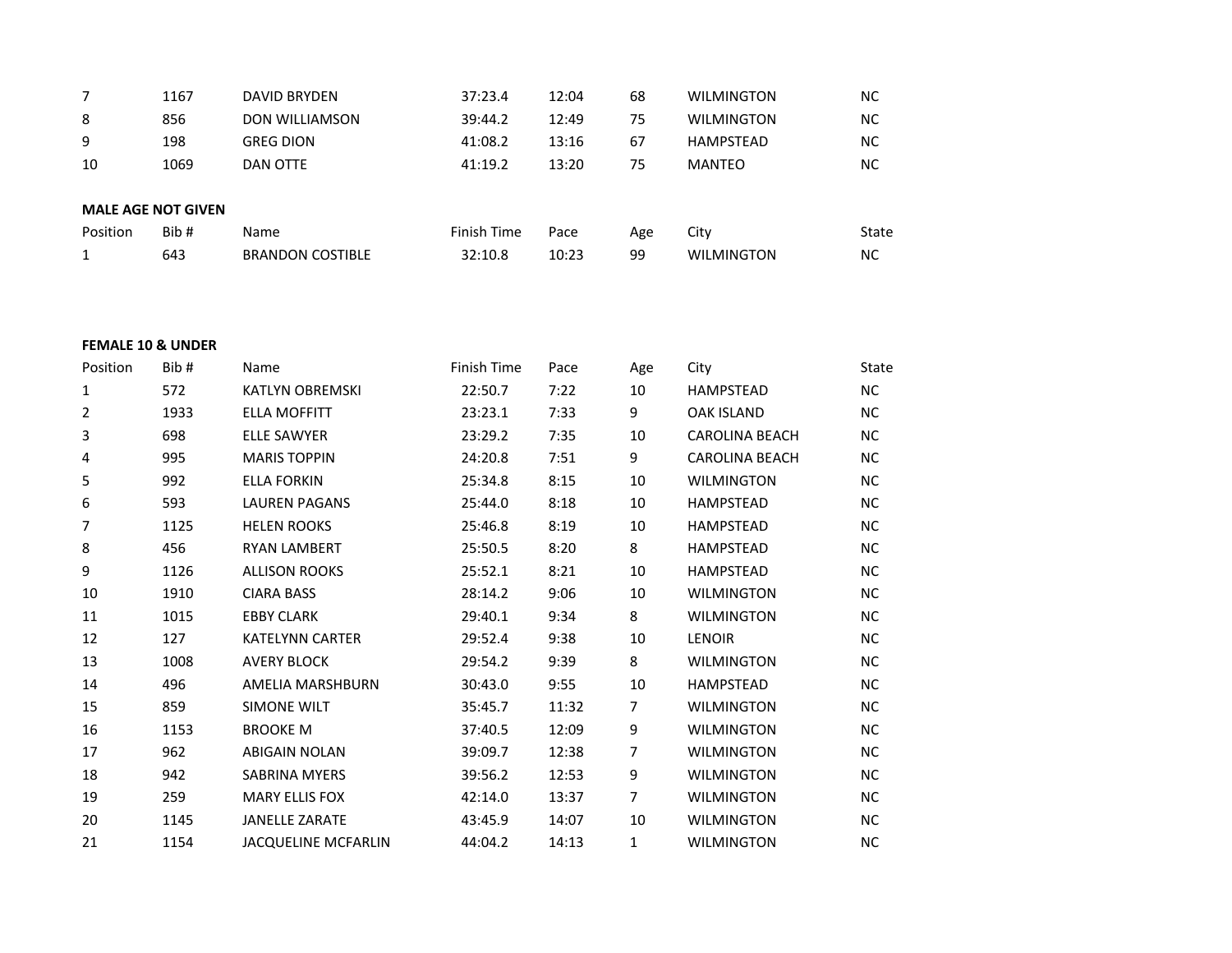| 22                    | 1034 | KIRA HEPPE                 | 46:33.6     | 15:01 | 9      | <b>CASTLE HAYNE</b>   | ${\sf NC}$ |  |
|-----------------------|------|----------------------------|-------------|-------|--------|-----------------------|------------|--|
| <b>FEMALE 11 - 14</b> |      |                            |             |       |        |                       |            |  |
| Position              | Bib# | Name                       | Finish Time | Pace  | Age    | City                  | State      |  |
| $\mathbf{1}$          | 137  | PAXTON CHITTY              | 21:22.3     | 6:54  | 12     | <b>WILMINGTON</b>     | NC         |  |
| $\overline{2}$        | 543  | <b>MARY PEYTON MOFFITT</b> | 21:44.0     | 7:01  | 12     | <b>OAK ISLAND</b>     | <b>NC</b>  |  |
| 3                     | 1931 | <b>SKYLAR LIBRETTO</b>     | 24:57.0     | 8:03  | 12     | HAMPSTEAD             | NC         |  |
| 4                     | 1160 | PAIGE THORNTON             | 27:44.1     | 8:57  | 12     | <b>WILMINGTON</b>     | NC         |  |
| 5                     | 263  | <b>LEXI FREAS</b>          | 27:44.7     | 8:57  | 13     | <b>WILMINGTON</b>     | NC         |  |
| 6                     | 136  | <b>LINDSEY CHILDS</b>      | 28:04.0     | 9:03  | 14     | <b>WILMINGTON</b>     | NC         |  |
| $\overline{7}$        | 986  | <b>GRACE DELANGE</b>       | 28:04.4     | 9:03  | 14     | <b>WILMINGTON</b>     | NC         |  |
| 8                     | 1158 | <b>ELIZABETH GRECO</b>     | 28:13.6     | 9:06  | 13     | HAMPSTEAD             | NC         |  |
| 9                     | 251  | ALDEN FORKIN               | 29:30.4     | 9:31  | 12     | WILMINGTON            | NC         |  |
| 10                    | 432  | ANNA KING                  | 30:27.6     | 9:49  | 13     | CARY                  | NC         |  |
| 11                    | 243  | <b>ABBY FLETCHER</b>       | 32:32.1     | 10:30 | 11     | WILMINGTON            | <b>NC</b>  |  |
| 12                    | 573  | <b>MAKAYLA OBREMSKI</b>    | 33:46.5     | 10:54 | 12     | HAMPSTEAD             | NC         |  |
| 13                    | 618  | <b>ELLEN PHILLIPS</b>      | 34:33.5     | 11:09 | 11     | <b>WILMINGTON</b>     | NC         |  |
| 14                    | 1023 | LYDIA FURMAN               | 34:41.7     | 11:11 | 12     | <b>ATKINSON</b>       | NC         |  |
| 15                    | 825  | <b>EMMA WALSH</b>          | 36:36.1     | 11:48 | 11     | <b>WILMINGTON</b>     | NC         |  |
| 16                    | 1151 | <b>ABBY BRANCO</b>         | 44:35.2     | 14:23 | 13     | WILMINGTON            | <b>NC</b>  |  |
| 17                    | 841  | <b>MADALYN WHITE</b>       | 52:12.4     | 16:50 | 11     | <b>CURRIE</b>         | $NC$       |  |
| 18                    | 517  | <b>EMMA MCLAUGHLIN</b>     | 54:12.6     | 17:29 | 11     | <b>WILMINGTON</b>     | NC         |  |
| <b>FEMALE 15 - 19</b> |      |                            |             |       |        |                       |            |  |
| Position              | Bib# | Name                       | Finish Time | Pace  | Age    | City                  | State      |  |
| 1                     | 98   | <b>LAUREN BUTZ</b>         | 25:03.0     | 8:05  | 15     | <b>WINNABOW</b>       | NC         |  |
| $\overline{2}$        | 1139 | ERICA DESOUSA              | 28:05.6     | 9:04  | $18\,$ | <b>WILMINGTON</b>     | ${\sf NC}$ |  |
| 3                     | 675  | <b>MARICA WINCHIP</b>      | 28:22.0     | 9:09  | 15     | <b>CAROLINA BEACH</b> | NC         |  |
| 4                     | 403  | SAMANTHA JOHNSON           | 30:57.4     | 9:59  | 15     | <b>WILMINGTON</b>     | <b>NC</b>  |  |
| 5                     | 654  | <b>ABBY RICHMOND</b>       | 31:46.6     | 10:15 | 18     | WILMINGTON            | NC         |  |
| 6                     | 529  | CHLOE MESSINEO             | 32:31.9     | 10:29 | 15     | <b>WILMINGTON</b>     | NC         |  |
| $\overline{7}$        | 222  | AMBER ELDERDICE            | 34:07.1     | 11:00 | 18     | <b>WILMINGTON</b>     | NC         |  |
| 8                     | 814  | <b>LAUREN VERZAAL</b>      | 35:45.2     | 11:32 | 16     | WILMINGTON            | NC         |  |
| 9                     | 735  | <b>MORGAN SNEEDEN</b>      | 36:40.6     | 11:50 | 16     | <b>WILMINGTON</b>     | NC         |  |
|                       |      |                            |             |       |        |                       |            |  |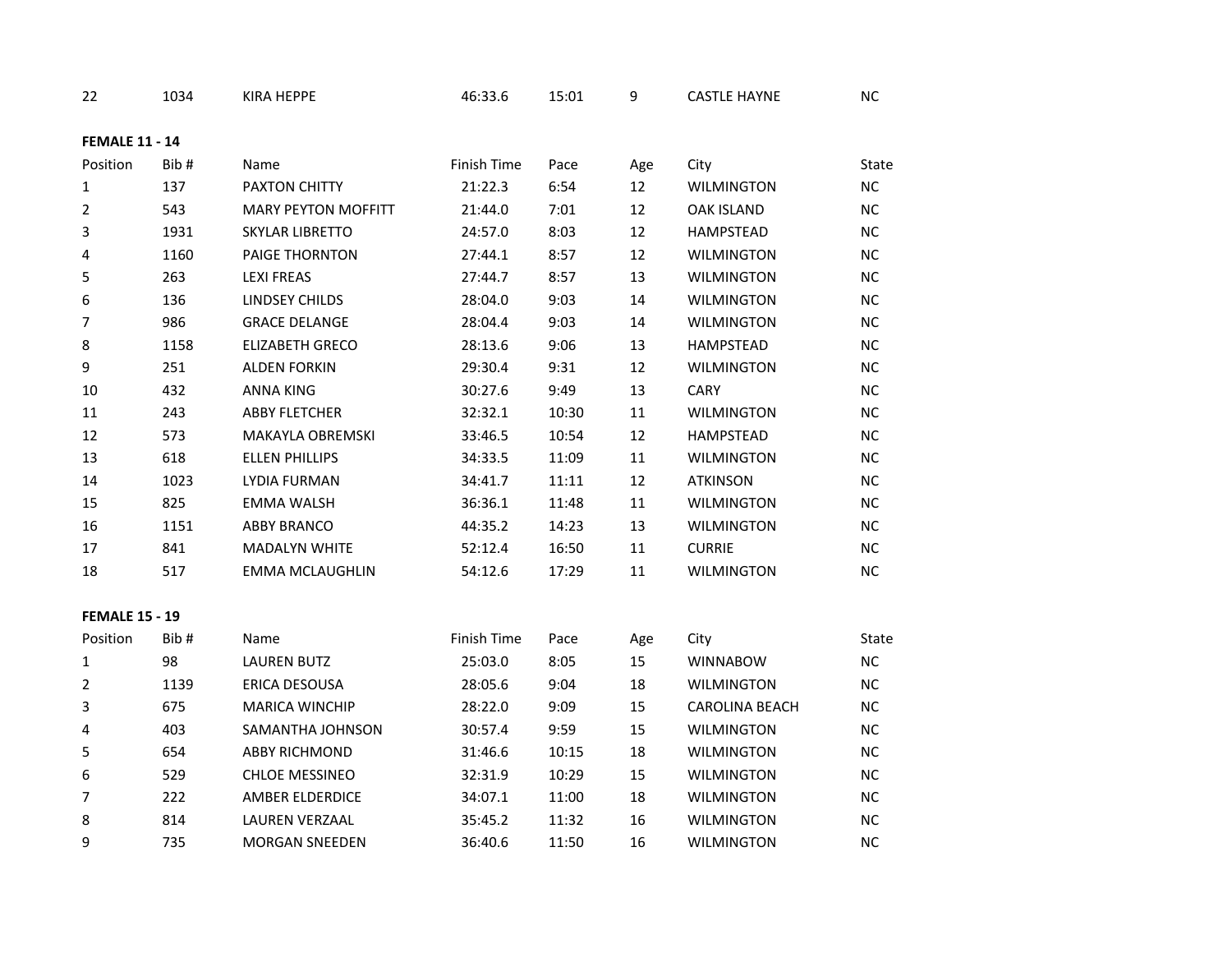| 10 | 244 | <b>KATHERINE FLORES</b> | 37:28.5 | 12:05 | 15 | <b>WILMINGTON</b> | NC.       |
|----|-----|-------------------------|---------|-------|----|-------------------|-----------|
| 11 | 365 | <b>MIA HULGIN</b>       | 37:59.2 | 12:15 | 18 | <b>WILMINGTON</b> | NC.       |
| 12 | 668 | ANABELLA ROITHNER       | 38:00.7 | 12:15 | 15 | <b>WILMINGTON</b> | NC.       |
| 13 | 13  | ELIZABETH ANDREWS       | 38:40.5 | 12:28 | 18 | HAMPSTEAD         | NC.       |
| 14 | 923 | FELICIA NEMEC           | 40:46.6 | 13:09 | 18 | <b>WILMINGTON</b> | NC.       |
| 15 | 398 | <b>GABBY JOHNSON</b>    | 42:57.7 | 13:51 | 16 | <b>WILMINGTON</b> | <b>NC</b> |
| 16 | 14  | <b>MELISSA ANDREWS</b>  | 43:23.2 | 13:59 | 15 | <b>HAMPSTEAD</b>  | NC.       |
| 17 | 502 | MIRIAM MARTINEZ         | 49:08.3 | 15:51 | 19 | <b>WILMINGTON</b> | NC.       |
| 18 | 897 | LEXI DEHART             | 52:38.4 | 16:59 | 18 | <b>WILMINGTON</b> | <b>NC</b> |

### **FEMALE 20 - 24**

| Position | Bib # | Name                      | <b>Finish Time</b> | Pace  | Age | City                | State     |
|----------|-------|---------------------------|--------------------|-------|-----|---------------------|-----------|
| 1        | 5     | <b>MEREDITH ALLEN</b>     | 27:00.3            | 8:43  | 24  | <b>WILMINGTON</b>   | <b>NC</b> |
| 2        | 816   | <b>KARINA VILLALOBOS</b>  | 27:48.3            | 8:58  | 23  | <b>WILMINGTON</b>   | <b>NC</b> |
| 3        | 129   | <b>SULMY CASTRO</b>       | 29:19.1            | 9:27  | 22  | <b>WILMINGTON</b>   | <b>NC</b> |
| 4        | 470   | <b>ALYSSA LE</b>          | 29:29.8            | 9:31  | 23  | <b>HILLSBOROUGH</b> | <b>NJ</b> |
| 5        | 888   | <b>TIFFANY BUONICONTI</b> | 30:16.4            | 9:46  | 24  | <b>WILMINGTON</b>   | <b>NC</b> |
| 6        | 754   | <b>KAYLA STEWART</b>      | 30:16.9            | 9:46  | 22  | <b>MYRTLE BEACH</b> | <b>SC</b> |
| 7        | 913   | <b>DEVON KEELER</b>       | 31:48.6            | 10:15 | 22  | <b>WILMINGTON</b>   | <b>NC</b> |
| 8        | 1161  | <b>JENNIFER JENSEN</b>    | 35:23.3            | 11:25 | 24  | <b>WILMINGTON</b>   | <b>NC</b> |
| 9        | 901   | <b>MARIEL FROST</b>       | 37:21.1            | 12:03 | 24  | <b>WILMINGTON</b>   | <b>NC</b> |
| 10       | 1075  | <b>COURTNEY REICHERT</b>  | 38:36.2            | 12:27 | 24  | <b>WILMINGTON</b>   | <b>NC</b> |
| 11       | 194   | <b>NESLY DIAZ</b>         | 38:49.2            | 12:31 | 21  | <b>WILMINGTON</b>   | <b>NC</b> |
| 12       | 17    | ALEJANDRA ARELLANO        | 39:41.4            | 12:48 | 24  | <b>WILMINGTON</b>   | <b>NC</b> |
| 13       | 1168  | <b>ALISHA PRICE</b>       | 41:23.9            | 13:21 | 22  | <b>WILMINGTON</b>   | <b>NC</b> |
| 14       | 945   | <b>ALLYE TAYLOR</b>       | 43:01.1            | 13:53 | 20  | <b>HAMPSTEAD</b>    | <b>NC</b> |
| 15       | 882   | <b>SPENCER ALEXANDER</b>  | 44:17.0            | 14:17 | 22  | <b>WILMINGTON</b>   | <b>NC</b> |
| 16       | 867   | <b>ALEX YATES</b>         | 44:31.9            | 14:22 | 22  | <b>WILMINGTON</b>   | <b>NC</b> |
| 17       | 370   | <b>JULIE HURST</b>        | 44:44.3            | 14:26 | 23  | <b>FAYETTEVILLE</b> | <b>NC</b> |
| 18       | 684   | KAYLA RUVALCABA           | 45:17.6            | 14:36 | 20  | <b>WILMINGTON</b>   | <b>NC</b> |
| 19       | 722   | <b>KYMBERLY SIMMONS</b>   | 49:35.4            | 15:59 | 23  | <b>SHALLOTTE</b>    | <b>NC</b> |
| 20       | 1174  | <b>LYNN MANOCK</b>        | 50:51.9            | 16:24 | 22  | <b>WILMINGTON</b>   | <b>NC</b> |
| 21       | 393   | <b>NATALIE JAUREGUR</b>   | 53:11.4            | 17:09 | 21  | <b>WILMINGTON</b>   | <b>NC</b> |
| 22       | 831   | <b>RAVEN WEBB</b>         | 1:04:37.6          | 20:51 | 22  | <b>DELCO</b>        | <b>NC</b> |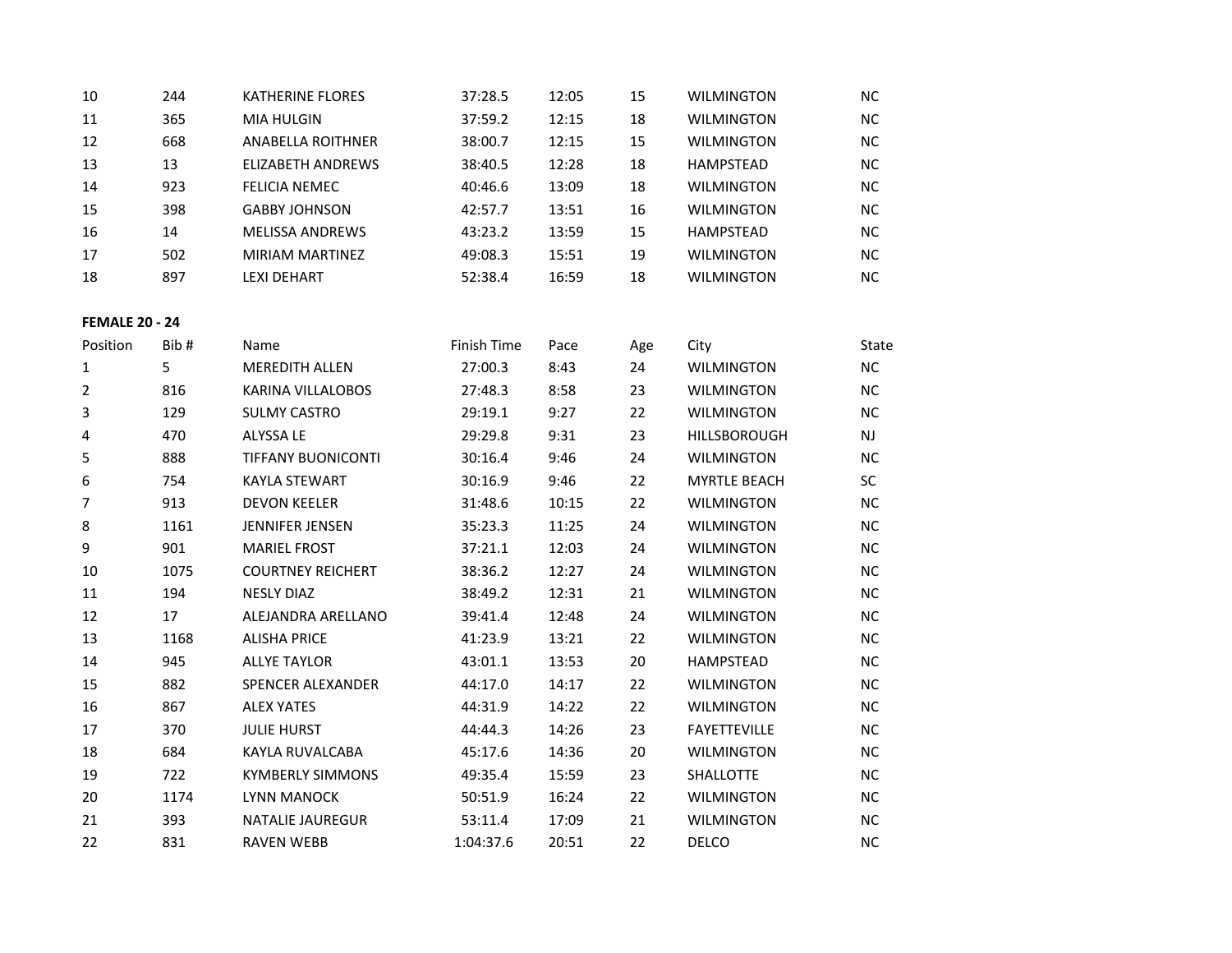| <b>FEMALE 25 - 29</b> |      |                          |             |       |     |                      |           |
|-----------------------|------|--------------------------|-------------|-------|-----|----------------------|-----------|
| Position              | Bib# | Name                     | Finish Time | Pace  | Age | City                 | State     |
| 1                     | 1115 | <b>LAURA SMITH</b>       | 21:40.7     | 6:59  | 25  | <b>WILMINGTON</b>    | NC        |
| $\overline{2}$        | 946  | ANGELA MIDGETT           | 24:36.8     | 7:56  | 27  | <b>WILMINGTON</b>    | <b>NC</b> |
| 3                     | 116  | <b>BRITTANY CARMONA</b>  | 25:03.2     | 8:05  | 25  | <b>WILMINGTON</b>    | <b>NC</b> |
| 4                     | 351  | <b>WESTON HOLLEY</b>     | 25:41.5     | 8:17  | 28  | SOUTHPORT            | <b>NC</b> |
| 5                     | 277  | <b>ASHLEY GERDES</b>     | 25:51.0     | 8:20  | 26  | <b>HAMPSTEAD</b>     | <b>NC</b> |
| 6                     | 343  | <b>CLEYMER HERNANDEZ</b> | 26:44.1     | 8:37  | 29  | <b>WILMINGTON</b>    | <b>NC</b> |
| 7                     | 1169 | <b>STEPHANIE</b>         | 28:21.2     | 9:09  | 26  | <b>WILMINGTON</b>    | NC        |
| 8                     | 707  | LAUREL SHAMBLEY          | 28:27.2     | 9:11  | 26  | <b>WILMINGTON</b>    | <b>NC</b> |
| $\boldsymbol{9}$      | 29   | <b>NATALYN BACHEK</b>    | 28:50.3     | 9:18  | 28  | <b>WILMINGTON</b>    | <b>NC</b> |
| 10                    | 731  | <b>KARI-ANN SMITH</b>    | 29:05.7     | 9:23  | 28  | <b>WILMINGTON</b>    | <b>NC</b> |
| 11                    | 305  | <b>KARA GROENE</b>       | 29:47.5     | 9:36  | 29  | <b>WILMINGTON</b>    | <b>NC</b> |
| 12                    | 486  | <b>KAREN MAHNKEN</b>     | 30:04.4     | 9:42  | 27  | <b>WILMINGTON</b>    | <b>NC</b> |
| 13                    | 347  | <b>JEWELL HILBOURN</b>   | 30:17.8     | 9:46  | 28  | LORIS                | SC        |
| 14                    | 1029 | <b>DENISHA HAGAN</b>     | 30:36.8     | 9:52  | 29  | <b>WILMINGTON</b>    | <b>NC</b> |
| 15                    | 1166 | <b>JEAN KELLY</b>        | 30:42.7     | 9:54  | 29  | <b>WILMINGTON</b>    | <b>NC</b> |
| 16                    | 787  | PATRICIA TORO            | 31:28.1     | 10:09 | 28  | <b>WILMINGTON</b>    | <b>NC</b> |
| 17                    | 775  | <b>MELINDA THEISS</b>    | 31:45.2     | 10:15 | 29  | <b>WILMINGTON</b>    | <b>NC</b> |
| 18                    | 969  | <b>JULIE SNODGRASS</b>   | 32:01.0     | 10:20 | 29  | <b>WILMINGTON</b>    | NC        |
| 19                    | 1142 | SARAH KRYSIEWSKI         | 32:01.9     | 10:20 | 25  | <b>WILMINGTON</b>    | <b>NC</b> |
| 20                    | 458  | LAUREN LAMOTHE           | 33:28.5     | 10:48 | 26  | <b>WILMINGTON</b>    | <b>NC</b> |
| 21                    | 48   | <b>LIZ BARTELS</b>       | 33:33.5     | 10:49 | 26  | <b>HIGHLAND PARK</b> | IL.       |
| 22                    | 408  | <b>CANDRA JONES</b>      | 34:02.3     | 10:59 | 28  | <b>BURGAW</b>        | NС        |
| 23                    | 318  | <b>JESSE HARDIN</b>      | 34:13.6     | 11:02 | 26  | <b>HAMPSTEAD</b>     | <b>NC</b> |
| 24                    | 500  | <b>SARAH MARTIN</b>      | 34:20.5     | 11:05 | 25  | <b>WILMINGTON</b>    | <b>NC</b> |
| 25                    | 541  | <b>STACIE MINCY</b>      | 35:05.2     | 11:19 | 29  | <b>WILMINGTON</b>    | <b>NC</b> |
| 26                    | 60   | <b>ASHLEY BIRD</b>       | 35:22.1     | 11:25 | 26  | <b>WILMINGTON</b>    | <b>NC</b> |
| 27                    | 1162 | <b>KATY JENSEN</b>       | 35:23.7     | 11:25 | 26  | <b>WILMINGTON</b>    | <b>NC</b> |
| 28                    | 1170 | <b>ASHLEY ALDERSON</b>   | 35:43.6     | 11:31 | 26  | <b>WILMINGTON</b>    | <b>NC</b> |
| 29                    | 32   | <b>JACQY BAILEY</b>      | 35:46.6     | 11:32 | 28  | <b>WILMINGTON</b>    | <b>NC</b> |
| 30                    | 109  | PAULINA CAPAR            | 36:44.2     | 11:51 | 25  | <b>WILMINGTON</b>    | <b>NC</b> |
| 31                    | 1062 | <b>LYSSA MOONEY</b>      | 38:06.9     | 12:17 | 25  | <b>LELAND</b>        | <b>NC</b> |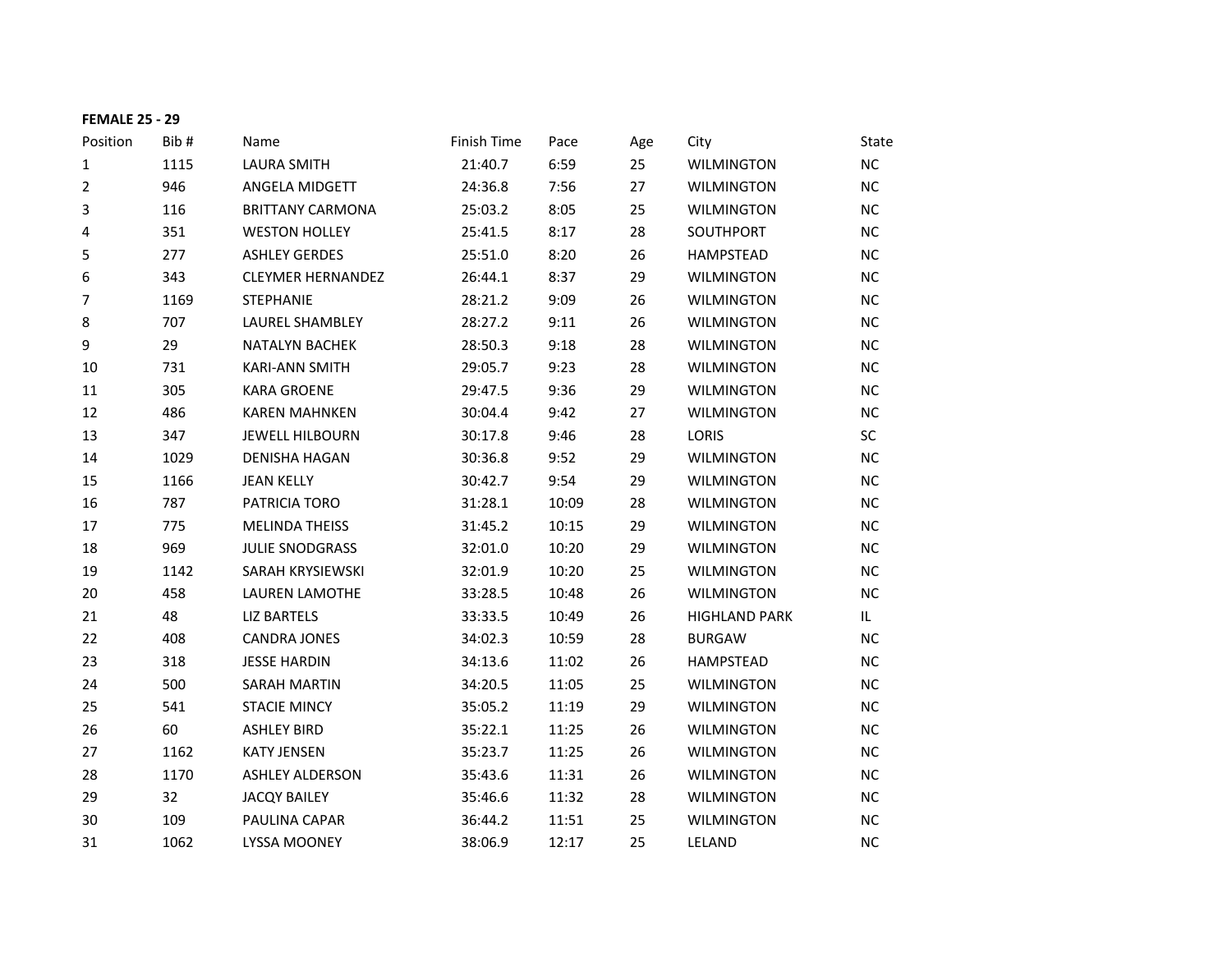| 32                    | 328  | AMANDA HATCHER           | 38:25.5     | 12:24 | 29  | <b>WILMINGTON</b>         | NC.       |
|-----------------------|------|--------------------------|-------------|-------|-----|---------------------------|-----------|
| 33                    | 225  | <b>ASHLEE ENGLISH</b>    | 38:43.1     | 12:29 | 26  | <b>WILMINGTON</b>         | NC        |
| 34                    | 975  | <b>CHRISTINA FERRIS</b>  | 38:45.9     | 12:30 | 26  | <b>WILMINGTON</b>         | NC.       |
| 35                    | 1005 | SAMANTHA BARTH           | 39:14.4     | 12:39 | 28  | LELAND                    | NC.       |
| 36                    | 556  | <b>TIMIKA MURPHY</b>     | 39:50.8     | 12:51 | 27  | <b>CASTLE HAYNE</b>       | NC        |
| 37                    | 1057 | <b>KATIE MILLER</b>      | 40:16.8     | 12:59 | 25  | <b>WILMINGTON</b>         | NC.       |
| 38                    | 755  | <b>ASHLEY STILLWAUGH</b> | 40:22.3     | 13:01 | 29  | <b>WILMINGTON</b>         | NC.       |
| 39                    | 919  | AMANDA MAURER            | 40:46.6     | 13:09 | 27  | <b>WILMINGTON</b>         | NC.       |
| 40                    | 306  | <b>BRITTNEY GUERIN</b>   | 41:33.5     | 13:24 | 29  | <b>WILMINGTON</b>         | NC        |
| 41                    | 943  | AMANDA MCCLOUD           | 42:59.8     | 13:52 | 29  | <b>WILMINGTON</b>         | NC        |
| 42                    | 191  | <b>COURTNEY DELISLE</b>  | 43:35.1     | 14:04 | 25  | <b>CAROLINA BEACH</b>     | <b>NC</b> |
| 43                    | 1052 | <b>AVERY LANIER</b>      | 44:02.7     | 14:12 | 28  | <b>BURGAW</b>             | NC.       |
| 44                    | 771  | <b>KATIE TAYLOR</b>      | 44:44.5     | 14:26 | 29  | <b>WILMINGTON</b>         | NC.       |
| 45                    | 811  | <b>SAMANTHA VENIER</b>   | 48:57.8     | 15:47 | 29  | ROCKY POINT               | NC        |
| 46                    | 156  | <b>MARKEADA COOK</b>     | 50:05.1     | 16:09 | 26  | WILMINGTON                | NC.       |
| 47                    | 1137 | <b>MEGAN LAY</b>         | 50:16.1     | 16:13 | 27  | <b>WILMINGTON</b>         | <b>NC</b> |
| 48                    | 540  | <b>GEORGINA MINAKATA</b> | 53:11.3     | 17:09 | 29  | WILMINGTON                | NC        |
| 49                    | 599  | <b>MADISON HUG</b>       | 58:28.7     | 18:52 | 28  | <b>WILMINGTON</b>         | NC        |
| 50                    | 175  | <b>JENNA CURRY</b>       | 59:30.0     | 19:12 | 29  | <b>WRIGHTSVILLE BEACH</b> | NC.       |
| <b>FEMALE 30 - 34</b> |      |                          |             |       |     |                           |           |
| Position              | Bib# | Name                     | Finish Time | Pace  | Age | City                      | State     |
| 1                     | 168  | <b>LEAH CRIDER</b>       | 21:44.2     | 7:01  | 34  | <b>WILMINGTON</b>         | NC.       |
| $\overline{2}$        | 1028 | <b>LAUREN GYORFI</b>     | 23:12.1     | 7:29  | 33  | <b>NORFOLK</b>            | VA        |
| 3                     | 1091 | <b>LINDSEY SMITH</b>     | 23:14.8     | 7:30  | 30  | CONCORD                   | NC        |
| 4                     | 749  | <b>SARAH STARLING</b>    | 23:22.5     | 7:32  | 32  | <b>WILMINGTON</b>         | NC        |
| 5                     | 485  | <b>EMILY MACKOVJAK</b>   | 23:24.9     | 7:33  | 30  | <b>WRIGHTSVILLE BEACH</b> | NC.       |
| 6                     | 1078 | <b>BRITT RIMMELE</b>     | 24:25.9     | 7:53  | 31  | RALEIGH                   | NC.       |
| $\overline{7}$        | 1048 | <b>NATALIE KRUL</b>      | 24:52.2     | 8:01  | 30  | <b>CAROLINA BEACH</b>     | NC.       |
| 8                     | 952  | <b>COURTNEY ALLEBORN</b> | 25:25.1     | 8:12  | 30  | WILMINGTON                | ΝC        |
| 9                     | 1157 | KIM WINSTEAD             | 25:36.1     | 8:15  | 30  | <b>WILMINGTON</b>         | NC.       |
| 10                    | 1171 | THELONA KURASIEWICZ      | 25:42.3     | 8:17  | 33  | LELAND                    | <b>NC</b> |
| $11\,$                | 1156 | <b>SOGEY TEJEDA</b>      | 26:01.2     | 8:24  | 33  | SOUTHPORT                 | NC        |
| 12                    | 234  | <b>MELISSA FALLIS</b>    | 26:12.8     | 8:27  | 31  | <b>WILMINGTON</b>         | <b>NC</b> |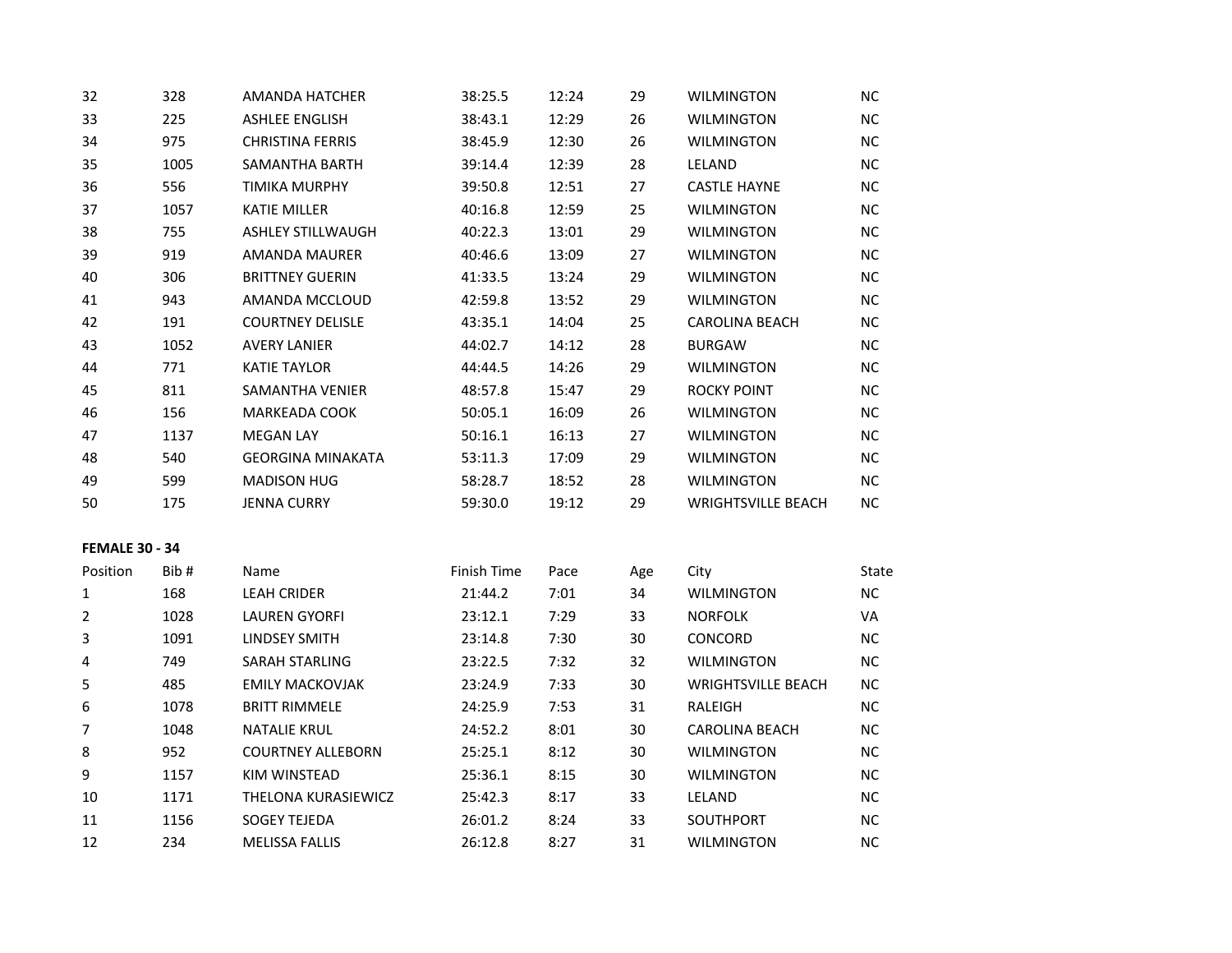| 13 | 891  | <b>CHRISTINA CLAIR</b>    | 26:15.0 | 8:28  | 30 | <b>WILMINGTON</b>         | <b>NC</b> |
|----|------|---------------------------|---------|-------|----|---------------------------|-----------|
| 14 | 818  | MIRIAM VRE <sup>O</sup> A | 26:22.8 | 8:30  | 31 | <b>WILMINGTON</b>         | NC        |
| 15 | 587  | SHEENA OVERSTREET         | 26:52.1 | 8:40  | 32 | <b>WILMINGTON</b>         | NC        |
| 16 | 189  | <b>ABIGAIL DAWSON</b>     | 27:20.3 | 8:49  | 30 | <b>HAMPSTEAD</b>          | NC        |
| 17 | 504  | LINDSAY MARTINI           | 27:50.9 | 8:59  | 31 | <b>WILMINGTON</b>         | NC        |
| 18 | 173  | SILVIA CRUZ               | 29:32.5 | 9:32  | 34 | <b>WILMINGTON</b>         | <b>NC</b> |
| 19 | 753  | <b>LAURA STERNER</b>      | 29:38.1 | 9:34  | 33 | <b>WRIGHTSVILLE BEACH</b> | NC        |
| 20 | 904  | <b>GENEVIEVE GOURLAY</b>  | 30:10.8 | 9:44  | 30 | <b>HOLLY RIDGE</b>        | <b>NC</b> |
| 21 | 902  | <b>KENDRICK GADDY</b>     | 30:15.9 | 9:45  | 34 | <b>ROCKY POINT</b>        | NC        |
| 22 | 250  | <b>STEPHANIE FOERSTER</b> | 30:24.8 | 9:48  | 32 | <b>WILMINGTON</b>         | NC        |
| 23 | 223  | RACHEL EMERY              | 31:03.5 | 10:01 | 30 | <b>WILMINGTON</b>         | NC        |
| 24 | 1010 | <b>MAGDALENA BONK</b>     | 31:22.2 | 10:07 | 33 | <b>ROCKY POINT</b>        | NC        |
| 25 | 139  | SARAH CHRISTY             | 31:23.1 | 10:07 | 34 | <b>WILMINGTON</b>         | <b>NC</b> |
| 26 | 629  | <b>GRACE POWELL</b>       | 31:30.2 | 10:10 | 32 | <b>WILMINGTON</b>         | NC        |
| 27 | 760  | MACIE SUEUGA              | 31:34.0 | 10:11 | 33 | <b>WILMINGTON</b>         | NC        |
| 28 | 772  | NICOLE TERRELL            | 31:45.3 | 10:15 | 31 | <b>HAMPSTEAD</b>          | <b>NC</b> |
| 29 | 482  | <b>AMALIE LYDAY</b>       | 32:00.0 | 10:19 | 33 | <b>WILMINGTON</b>         | NC        |
| 30 | 150  | <b>KRISTEN COLLINS</b>    | 32:07.1 | 10:22 | 34 | <b>WILMINGTON</b>         | NC        |
| 31 | 823  | <b>TONYA WALLACE</b>      | 32:24.4 | 10:27 | 30 | <b>WILMINGTON</b>         | NC        |
| 32 | 627  | <b>JULIA POSEY</b>        | 32:38.9 | 10:32 | 30 | <b>WILMINGTON</b>         | NC        |
| 33 | 996  | <b>MELLISA DIONESOTES</b> | 33:36.1 | 10:50 | 33 | WILMINGTON                | NC        |
| 34 | 970  | <b>LAUREN STEPHENSON</b>  | 33:38.5 | 10:51 | 31 | <b>WILMINGTON</b>         | NC        |
| 35 | 31   | <b>ISABEL BAGWELL</b>     | 33:43.6 | 10:53 | 33 | WILMINGTON                | NC        |
| 36 | 928  | <b>KATIE RIDD</b>         | 33:50.5 | 10:55 | 32 | <b>WILMINGTON</b>         | NC        |
| 37 | 228  | <b>RUBY ESMERALDA</b>     | 33:53.1 | 10:56 | 32 | <b>WILMINGTON</b>         | <b>NC</b> |
| 38 | 501  | <b>BEATRIZ MARTINEZ</b>   | 34:10.7 | 11:01 | 30 | <b>WILMINGTON</b>         | NC        |
| 39 | 715  | <b>SHAWNA SHELTON</b>     | 34:11.5 | 11:02 | 33 | <b>WILMINGTON</b>         | <b>NC</b> |
| 40 | 33   | <b>KRISTINE BAILEY</b>    | 34:24.5 | 11:06 | 34 | <b>HOLLY RIDGE</b>        | NC        |
| 41 | 664  | <b>WANDY RODRIGUEZ</b>    | 34:39.3 | 11:11 | 31 | <b>RICHLANDS</b>          | NC        |
| 42 | 367  | <b>ALEXIA HUNTER</b>      | 34:52.6 | 11:15 | 34 | <b>WILMINGTON</b>         | NC        |
| 43 | 951  | <b>JEN NOMIDES</b>        | 35:11.4 | 11:21 | 33 | <b>WILMINGTON</b>         | NC        |
| 44 | 140  | <b>CHARITY CLARK</b>      | 35:28.2 | 11:26 | 32 | <b>WILMINGTON</b>         | NC        |
| 45 | 671  | YURI ROMAN                | 35:53.6 | 11:35 | 31 | <b>WILMINGTON</b>         | NC        |
| 46 | 1105 | <b>HOLLY WIGLEY</b>       | 36:14.6 | 11:41 | 31 | <b>WILMINGTON</b>         | NC        |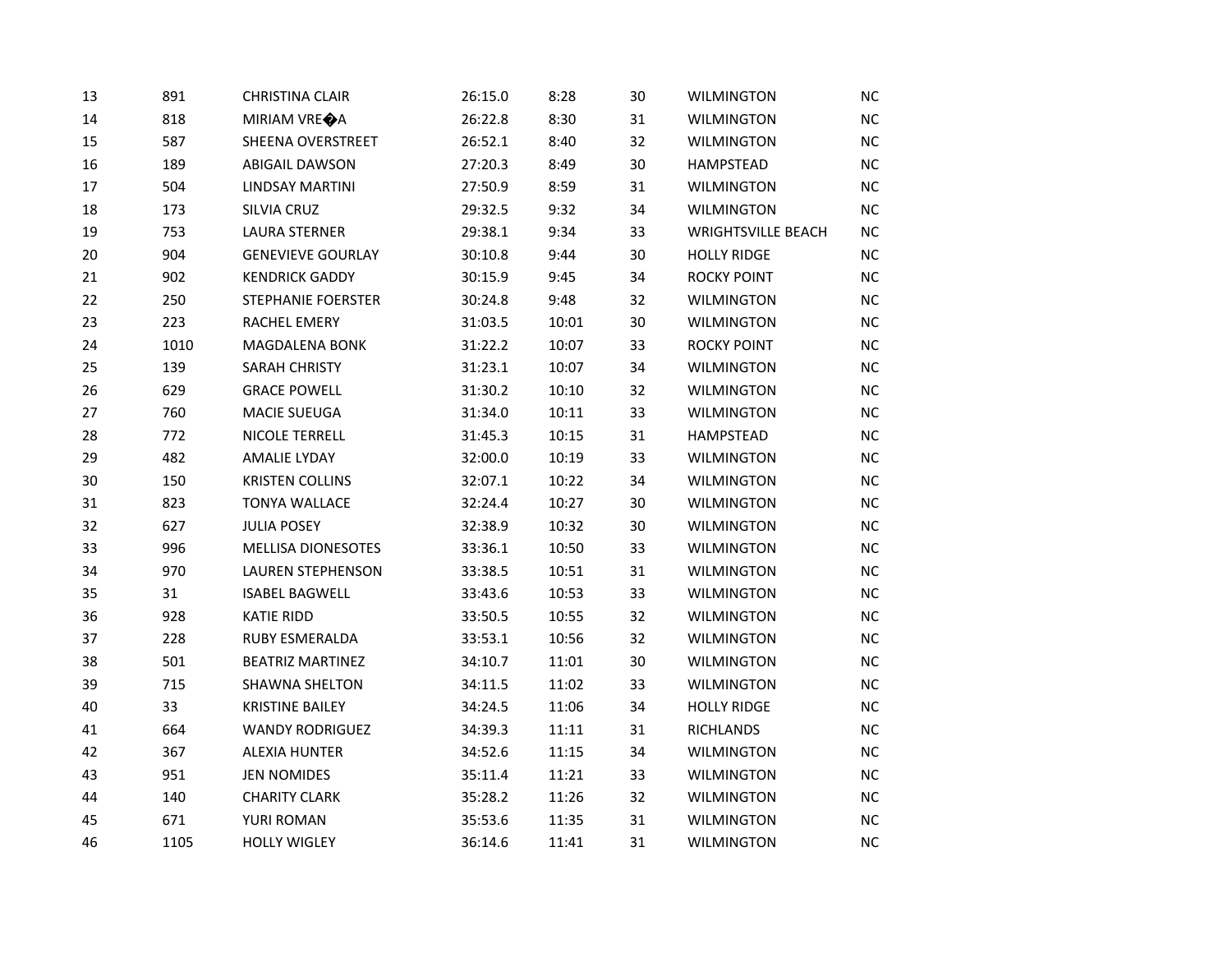| 47                    | 1095 | <b>BROOKE TULIPANI</b> | 36:14.9     | 11:41 | 33  | <b>WILMINGTON</b>         | ΝC        |
|-----------------------|------|------------------------|-------------|-------|-----|---------------------------|-----------|
| 48                    | 905  | <b>DARCIE HANSEN</b>   | 36:17.8     | 11:42 | 34  | <b>WILMINGTON</b>         | NC.       |
| 49                    | 1026 | <b>MARIE GEPHART</b>   | 36:51.4     | 11:53 | 31  | <b>WILMINGTON</b>         | <b>NC</b> |
| 50                    | 289  | <b>CECILIA GOMEZ</b>   | 37:52.0     | 12:13 | 33  | <b>WILMINGTON</b>         | NC        |
| 51                    | 385  | <b>JENNIE JACKSON</b>  | 37:57.6     | 12:15 | 34  | <b>WILMINGTON</b>         | NC        |
| 52                    | 471  | CRYSTAL LE DUC         | 38:00.0     | 12:15 | 30  | <b>WILMINGTON</b>         | <b>NC</b> |
| 53                    | 384  | <b>BRIANNE JABLOW</b>  | 38:00.4     | 12:15 | 30  | <b>WILMINGTON</b>         | NC        |
| 54                    | 988  | <b>AMY SMITH</b>       | 38:01.9     | 12:16 | 34  | <b>WILMINGTON</b>         | NC        |
| 55                    | 272  | <b>JENNY DAHL</b>      | 38:15.7     | 12:20 | 34  | <b>WILMINGTON</b>         | <b>NC</b> |
| 56                    | 260  | <b>LIZA FRAKE</b>      | 38:15.7     | 12:20 | 34  | LELAND                    | NC        |
| 57                    | 326  | <b>ABBY HASTINGS</b>   | 38:15.8     | 12:20 | 34  | <b>WILMINGTON</b>         | <b>NC</b> |
| 58                    | 159  | LATISHA CORPENING      | 39:09.3     | 12:38 | 32  | <b>WINNABOW</b>           | <b>NC</b> |
| 59                    | 768  | KIMBERLY TANCRELLE     | 39:46.3     | 12:50 | 32  | <b>WIMINGTON</b>          | NC        |
| 60                    | 924  | <b>ERIN NOLAN</b>      | 39:48.8     | 12:50 | 33  | HAMPSTEAD                 | NC.       |
| 61                    | 853  | <b>KAYLAN WILLIAMS</b> | 39:50.6     | 12:51 | 31  | <b>WILMINGTON</b>         | <b>NC</b> |
| 62                    | 719  | KIMBERLY SILAS         | 40:42.9     | 13:08 | 34  | <b>WILMINGTON</b>         | NC        |
| 63                    | 761  | <b>TYSHEA SUTTON</b>   | 41:57.5     | 13:32 | 32  | <b>BURGAW</b>             | <b>NC</b> |
| 64                    | 788  | <b>TYLER TOROK</b>     | 42:36.1     | 13:45 | 34  | <b>WILMINGTON</b>         | <b>NC</b> |
| 65                    | 939  | <b>JESSIE HEIM</b>     | 42:59.5     | 13:52 | 30  | <b>WILMINGTON</b>         | NC        |
| 66                    | 279  | <b>KARI GLOVER</b>     | 44:44.5     | 14:26 | 34  | <b>WILMINGTON</b>         | NC        |
| 67                    | 308  | KARINA GUZMAN          | 45:16.0     | 14:36 | 32  | <b>WILMINGTON</b>         | NC        |
| 68                    | 218  | <b>KIMBERLY EASON</b>  | 49:03.9     | 15:49 | 34  | <b>WILMINGTON</b>         | NC        |
| 69                    | 565  | <b>MARCHELLE NIXON</b> | 51:59.7     | 16:46 | 33  | <b>WILMINGTON</b>         | NC.       |
| 70                    | 299  | <b>BROOKE GREENE</b>   | 53:03.1     | 17:07 | 32  | <b>DELCO</b>              | NC        |
| 71                    | 465  | <b>MARIA LARA</b>      | 53:11.5     | 17:09 | 33  | <b>WILMINGTON</b>         | NC        |
| 72                    | 645  | <b>RYAN REDD</b>       | 53:14.2     | 17:10 | 33  | <b>WILMINGTON</b>         | <b>NC</b> |
| 73                    | 366  | <b>MANDY HUMPHREY</b>  | 55:27.1     | 17:53 | 32  | <b>WILMINGTON</b>         | NC.       |
| 74                    | 376  | YESENIA IBARRA         | 57:06.8     | 18:25 | 30  | <b>WILMINGTON</b>         | NC.       |
| 75                    | 36   | AMANDA BAKER           | 59:21.4     | 19:09 | 30  | <b>WILMINGTON</b>         | <b>NC</b> |
| 76                    | 380  | MICHELLE IVES          | 1:03:01.4   | 20:20 | 32  | <b>WILMINGTON</b>         | NC        |
| <b>FEMALE 35 - 39</b> |      |                        |             |       |     |                           |           |
| Position              | Bib# | Name                   | Finish Time | Pace  | Age | City                      | State     |
| 1                     | 1042 | AMANDA JACOBS          | 21:34.9     | 6:57  | 38  | <b>WRIGHTSVILLE BEACH</b> | NC        |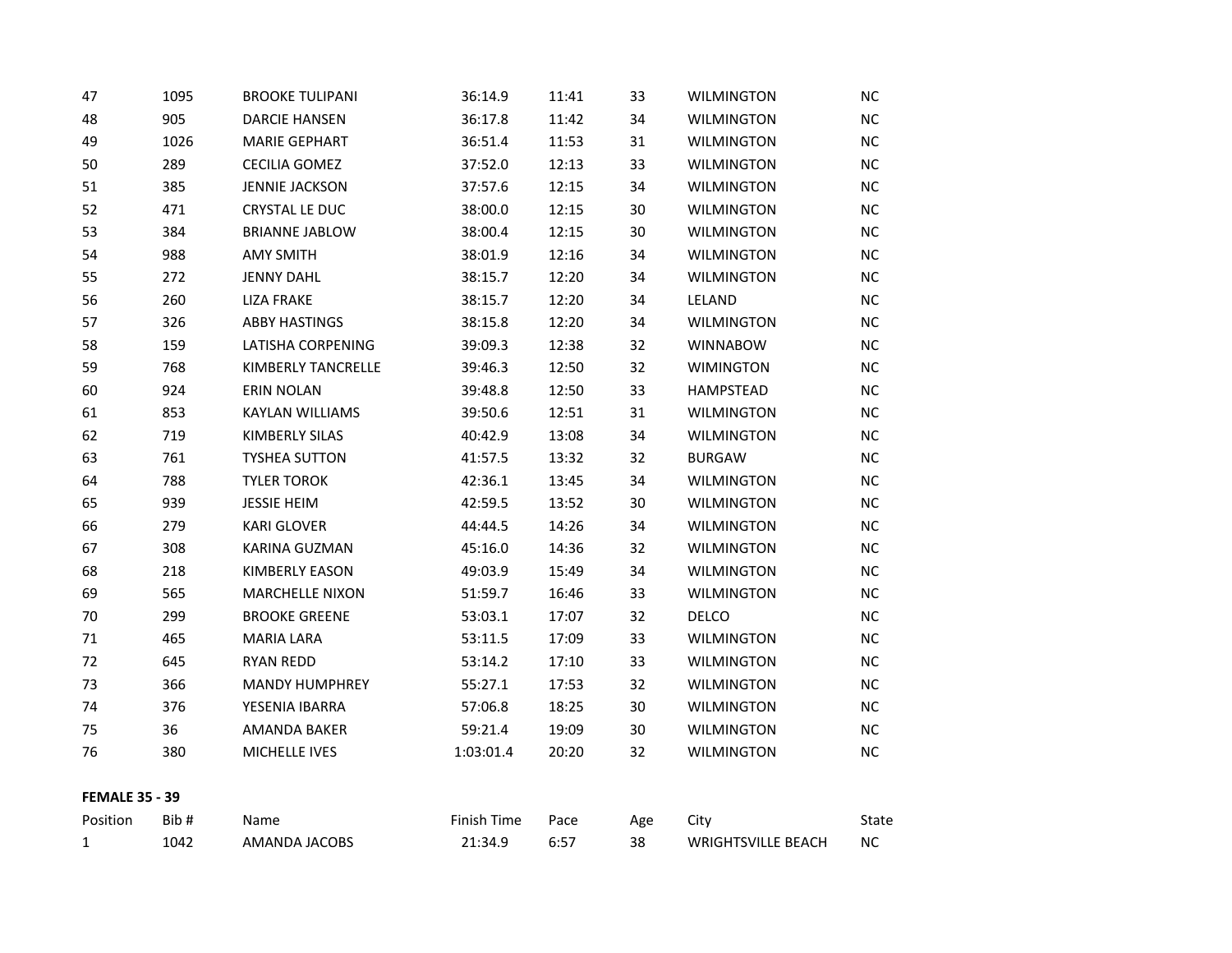| 2              | 964  | <b>KATIE CERRONE</b>      | 21:54.1 | 7:04  | 36 | <b>WILMINGTON</b>      | <b>NC</b> |
|----------------|------|---------------------------|---------|-------|----|------------------------|-----------|
| 3              | 1617 | <b>BLAIR SALLING</b>      | 22:00.4 | 7:06  | 37 | <b>WILMINGTON</b>      | NC        |
| 4              | 625  | <b>LISA PORTER</b>        | 22:14.2 | 7:10  | 37 | <b>KURE BEACH</b>      | NC        |
| 5              | 983  | <b>HEATHER CANDELL</b>    | 22:29.6 | 7:15  | 35 | <b>WILMINGTON</b>      | NC        |
| 6              | 716  | <b>ALLISON SHOFE</b>      | 22:56.2 | 7:24  | 36 | <b>WILMINGTON</b>      | <b>NC</b> |
| $\overline{7}$ | 984  | <b>ERIN GREEN</b>         | 23:39.8 | 7:38  | 35 | <b>WILMINGTON</b>      | <b>NC</b> |
| 8              | 908  | <b>ERIN JACKSON</b>       | 23:52.9 | 7:42  | 35 | <b>WILMINGTON</b>      | NC        |
| 9              | 1135 | <b>CHRISTINE CARMINE</b>  | 23:53.4 | 7:42  | 38 | LELAND                 | <b>NC</b> |
| $10\,$         | 112  | <b>MAILYN CARIGNAN</b>    | 24:02.9 | 7:45  | 39 | WILMINGTON             | NC        |
| 11             | 1085 | <b>GRETCHEN SCOUTELAS</b> | 25:15.2 | 8:09  | 38 | <b>WILMINGTON</b>      | NC        |
| 12             | 743  | <b>WENDY SOUTHERLAND</b>  | 25:19.0 | 8:10  | 39 | <b>WILMINGTON</b>      | NC        |
| 13             | 703  | THERESA SCHROEDER         | 27:01.7 | 8:43  | 35 | <b>WILMINGTON</b>      | NC        |
| 14             | 550  | <b>KATHLEEN MOYER</b>     | 27:43.3 | 8:56  | 38 | <b>WILMINGTON</b>      | <b>NC</b> |
| 15             | 454  | <b>KIM LAMBERT</b>        | 27:49.5 | 8:58  | 39 | <b>WILMINGTON</b>      | NC        |
| 16             | 294  | NICOLE GRAY               | 27:49.8 | 8:58  | 39 | <b>CAROLINA BEACH</b>  | NC        |
| 17             | 146  | <b>SUSAN COLE</b>         | 27:54.3 | 9:00  | 39 | <b>WILMINGTON</b>      | <b>NC</b> |
| 18             | 1555 | <b>CHRISTIAN MILLER</b>   | 28:09.2 | 9:05  | 38 | <b>WILMINGTON</b>      | NC        |
| 19             | 914  | <b>JESSICA KIRST</b>      | 28:12.4 | 9:06  | 37 | <b>CAROLINA SHORES</b> | NC        |
| 20             | 1081 | <b>CLARE ROEMER</b>       | 28:12.6 | 9:06  | 39 | <b>WILMINGTON</b>      | <b>NC</b> |
| 21             | 870  | <b>CHRIS YOUNG</b>        | 28:17.4 | 9:07  | 37 | <b>WILMINGTON</b>      | <b>NC</b> |
| 22             | 653  | MICHELLE REUTER           | 28:37.1 | 9:14  | 39 | <b>WILMINGTON</b>      | NC        |
| 23             | 59   | <b>STACEY BIPES</b>       | 28:55.9 | 9:20  | 36 | <b>SUPPLY</b>          | NC        |
| 24             | 948  | ANGELA PETERSON           | 29:04.7 | 9:23  | 39 | <b>WILMINGTON</b>      | NC        |
| 25             | 457  | <b>KAREN LAMBET</b>       | 29:21.0 | 9:28  | 39 | HAMPSTEAD              | NC        |
| 26             | 507  | <b>JESSICA MAZZAGLIA</b>  | 29:24.1 | 9:29  | 38 | <b>WILMINGTON</b>      | <b>NC</b> |
| 27             | 884  | SARAH ARCHIBALD           | 29:38.1 | 9:34  | 39 | <b>WILMINGTON</b>      | NC        |
| 28             | 1100 | <b>ARICKA WEBB</b>        | 30:41.4 | 9:54  | 35 | <b>WINNABOW</b>        | <b>NC</b> |
| 29             | 553  | KATHARINE MUNDORF         | 31:05.9 | 10:02 | 36 | <b>WILMINGTON</b>      | NC        |
| 30             | 1712 | AMANDA WICKMAN            | 31:38.5 | 10:12 | 35 | <b>WILMINGTON</b>      | NC        |
| 31             | 800  | MALEIA TUMOLO             | 31:40.8 | 10:13 | 35 | <b>WILMINGTON</b>      | NC        |
| 32             | 307  | <b>LINDA GUPTON</b>       | 31:42.2 | 10:14 | 36 | <b>LOUISBURG</b>       | NC        |
| 33             | 151  | <b>ELLEN CONKLIN</b>      | 31:43.5 | 10:14 | 35 | WILMINGTON             | NC        |
| 34             | 248  | JENNIFER FLYNT            | 33:54.0 | 10:56 | 39 | STOKESDALE             | NC        |
| 35             | 447  | <b>JEN KREX</b>           | 34:20.9 | 11:05 | 38 | <b>WILMINGTON</b>      | NC        |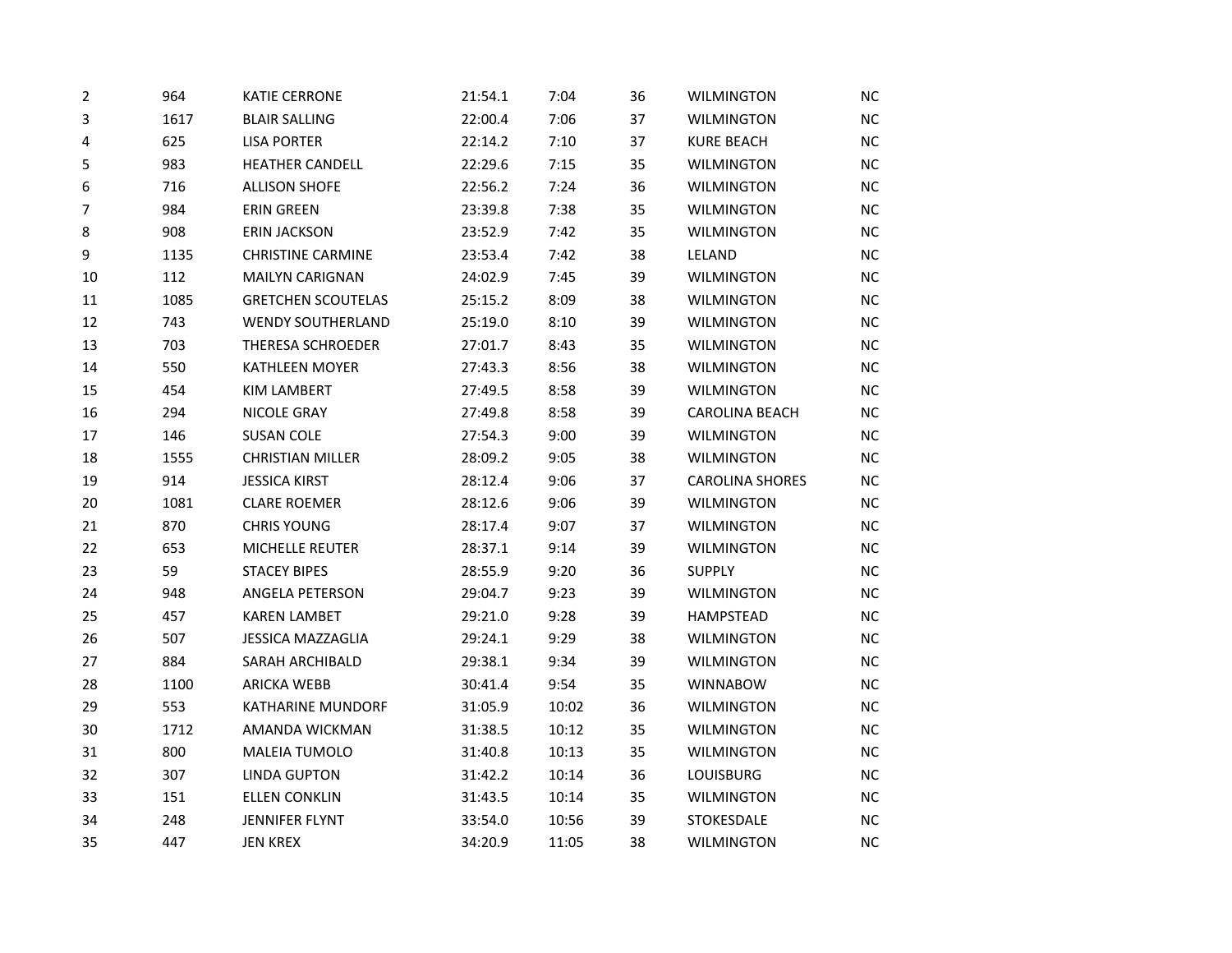| 36 | 1163           | <b>SARAH PLESS</b>         | 34:34.0 | 11:09 | 35 | <b>WILMINGTON</b>     | <b>NC</b> |
|----|----------------|----------------------------|---------|-------|----|-----------------------|-----------|
| 37 | 510            | JENNIFER MCDANIELS-TITUS   | 35:10.3 | 11:21 | 35 | <b>WILMINGTON</b>     | $\sf NC$  |
| 38 | 1056           | <b>KATIE MATHEWS</b>       | 35:34.0 | 11:28 | 39 | <b>WILMINGTON</b>     | NC        |
| 39 | $\overline{7}$ | <b>CLAIRE ALTOMARE</b>     | 35:46.5 | 11:32 | 35 | <b>WILMINGTON</b>     | NC        |
| 40 | 483            | MELISSA LYLES              | 35:56.3 | 11:35 | 38 | <b>WILMINGTON</b>     | NC        |
| 41 | 1099           | <b>MELISSA WAGENSELLER</b> | 35:59.0 | 11:36 | 36 | <b>WILMINGTON</b>     | <b>NC</b> |
| 42 | 745            | <b>NATALIE SPENCER</b>     | 36:01.5 | 11:37 | 36 | <b>WATHA</b>          | <b>NC</b> |
| 43 | 819            | <b>SHAVONNY WALKER</b>     | 36:06.0 | 11:39 | 39 | <b>WILMINGTON</b>     | NC        |
| 44 | 1045           | <b>JENNIFER KING</b>       | 36:16.7 | 11:42 | 37 | <b>HAMPSTEAD</b>      | NC        |
| 45 | 925            | <b>KELLY PETRUSKA</b>      | 36:17.7 | 11:42 | 36 | <b>WILMINGTON</b>     | NC        |
| 46 | 205            | NAREERAT DOWD              | 37:47.8 | 12:11 | 37 | <b>ROCKY POINT</b>    | NC        |
| 47 | 937            | <b>CARLA WEISS</b>         | 38:05.5 | 12:17 | 37 | <b>WILMINGTON</b>     | NC        |
| 48 | 921            | <b>LINDSAY MAYTON</b>      | 38:10.7 | 12:19 | 38 | LELAND                | <b>NC</b> |
| 49 | 630            | <b>MEGAN PRATT</b>         | 38:21.2 | 12:22 | 37 | <b>WILMINGTON</b>     | NC        |
| 50 | 512            | <b>JORDAN MCEWEN</b>       | 39:02.7 | 12:35 | 36 | <b>WILMINGTON</b>     | <b>NC</b> |
| 51 | 405            | <b>VALERIE JOHNSON</b>     | 39:09.3 | 12:38 | 39 | <b>WILMINGTON</b>     | NC        |
| 52 | 368            | <b>LYANA HUNTER</b>        | 39:12.7 | 12:39 | 39 | <b>CAROLINA BEACH</b> | NC        |
| 53 | 927            | <b>KAREN RICHTER</b>       | 39:48.7 | 12:50 | 35 | <b>WILMINGTON</b>     | <b>NC</b> |
| 54 | 84             | <b>ALISHA BROWN</b>        | 40:13.7 | 12:58 | 35 | WILLARD               | NC        |
| 55 | 256            | AMANDA FOX                 | 42:13.2 | 13:37 | 35 | <b>WILMINGTON</b>     | <b>NC</b> |
| 56 | 441            | <b>BARBARA KORNEGAY</b>    | 42:24.4 | 13:41 | 37 | <b>WILMINGTON</b>     | NC        |
| 57 | 566            | <b>ROSA NIXON</b>          | 42:51.9 | 13:49 | 39 | <b>WILMINGTON</b>     | NC        |
| 58 | 475            | JENNIFER LIVINGSTON        | 43:04.2 | 13:54 | 36 | <b>WILMINGTON</b>     | <b>NC</b> |
| 59 | 874            | <b>IRMA ZARATE</b>         | 44:51.7 | 14:28 | 35 | <b>WILMINGTON</b>     | NC        |
| 60 | 196            | SARAH DIGMANN              | 45:27.2 | 14:40 | 35 | <b>WINNABOW</b>       | ΝC        |
| 61 | 1128           | RAMONA HENSON              | 45:34.4 | 14:42 | 36 | <b>WILMINGTON</b>     | NC        |
| 62 | 533            | <b>CHRISTINE JUDD</b>      | 45:45.6 | 14:45 | 37 | LELAND                | NC        |
| 63 | 50             | <b>APRIL BATTEN</b>        | 47:18.2 | 15:15 | 35 | WILLARD               | NC        |
| 64 | 1707           | <b>TAMMY TANN</b>          | 48:56.8 | 15:47 | 37 | <b>WILMINGTON</b>     | NC        |
| 65 | $\mathbf{1}$   | MIRIAM ACEVECADO           | 49:08.5 | 15:51 | 38 | <b>WILMINGTON</b>     | NC        |
| 66 | 423            | <b>BRIDGET KELLY</b>       | 49:23.2 | 15:56 | 35 | SEATTLE               | <b>WA</b> |
| 67 | 51             | <b>HEATHER BAUMANN</b>     | 49:35.9 | 15:59 | 37 | SOUTHPORT             | <b>NC</b> |
| 68 | 555            | ANDREA MURAJDA             | 49:39.1 | 16:01 | 37 | <b>WILMINGTON</b>     | NC        |
| 69 | 581            | <b>SANDRA ORSA</b>         | 53:29.3 | 17:15 | 38 | <b>LOUISBURG</b>      | NC        |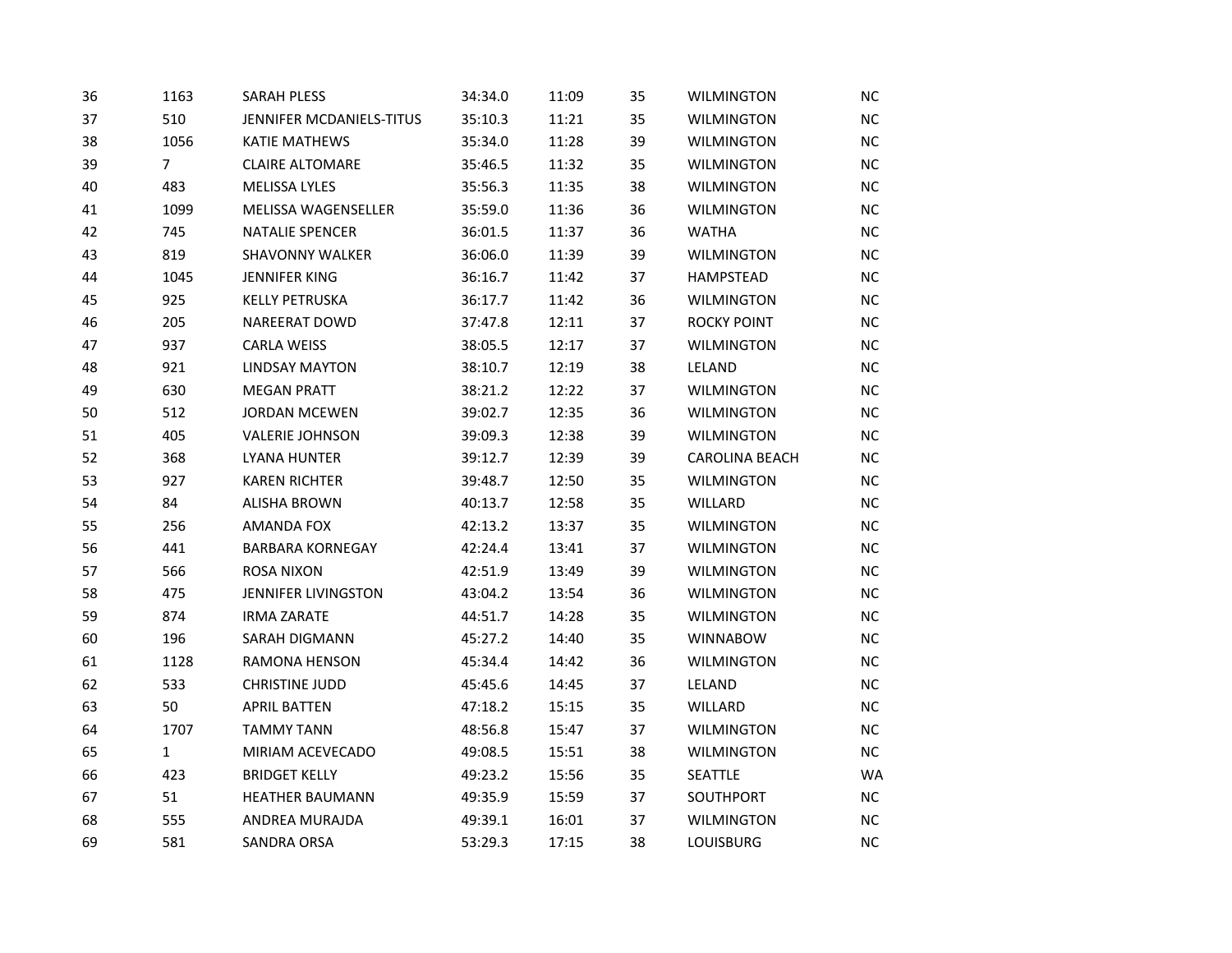| 70                    | 708  | <b>CHRISTINA SHARPE</b>   | 53:29.3     | 17:15 | 35  | LOUISBURG             | <b>NC</b> |
|-----------------------|------|---------------------------|-------------|-------|-----|-----------------------|-----------|
| 71                    | 201  | RAMIE DOLL                | 53:59.1     | 17:25 | 39  | <b>ROCKY MOUNT</b>    | <b>NC</b> |
| 72                    | 467  | <b>JETTE LAWRENCE</b>     | 54:04.1     | 17:26 | 39  | <b>WILMINGTON</b>     | NC        |
| 73                    | 21   | <b>BRANDY ATWOOD</b>      | 54:04.4     | 17:26 | 38  | <b>DELCO</b>          | NC        |
| 74                    | 779  | <b>TAMMY THOMAS</b>       | 54:26.8     | 17:34 | 36  | <b>BOLIVIA</b>        | $NC$      |
| 75                    | 579  | <b>WHITNEY OLSON</b>      | 54:29.9     | 17:35 | 37  | <b>WILMINGTON</b>     | $NC$      |
| 76                    | 481  | <b>STEPHANIE LUGO</b>     | 56:22.7     | 18:11 | 38  | <b>LELAND</b>         | <b>NC</b> |
| 77                    | 1714 | LAKEISHA WILSON           | 57:02.0     | 18:24 | 38  | <b>WILMINGTON</b>     | NC        |
| 78                    | 63   | <b>JENNIFER BLAKE</b>     | 58:29.3     | 18:52 | 38  | <b>WILMINGTON</b>     | <b>NC</b> |
| 79                    | 917  | <b>APRIL LESTER</b>       | 1:09:48.1   | 22:31 | 35  | <b>WILMINGTON</b>     | $NC$      |
| 80                    | 907  | <b>JAMIE HIGH-MOORE</b>   | 1:09:48.7   | 22:31 | 39  | <b>WILMINGTON</b>     | <b>NC</b> |
| <b>FEMALE 40 - 44</b> |      |                           |             |       |     |                       |           |
| Position              | Bib# | Name                      | Finish Time | Pace  | Age | City                  | State     |
| $\mathbf{1}$          | 796  | <b>CHRISTIE TUCKER</b>    | 25:02.5     | 8:05  | 41  | <b>WILMINGTON</b>     | $NC$      |
| $\overline{2}$        | 25   | <b>ANGIE AVERY</b>        | 26:01.2     | 8:24  | 44  | <b>WILMINGTON</b>     | $NC$      |
| 3                     | 1092 | <b>CHRISTINE TANHUECO</b> | 26:37.1     | 8:35  | 43  | <b>WILMINGTON</b>     | <b>NC</b> |
| 4                     | 411  | <b>WENDY JOYNER</b>       | 27:12.7     | 8:46  | 43  | <b>WILMINGTON</b>     | <b>NC</b> |
| 5                     | 807  | <b>KELLI VANSCOY</b>      | 27:40.6     | 8:55  | 42  | <b>CAROLINA BEACH</b> | <b>NC</b> |
| 6                     | 783  | <b>DIANE TOMLINSON</b>    | 27:41.7     | 8:56  | 43  | HAMPSTEAD             | NC        |
| $\overline{7}$        | 751  | <b>MARCIA STAUNTON</b>    | 27:51.5     | 8:59  | 44  | <b>WILMINGTON</b>     | $NC$      |
| 8                     | 1066 | <b>MARINA NIELSEN</b>     | 28:17.4     | 9:07  | 42  | <b>WILMINGTON</b>     | NC        |
| 9                     | 739  | <b>HEATHER SORENSEN</b>   | 29:09.8     | 9:24  | 41  | <b>WILMINGTON</b>     | <b>NC</b> |
| 10                    | 143  | DEBRA CLOSE               | 29:10.7     | 9:25  | 40  | LELAND                | <b>NC</b> |
| 11                    | 669  | <b>ELISHA ROITHNER</b>    | 29:23.4     | 9:29  | 42  | <b>WILMINGTON</b>     | $NC$      |
| 12                    | 993  | <b>ELIZABETH FORKIN</b>   | 29:30.9     | 9:31  | 44  | <b>WILMINGTON</b>     | <b>NC</b> |
| 13                    | 830  | <b>LENORA WEBB</b>        | 29:33.4     | 9:32  | 41  | RIEGELWOOD            | <b>NC</b> |
| 14                    | 781  | <b>KELLY TISON</b>        | 29:34.1     | 9:32  | 41  | <b>WILMINGTON</b>     | <b>NC</b> |
| 15                    | 43   | <b>KRISTINE SMITH</b>     | 29:57.8     | 9:40  | 43  | <b>WILMINGTON</b>     | NC        |
| 16                    | 414  | <b>MARJORIE JUSTICE</b>   | 30:23.7     | 9:48  | 42  | <b>WILMINGTON</b>     | <b>NC</b> |
| 17                    | 1159 | <b>HEATHER THORNTON</b>   | 30:24.4     | 9:48  | 43  | <b>WILMINGTON</b>     | <b>NC</b> |
| 18                    | 66   | <b>JENNIFER BLOECH</b>    | 30:40.9     | 9:54  | 44  | <b>WILMINGTON</b>     | $NC$      |
| 19                    | 1040 | <b>KATHY HINES</b>        | 30:51.8     | 9:57  | 44  | <b>WILMINGTON</b>     | $NC$      |
| 20                    | 83   | <b>SHARON BROUHARD</b>    | 31:26.4     | 10:08 | 41  | <b>WILMINGTON</b>     | <b>NC</b> |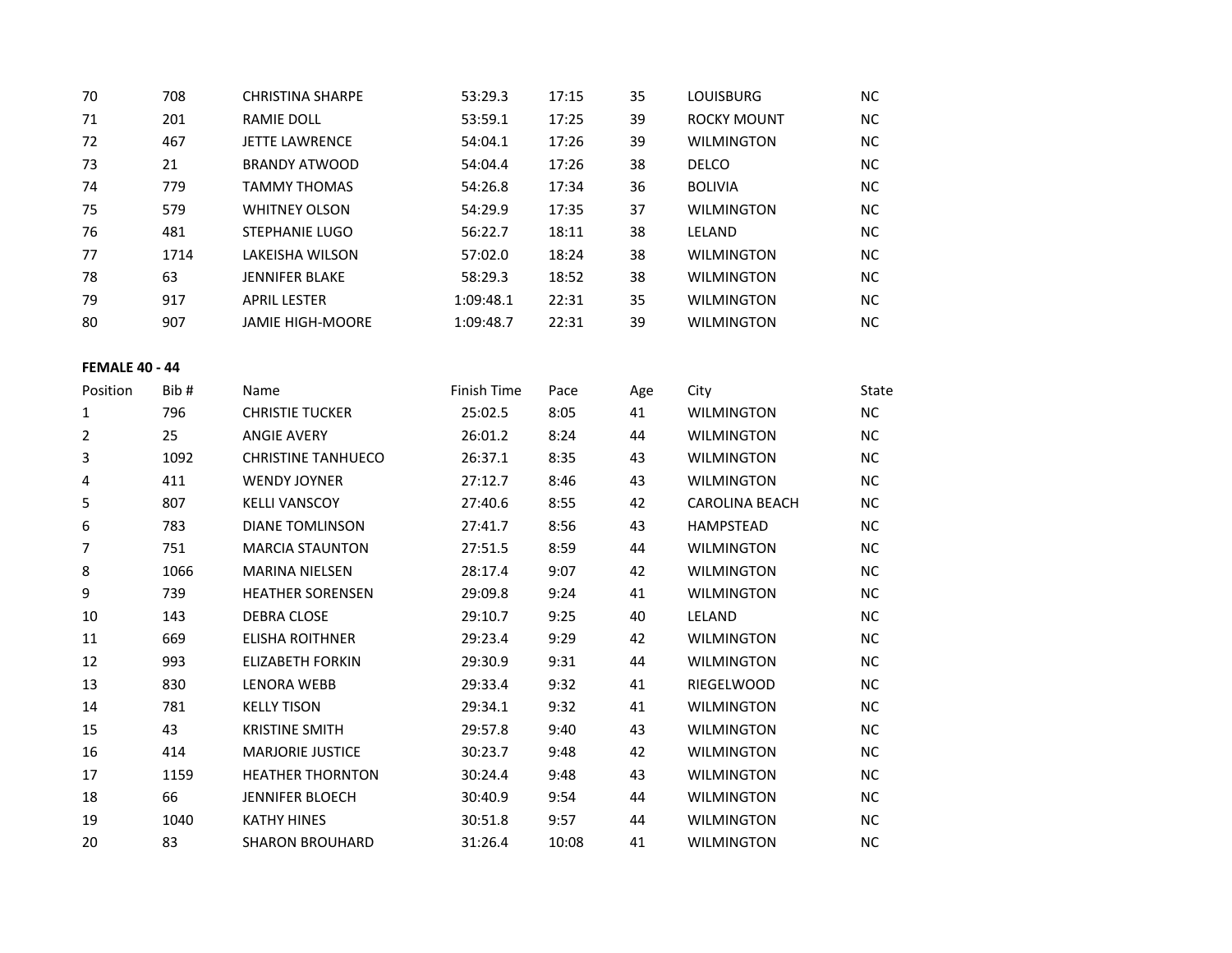| 21 | 578  | MELISSA OLSON            | 31:44.4 | 10:14 | 42 | <b>WATHA</b>        | NC.       |
|----|------|--------------------------|---------|-------|----|---------------------|-----------|
| 22 | 148  | <b>KIRSTEN COLEY</b>     | 32:55.3 | 10:37 | 40 | <b>WILMINGTON</b>   | <b>NC</b> |
| 23 | 893  | MICHELLE COOK            | 33:08.6 | 10:41 | 44 | <b>WILMINGTON</b>   | NC        |
| 24 | 266  | <b>AMANDA GAINES</b>     | 34:07.7 | 11:00 | 40 | LELAND              | NC        |
| 25 | 871  | <b>ERIKA YUCIUS</b>      | 34:11.0 | 11:02 | 44 | <b>WILMINGTON</b>   | NC.       |
| 26 | 552  | <b>TARA MULVEY</b>       | 34:23.2 | 11:05 | 41 | <b>WILMINGTON</b>   | <b>NC</b> |
| 27 | 404  | <b>TERRI JOHNSON</b>     | 34:49.8 | 11:14 | 41 | LELAND              | NC        |
| 28 | 780  | <b>DANIELLE THOMS</b>    | 34:50.3 | 11:14 | 40 | <b>WILMINGTON</b>   | NC        |
| 29 | 224  | <b>AMY CROMARTIE</b>     | 35:35.0 | 11:29 | 40 | WILMINGTON          | NC        |
| 30 | 320  | <b>ANITA HARRELL</b>     | 35:37.1 | 11:29 | 41 | <b>WILMINGTON</b>   | NC        |
| 31 | 688  | <b>KELLIE MANSS</b>      | 35:39.2 | 11:30 | 42 | LELAND              | $NC$      |
| 32 | 649  | <b>MICHELLE REGISTER</b> | 35:40.9 | 11:30 | 44 | GREENVILLE          | NC        |
| 33 | 354  | <b>HAVEN HOLSINGER</b>   | 35:44.1 | 11:32 | 40 | <b>WILMINGTON</b>   | <b>NC</b> |
| 34 | 860  | <b>TRACEL WILT</b>       | 35:46.0 | 11:32 | 43 | <b>WILMINGTON</b>   | $NC$      |
| 35 | 324  | <b>STEPHANIE HARRIS</b>  | 35:54.2 | 11:35 | 44 | <b>WILMINGTON</b>   | NC        |
| 36 | 839  | <b>KATHLEEN WHITE</b>    | 36:18.8 | 11:43 | 44 | <b>WILMINGTON</b>   | <b>NC</b> |
| 37 | 1124 | <b>JENNIFER BUTZ</b>     | 36:37.6 | 11:49 | 42 | <b>WINNABOW</b>     | NC        |
| 38 | 192  | <b>MEGAN DEMOLINA</b>    | 36:42.7 | 11:50 | 40 | <b>WILMINGTON</b>   | NC        |
| 39 | 1093 | <b>HEATHER TAYLOR</b>    | 36:56.2 | 11:55 | 43 | <b>JACKSONVILLE</b> | <b>NC</b> |
| 40 | 1716 | <b>LESLIE YOAS</b>       | 37:33.8 | 12:07 | 43 | <b>WILMINGTON</b>   | <b>NC</b> |
| 41 | 1152 | <b>JENNIFER MCFARLIN</b> | 37:40.8 | 12:09 | 41 | <b>WILMINGTON</b>   | NC        |
| 42 | 1708 | <b>CHRISTY THOMPSON</b>  | 38:01.9 | 12:16 | 40 | <b>WILMINGTON</b>   | <b>NC</b> |
| 43 | 1143 | <b>ANNA WEDINGTON</b>    | 38:02.0 | 12:16 | 40 | <b>WILMINGTON</b>   | NC        |
| 44 | 545  | <b>ALICE MOORE</b>       | 38:02.4 | 12:16 | 41 | <b>WILMINGTON</b>   | NC        |
| 45 | 390  | SUZANNE JALOT            | 38:08.1 | 12:18 | 40 | <b>WILMINGTON</b>   | <b>NC</b> |
| 46 | 61   | <b>DECIA BLACKMAN</b>    | 38:55.8 | 12:33 | 42 | <b>WILMINGTON</b>   | NC        |
| 47 | 701  | PATRICIA SCHIZZANO       | 39:23.0 | 12:42 | 44 | <b>WILMINGTON</b>   | <b>NC</b> |
| 48 | 941  | <b>JENNIFER MYERS</b>    | 40:01.9 | 12:55 | 44 | <b>WILMINGTON</b>   | NC        |
| 49 | 42   | <b>NORMA BANALES</b>     | 40:07.8 | 12:56 | 43 | <b>WILMINGTON</b>   | NC        |
| 50 | 419  | <b>MARY K KAYLER</b>     | 40:16.7 | 12:59 | 44 | LELAND              | <b>NC</b> |
| 51 | 401  | LORI JOHNSON             | 41:06.5 | 13:15 | 43 | <b>WILMINGTON</b>   | NC        |
| 52 | 813  | <b>CHRISTIAN VERZAAL</b> | 42:25.4 | 13:41 | 42 | <b>WILMINGTON</b>   | NC        |
| 53 | 87   | <b>JODI BROWN</b>        | 42:58.4 | 13:52 | 43 | LELAND              | NC        |
| 54 | 613  | <b>AIMEE PERRY</b>       | 43:01.1 | 13:53 | 43 | <b>HAMPSTEAD</b>    | NC        |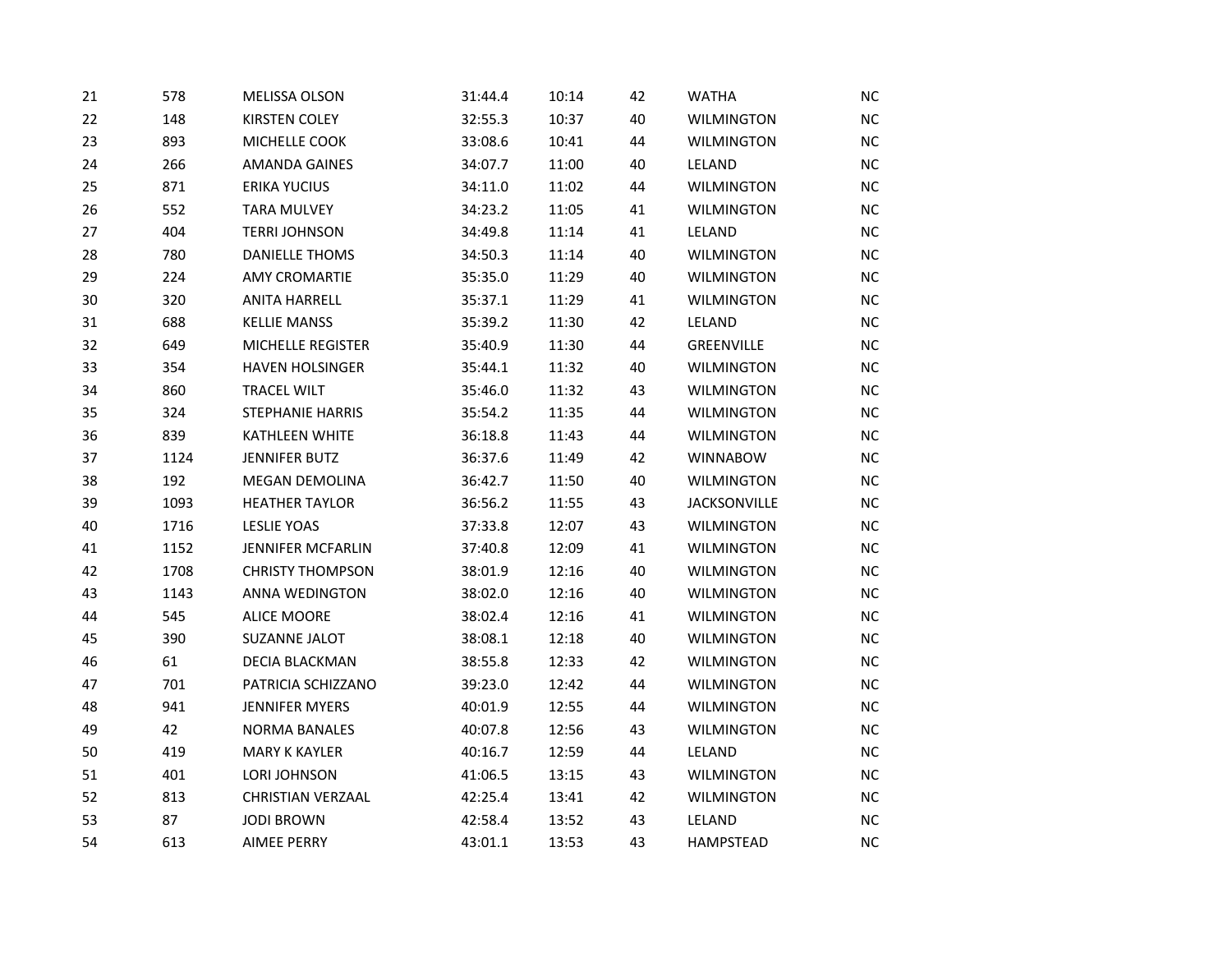| 55                    | 822  | <b>SUSANNE WALLACE</b>    | 43:07.8     | 13:55 | 41  | <b>WILMINGTON</b>     | NC.       |
|-----------------------|------|---------------------------|-------------|-------|-----|-----------------------|-----------|
| 56                    | 562  | <b>TELEA NEWKIRK</b>      | 44:12.4     | 14:15 | 42  | RALEIGH               | NC.       |
| 57                    | 503  | <b>NANCY MARTINEZ</b>     | 44:50.7     | 14:28 | 40  | <b>WILMINGTON</b>     | NC.       |
| 58                    | 361  | <b>CHRISTY HOWE</b>       | 46:00.9     | 14:50 | 41  | <b>WILMINGTON</b>     | NC        |
| 59                    | 1033 | <b>ANDREA HEPPE</b>       | 46:35.0     | 15:02 | 42  | <b>CASTLE HAYNE</b>   | NC.       |
| 60                    | 534  | <b>KAREN METIUS-HOUSE</b> | 47:40.5     | 15:23 | 41  | <b>WILMINGTON</b>     | NC.       |
| 61                    | 491  | <b>MAUREEN THOMAS</b>     | 48:22.7     | 15:36 | 40  | <b>WILMINGTON</b>     | NC        |
| 62                    | 736  | <b>LISA SOHASKEY</b>      | 48:57.3     | 15:47 | 41  | <b>WILMINGTON</b>     | NC.       |
| 63                    | 182  | <b>KIM DANIELS</b>        | 51:08.7     | 16:30 | 40  | LAKE WACCAMAW         | NC        |
| 64                    | 267  | <b>SETRINA GAINEY</b>     | 51:09.3     | 16:30 | 40  | LAKE WACCAMAW         | NC.       |
| 65                    | 522  | <b>MARY MEGEE</b>         | 51:09.9     | 16:30 | 43  | <b>WILMINGTON</b>     | <b>NC</b> |
| 66                    | 195  | ROSELINE DIAZ-QUIROZ      | 52:46.5     | 17:01 | 43  | WILMINGTON            | NC.       |
| 67                    | 301  | <b>MARIA GREENE</b>       | 53:03.0     | 17:07 | 44  | <b>DELCO</b>          | NC        |
| 68                    | 298  | <b>SHERRI GREEN</b>       | 53:59.1     | 17:25 | 44  | RALEIGH               | NC.       |
| 69                    | 386  | <b>MEGAN JACKSON</b>      | 54:12.1     | 17:29 | 41  | <b>FUQUAY VARINA</b>  | NC.       |
| 70                    | 518  | SARAH MCLAUGHLIN          | 54:12.4     | 17:29 | 41  | <b>WILMINGTON</b>     | NC.       |
| 71                    | 282  | <b>ANITA GOENS</b>        | 54:54.1     | 17:43 | 40  | <b>WILMINGTON</b>     | NC.       |
| 72                    | 790  | <b>ALLISON TRAVIS</b>     | 55:26.8     | 17:53 | 44  | <b>WILMINGTON</b>     | NC        |
| 73                    | 302  | <b>PAULA GREENE</b>       | 57:01.2     | 18:24 | 43  | <b>DELCO</b>          | NC        |
| 74                    | 711  | <b>MELANIE SHAW</b>       | 1:04:38.7   | 20:51 | 41  | RALEIGH               | NC.       |
| 75                    | 1711 | <b>JERONICA WEBB</b>      | 1:04:59.2   | 20:58 | 40  | <b>CLAYTON</b>        | NC        |
| <b>FEMALE 45 - 49</b> |      |                           |             |       |     |                       |           |
| Position              | Bib# | Name                      | Finish Time | Pace  | Age | City                  | State     |
| $\mathbf 1$           | 49   | DEBORAH BARTHOLOW         | 24:06.8     | 7:46  | 49  | <b>WILMINGTON</b>     | <b>NC</b> |
| 2                     | 103  | DONALDA CAIRNEY           | 25:51.4     | 8:20  | 47  | <b>WILMINGTON</b>     | <b>NC</b> |
| 3                     | 288  | JENNIFER GOLONKA          | 26:40.3     | 8:36  | 49  | <b>WILMINGTON</b>     | NC.       |
| 4                     | 348  | LISA HILL                 | 28:20.8     | 9:08  | 47  | <b>WILMINGTON</b>     | NC        |
| 5                     | 353  | <b>BONNIE HOLMES</b>      | 28:36.2     | 9:14  | 45  | <b>BURGAW</b>         | NC.       |
| 6                     | 568  | <b>CHARLOTTE NORRIS</b>   | 29:17.9     | 9:27  | 45  | <b>WILMINGTON</b>     | NC.       |
| $\overline{7}$        | 936  | TAMARA WEIL-CUNNINGHAM    | 29:41.8     | 9:35  | 47  | <b>HAMPSTEAD</b>      | NC.       |
| 8                     | 857  | <b>KRIS WILSON</b>        | 30:45.3     | 9:55  | 48  | <b>WILMINGTON</b>     | NC.       |
| 9                     | 123  | <b>MIKKI CAROSELLI</b>    | 31:05.2     | 10:02 | 49  | <b>CAROLINA BEACH</b> | NC        |
| 10                    | 1067 | <b>HEATHER NUGENT</b>     | 31:42.3     | 10:14 | 48  | <b>ROCKVILLE</b>      | <b>MD</b> |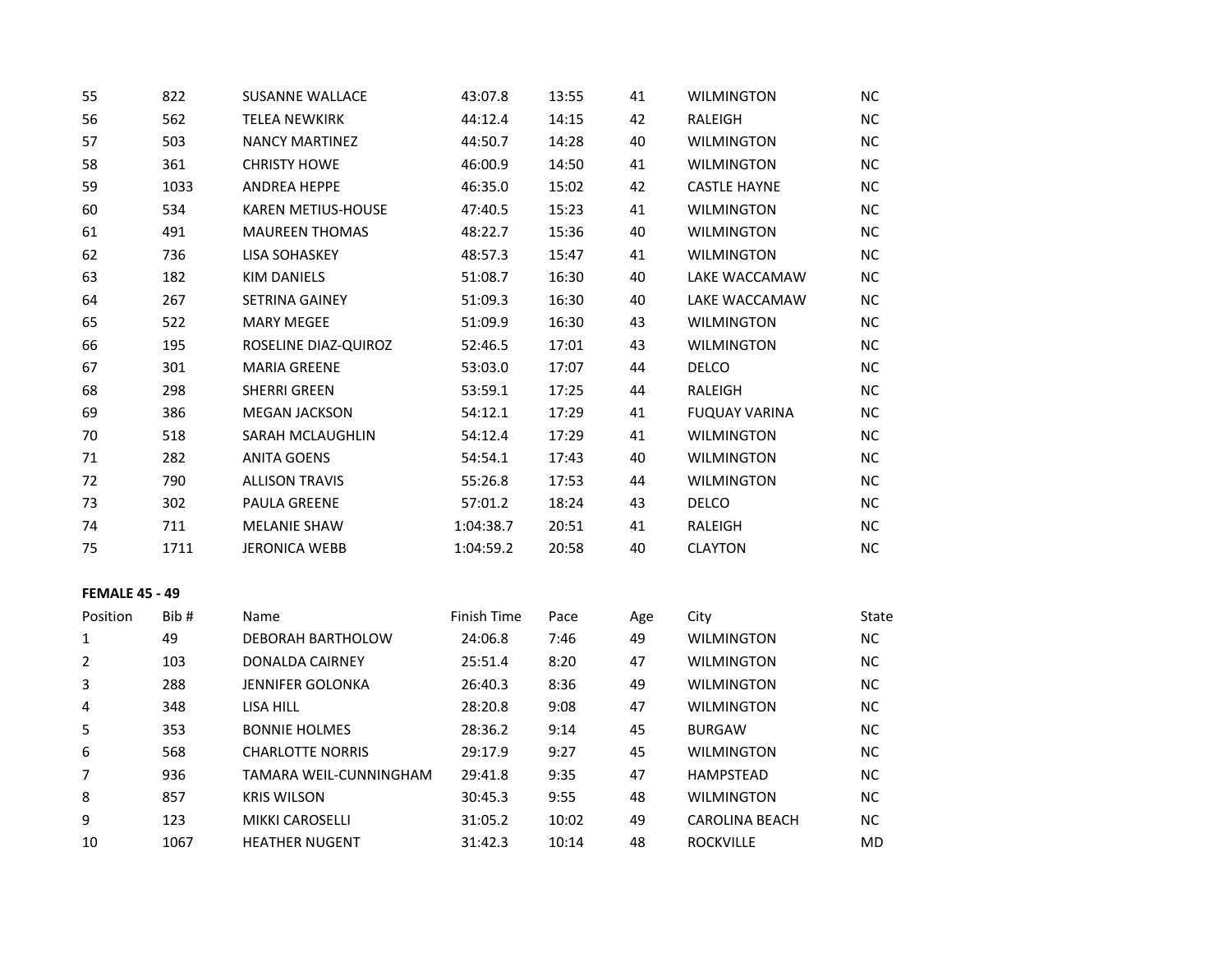| 11 | 184  | <b>SUZANNE DAUGHTRIDGE</b> | 32:07.1 | 10:22 | 47 | <b>WILMINTGON</b> | <b>NC</b> |
|----|------|----------------------------|---------|-------|----|-------------------|-----------|
| 12 | 356  | SANDRA HOPPER              | 32:51.8 | 10:36 | 45 | <b>WILMINGTON</b> | NC        |
| 13 | 680  | <b>AMY ROWLETT</b>         | 32:57.0 | 10:38 | 45 | <b>WILMINGTON</b> | NC        |
| 14 | 1072 | <b>DONNA REECE</b>         | 33:38.0 | 10:51 | 47 | <b>SURF CITY</b>  | NC        |
| 15 | 640  | <b>DEBBIE RANDALL</b>      | 34:05.6 | 10:59 | 46 | <b>WILMINGTON</b> | <b>NC</b> |
| 16 | 230  | <b>DENISE EVANS</b>        | 34:48.0 | 11:14 | 49 | <b>WILMINGTON</b> | <b>NC</b> |
| 17 | 805  | <b>LESLIE TYLER</b>        | 35:12.0 | 11:21 | 49 | <b>WILMINGTON</b> | NC        |
| 18 | 705  | <b>SHANNON SEUFERT</b>     | 35:47.1 | 11:33 | 45 | <b>WILMINGTON</b> | <b>NC</b> |
| 19 | 644  | <b>TINA RAY</b>            | 35:53.0 | 11:35 | 45 | <b>WILMINGTON</b> | NC        |
| 20 | 114  | <b>CORI CARMICHAEL</b>     | 36:58.9 | 11:55 | 45 | <b>HAMPSTEAD</b>  | NC        |
| 21 | 484  | <b>HEATHER LYNCH</b>       | 37:30.8 | 12:06 | 45 | <b>WILMINGTON</b> | NC        |
| 22 | 1130 | <b>MARY HENDERSON</b>      | 37:36.4 | 12:08 | 45 | <b>WILMINGTON</b> | NC        |
| 23 | 104  | ANDREA CAMPBELL            | 37:45.3 | 12:11 | 45 | WILMINGTON        | <b>NC</b> |
| 24 | 691  | <b>JULIE MAREK</b>         | 37:59.5 | 12:15 | 46 | <b>WILMINGTON</b> | NC        |
| 25 | 433  | <b>BECKY KING</b>          | 38:13.1 | 12:20 | 45 | CARY              | NC        |
| 26 | 418  | MICHELLE KARRAS            | 38:26.2 | 12:24 | 45 | <b>WILMINGTON</b> | <b>NC</b> |
| 27 | 974  | ROBIN NELSON               | 38:46.5 | 12:30 | 46 | <b>WILMINGTON</b> | NC        |
| 28 | 494  | <b>GINA MARCUM</b>         | 39:03.0 | 12:36 | 49 | <b>WILMINGTON</b> | NC        |
| 29 | 1109 | <b>CINDY POPAJOHN</b>      | 41:22.9 | 13:21 | 47 | <b>WILMINGTON</b> | NC        |
| 30 | 1108 | ALEXA WINSTEAD             | 41:23.3 | 13:21 | 45 | <b>WILMINGTON</b> | <b>NC</b> |
| 31 | 80   | <b>JENNIFER BROOKS</b>     | 41:31.6 | 13:24 | 46 | WILMINGTON        | NC        |
| 32 | 276  | DEVINN GEESON              | 41:46.4 | 13:28 | 46 | <b>WILMINGTON</b> | NC        |
| 33 | 460  | <b>TRICIA LANCASTER</b>    | 42:27.3 | 13:42 | 47 | <b>WILMINGTON</b> | NC        |
| 34 | 506  | LAVONDA HOWARD             | 44:30.9 | 14:21 | 48 | <b>WILMINGTON</b> | NC        |
| 35 | 865  | <b>TAMMY WYNN</b>          | 44:36.8 | 14:23 | 49 | <b>WILMINGTON</b> | <b>NC</b> |
| 36 | 119  | <b>CHRISTY BRANCO</b>      | 44:43.4 | 14:25 | 45 | <b>WILMINGTON</b> | NC        |
| 37 | 153  | <b>CATHERINE CONNELL</b>   | 44:43.8 | 14:25 | 45 | LELAND            | <b>NC</b> |
| 38 | 516  | <b>MARVETTA MCKOY</b>      | 46:40.0 | 15:03 | 48 | LELAND            | NC        |
| 39 | 69   | <b>AMY BOEHM</b>           | 47:43.1 | 15:24 | 48 | <b>HAMPSTEAD</b>  | NC        |
| 40 | 1080 | <b>MITZI RODGERS</b>       | 47:47.7 | 15:25 | 48 | HAMPSTEAD         | <b>NC</b> |
| 41 | 912  | <b>CAROLINE KEELER</b>     | 49:33.2 | 15:59 | 47 | <b>WILMINGTON</b> | <b>NC</b> |
| 42 | 11   | <b>GINGER AMOS</b>         | 50:51.4 | 16:24 | 49 | WILMINGTON        | NC        |
| 43 | 1176 | <b>MARGARET HUVER</b>      | 50:53.2 | 16:25 | 49 | <b>WILMINGTON</b> | NC        |
| 44 | 842  | MICHELLE WHITE             | 52:31.6 | 16:56 | 45 | <b>CURRIE</b>     | NC        |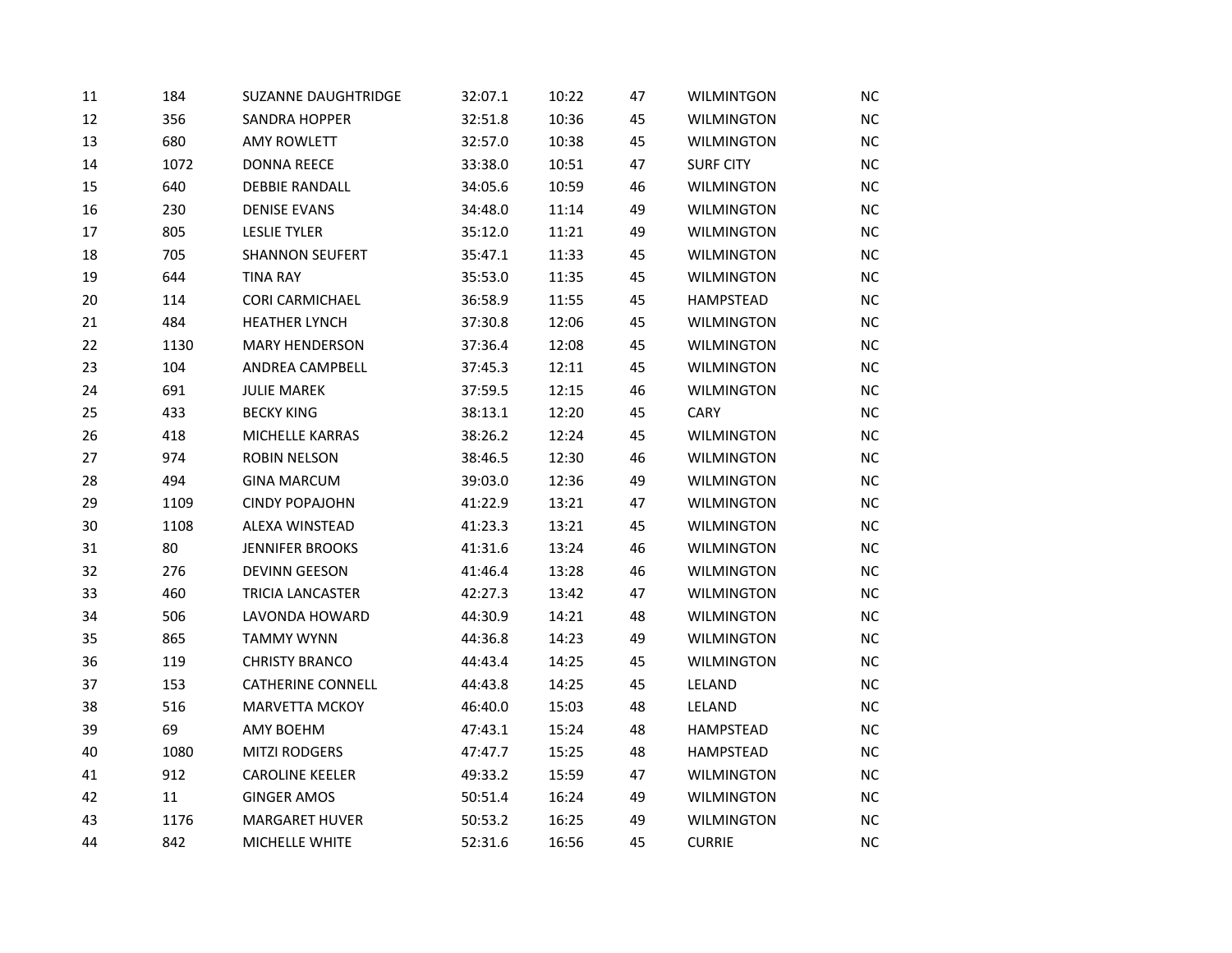| 898 | PENNY DEHART          | 52:38.3   | 16:59 | 49 | <b>WILMINGTON</b> | NC.       |
|-----|-----------------------|-----------|-------|----|-------------------|-----------|
| 197 | SANDRA DINAPOLI       | 52:48.7   | 17:02 | 49 | <b>WILMINGTON</b> | <b>NC</b> |
| 606 | <b>TERESA PEARSON</b> | 54:26.7   | 17:34 | 45 | SOUTHPORT         | NC.       |
| 548 | <b>KRISTEN KALLET</b> | 55:27.3   | 17:53 | 45 | <b>WILMINGTON</b> | NC.       |
| 372 | <b>CARMEN IBARRA</b>  | 56:52.2   | 18:21 | 45 | <b>WILMINGTON</b> | NC.       |
| 291 | <b>ELLEN GORMAN</b>   | 1:01:49.1 | 19:56 | 49 | <b>WILMINGTON</b> | <b>NC</b> |
| 89  | <b>STACY BRYN</b>     | 1:12:44.2 | 23:28 | 48 | <b>WILMINGTON</b> | <b>NC</b> |
|     |                       |           |       |    |                   |           |

## **FEMALE 50 - 54**

| Position | Bib# | Name                   | Finish Time | Pace  | Age | City                  | State     |
|----------|------|------------------------|-------------|-------|-----|-----------------------|-----------|
| 1        | 409  | PATRICIA JONES         | 25:32.9     | 8:14  | 52  | <b>WILMINGTON</b>     | <b>NC</b> |
| 2        | 829  | <b>LISE WATKINS</b>    | 26:51.1     | 8:40  | 52  | <b>WILMINGTON</b>     | NC.       |
| 3        | 947  | LE JORDAN              | 27:49.3     | 8:58  | 50  | <b>WILMINGTON</b>     | NC.       |
| 4        | 1149 | <b>PAM HUTSELL</b>     | 28:18.6     | 9:08  | 51  | <b>WILMINGTON</b>     | NC.       |
| 5        | 170  | <b>JACKIE CRUSE</b>    | 28:54.6     | 9:19  | 50  | <b>CASTLE HAYNE</b>   | NC.       |
| 6        | 495  | <b>CECELIA MARRESE</b> | 29:00.6     | 9:21  | 52  | <b>WILMINGTON</b>     | NC.       |
| 7        | 1147 | <b>POLLY DECKER</b>    | 29:12.9     | 9:25  | 51  | <b>WILMINGTON</b>     | NC.       |
| 8        | 56   | <b>MAGGIE BELLAMY</b>  | 30:08.8     | 9:43  | 54  | <b>WILMINGTON</b>     | <b>NC</b> |
| 9        | 1513 | <b>SUE MEIER</b>       | 30:11.6     | 9:44  | 51  | <b>WILMINGTON</b>     | NC.       |
| 10       | 717  | <b>KIM SHOLAR</b>      | 30:23.5     | 9:48  | 53  | <b>WILMINGTON</b>     | NC.       |
| 11       | 1713 | <b>KAREN WILLIAMS</b>  | 31:21.3     | 10:07 | 51  | <b>BURGAW</b>         | NC.       |
| 12       | 325  | <b>LORI HASKINS</b>    | 31:22.0     | 10:07 | 51  | <b>WILMINGTON</b>     | NC.       |
| 13       | 726  | <b>BETH SMITH</b>      | 31:24.7     | 10:08 | 51  | <b>CASTLE HAYNE</b>   | NC.       |
| 14       | 549  | <b>DIANA MORRIS</b>    | 31:35.7     | 10:11 | 53  | <b>HAMPSTEAD</b>      | NC.       |
| 15       | 1006 | <b>DANNA BATTS</b>     | 32:39.8     | 10:32 | 50  | <b>WILMINGTON</b>     | <b>NC</b> |
| 16       | 388  | ROBIN JACKSON          | 33:31.4     | 10:49 | 50  | <b>WAKE FOREST</b>    | <b>NC</b> |
| 17       | 961  | <b>KELLY PIERCE</b>    | 34:15.0     | 11:03 | 52  | <b>WILMINGTON</b>     | <b>NC</b> |
| 18       | 667  | <b>TERI JO ROGGE</b>   | 34:31.9     | 11:08 | 53  | <b>CAROLINA BEACH</b> | <b>NC</b> |
| 19       | 141  | <b>LAURA CLARK</b>     | 35:00.0     | 11:17 | 50  | <b>WILMINGTON</b>     | <b>NC</b> |
| 20       | 394  | <b>AMY JEFFREY</b>     | 35:20.5     | 11:24 | 50  | <b>WILMINGTON</b>     | NC.       |
| 21       | 958  | <b>SUSAN COLLINS</b>   | 35:22.1     | 11:25 | 54  | <b>WILMINGTON</b>     | NC.       |
| 22       | 868  | <b>CAROL YATES</b>     | 37:28.5     | 12:05 | 50  | <b>WILMINGTON</b>     | NC.       |
| 23       | 709  | LYNDA SHARPE           | 38:16.0     | 12:21 | 54  | <b>WILMINGTON</b>     | <b>NC</b> |
| 24       | 596  | <b>ELLEN PARKER</b>    | 39:54.1     | 12:52 | 54  | <b>WILMINGTON</b>     | <b>NC</b> |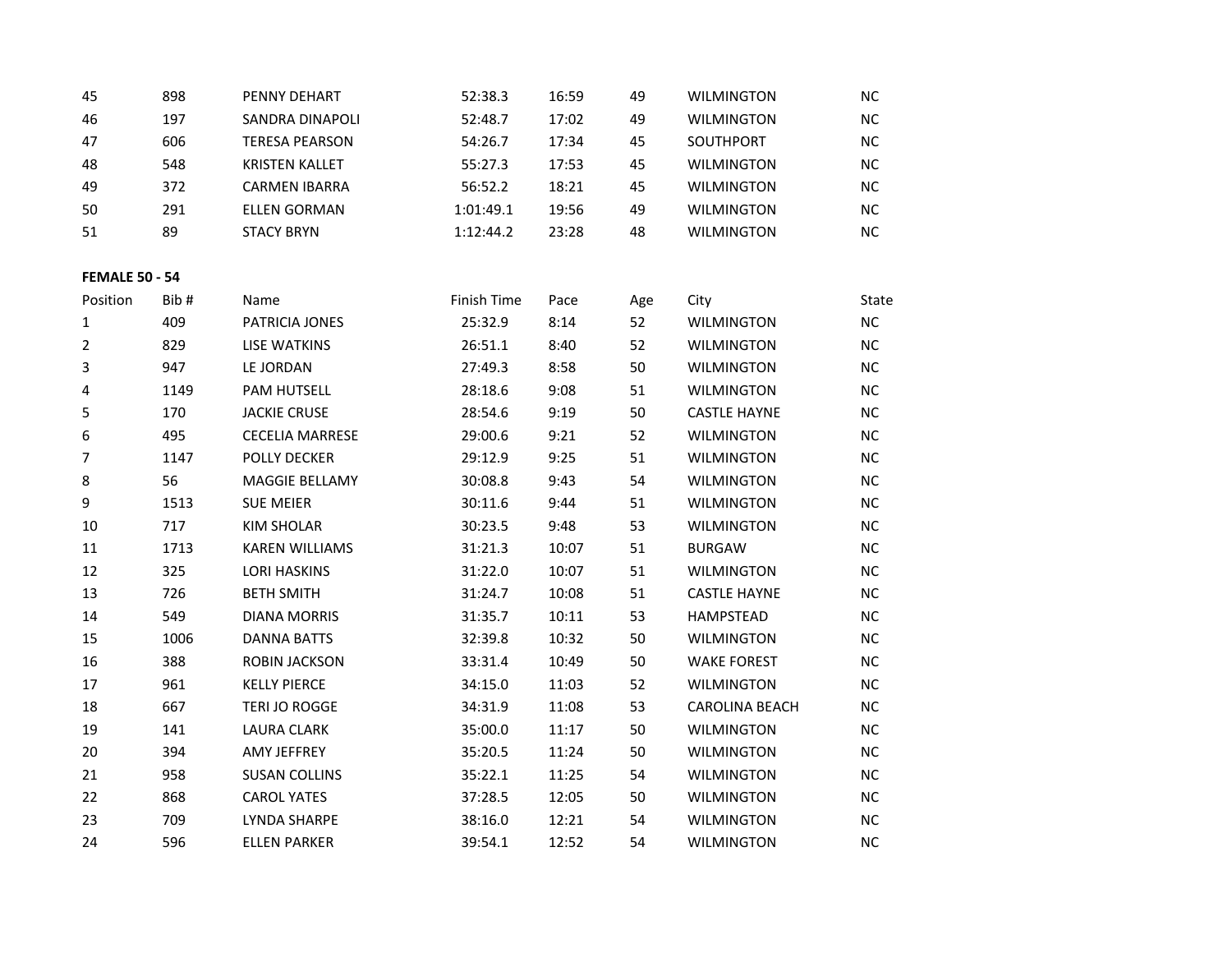| 25                    | 949  | <b>JILLIAN GEORGE</b>   | 41:53.0     | 13:31 | 54  | <b>BURGAW</b>             | NC.       |
|-----------------------|------|-------------------------|-------------|-------|-----|---------------------------|-----------|
| 26                    | 683  | <b>JOANNE LEE</b>       | 42:34.3     | 13:44 | 50  | WILMINGTON                | <b>NC</b> |
| 27                    | 444  | <b>ROBIN GAUSE</b>      | 43:04.4     | 13:54 | 54  | <b>WILMINGTON</b>         | <b>NC</b> |
| 28                    | 176  | <b>TRACY CYR</b>        | 43:32.1     | 14:03 | 50  | <b>WILMINGTON</b>         | NC        |
| 29                    | 1076 | <b>DEBBIE REYNOLDS</b>  | 43:45.4     | 14:07 | 52  | SOUTHPORT                 | NC        |
| 30                    | 355  | ELIZABETH HOOD          | 46:39.9     | 15:03 | 54  | <b>WILMINGTON</b>         | <b>NC</b> |
| 31                    | 922  | <b>FELICIA MYOTT</b>    | 46:45.9     | 15:05 | 54  | <b>WILMINGTON</b>         | NC        |
| 32                    | 615  | <b>KAY KING</b>         | 49:33.4     | 15:59 | 53  | <b>WILMINGTON</b>         | NC        |
| 33                    | 1096 | <b>LYNN VANN</b>        | 49:34.6     | 15:59 | 51  | <b>WILMINGTON</b>         | <b>NC</b> |
| 34                    | 246  | <b>DEANA FLOYD</b>      | 50:14.1     | 16:12 | 53  | <b>WILMINGTON</b>         | NC.       |
| 35                    | 844  | SYLVIA WHITLEY          | 50:17.8     | 16:13 | 53  | <b>WILMINGTON</b>         | NC        |
| 36                    | 264  | <b>MARY FREEMAN</b>     | 50:51.6     | 16:24 | 51  | DELCO                     | NC.       |
| 37                    | 1141 | <b>ERIN KELLEY</b>      | 55:30.2     | 17:54 | 51  | <b>WILMINGTON</b>         | NC.       |
| 38                    | 383  | <b>NYOKA EVERETT</b>    | 57:01.1     | 18:24 | 53  | <b>CLAYTON</b>            | NC        |
| 39                    | 1088 | KIM SHOLAR              | 58:02.9     | 18:43 | 53  | WILMINGTON                | NC.       |
| 40                    | 607  | UNIE PENDERGRASS        | 59:35.0     | 19:13 | 50  | <b>WILMINGTON</b>         | <b>NC</b> |
| 41                    | 161  | <b>MARY BROOKS</b>      | 59:53.3     | 19:19 | 54  | <b>WILMINGTON</b>         | NC        |
| 42                    | 989  | DJ TYLER                | 59:54.2     | 19:19 | 52  | <b>WILMINGTON</b>         | NC        |
| <b>FEMALE 55 - 59</b> |      |                         |             |       |     |                           |           |
| Position              | Bib# | Name                    | Finish Time | Pace  | Age | City                      | State     |
| 1                     | 789  | <b>CHERYL TRAPP</b>     | 25:16.0     | 8:09  | 55  | <b>WILMINGTON</b>         | NC        |
| $\overline{2}$        | 929  | <b>TRUDY ROBARE</b>     | 25:48.4     | 8:19  | 59  | <b>WILMINGTON</b>         | NC        |
| 3                     | 747  | <b>TINA STANCILL</b>    | 26:59.0     | 8:42  | 56  | <b>WILMINGTON</b>         | NC        |
| 4                     | 187  | <b>DIANA DAVIS</b>      | 27:04.7     | 8:44  | 55  | <b>HAMPSTEAD</b>          | NC.       |
| 5                     | 692  | <b>KELLY MATHIS</b>     | 29:17.9     | 9:27  | 57  | <b>WILMINGTON</b>         | NC        |
| 6                     | 750  | <b>TRESA STARLING</b>   | 31:45.2     | 10:15 | 59  | <b>WILMINGTON</b>         | NC        |
| $\overline{7}$        | 515  | <b>CAMILLE MCKEON</b>   | 36:42.8     | 11:50 | 58  | <b>WILMINGTON</b>         | NC        |
| 8                     | 126  | A CARRICO               | 36:47.1     | 11:52 | 55  | <b>WILMINGTON</b>         | <b>NC</b> |
| 9                     | 598  | <b>KATHY PARKER</b>     | 39:54.1     | 12:52 | 55  | <b>WILMINGTON</b>         | NC.       |
| 10                    | 1110 | <b>ANN FORHBOSE</b>     | 41:21.4     | 13:20 | 57  | <b>WRIGHTSVILLE BEACH</b> | NC.       |
| 11                    | 1566 | <b>DEBORAH OLIVER</b>   | 41:33.4     | 13:24 | 57  | <b>WILMINGTON</b>         | <b>NC</b> |
| 12                    | 580  | <b>JANET O'NEIL</b>     | 41:53.8     | 13:31 | 59  | <b>WILMINGTON</b>         | NC        |
| 13                    | 284  | <b>TRICIA DOUGHERTY</b> | 43:18.7     | 13:58 | 56  | <b>WILMINGTON</b>         | <b>NC</b> |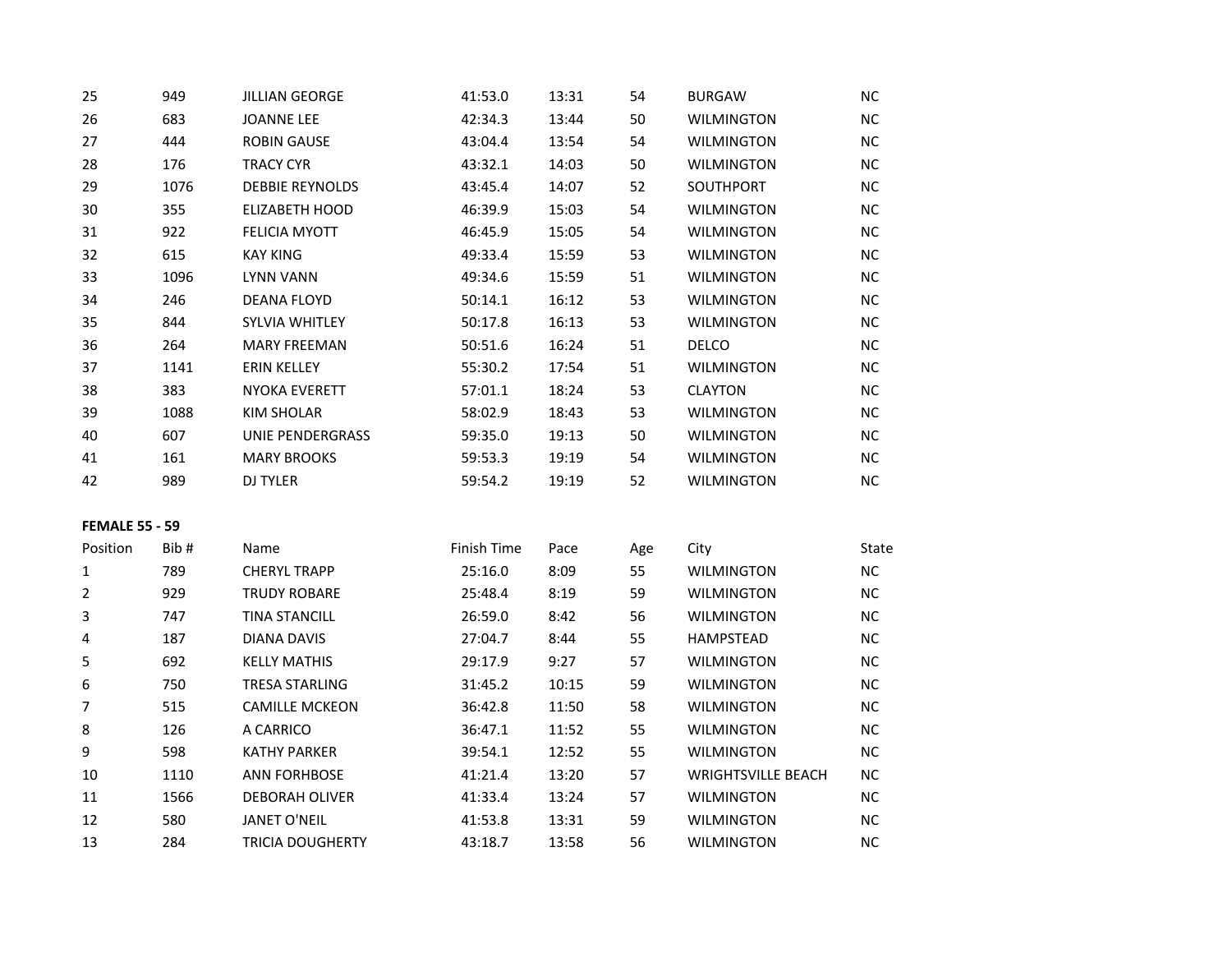| 14                    | 508  | SHERRI MCCARTY             | 44:16.8     | 14:17 | 57  | <b>WILMINGTON</b>         | NC.       |
|-----------------------|------|----------------------------|-------------|-------|-----|---------------------------|-----------|
| 15                    | 1024 | <b>SHARON GAUSE</b>        | 47:20.4     | 15:16 | 59  | <b>CASTLE HAYNE</b>       | NC        |
| 16                    | 436  | <b>AMY KITTING</b>         | 47:46.2     | 15:25 | 55  | <b>WILMINGTON</b>         | NC.       |
| 17                    | 1083 | <b>SUSAN SALEM</b>         | 49:34.7     | 15:59 | 57  | <b>HOLLYRIDGE</b>         | NC.       |
| 18                    | 431  | <b>KELLY KIMBLE</b>        | 49:35.6     | 15:59 | 57  | <b>OAK ISLAND</b>         | <b>NC</b> |
| 19                    | 452  | <b>LAURA LABREE</b>        | 52:47.6     | 17:02 | 55  | <b>HAMPSTEAD</b>          | NC        |
| 20                    | 1020 | <b>GLORIA DEBOSE</b>       | 58:02.3     | 18:43 | 55  | <b>WATHA</b>              | NC.       |
| 21                    | 1113 | <b>JUDY SMITH</b>          | 1:02:05.8   | 20:02 | 55  | <b>GARLAND</b>            | NC        |
| <b>FEMALE 60 - 64</b> |      |                            |             |       |     |                           |           |
| Position              | Bib# | Name                       | Finish Time | Pace  | Age | City                      | State     |
| $\mathbf 1$           | 900  | <b>SUNNY FITZGERALD</b>    | 27:48.3     | 8:58  | 60  | LELAND                    | NC        |
| $\overline{2}$        | 559  | <b>DONNIS NEESE</b>        | 27:57.2     | 9:01  | 61  | <b>LIBERTY</b>            | NC        |
| 3                     | 1719 | <b>KAREN KENNEY</b>        | 33:41.4     | 10:52 | 61  | <b>WILMINGTON</b>         | NC.       |
| 4                     | 102  | <b>VANESSA CAIN</b>        | 36:29.9     | 11:46 | 60  | <b>WILMINGTON</b>         | NC.       |
| 5                     | 710  | SHEILA SHARTLE             | 37:21.5     | 12:03 | 60  | <b>WILMINGTON</b>         | NC.       |
| 6                     | 544  | <b>CATHY MOLL</b>          | 39:16.8     | 12:40 | 61  | <b>WILMINGTON</b>         | NC        |
| $\overline{7}$        | 442  | <b>MERRY LYNN KORNEGAY</b> | 42:24.5     | 13:41 | 63  | <b>WILMINGTON</b>         | NC.       |
| $\,8\,$               | 809  | <b>GLADYS VASILE</b>       | 44:30.7     | 14:21 | 64  | <b>WILMINGTON</b>         | NC.       |
| 9                     | 476  | SPRING LLEWELLYN           | 47:13.5     | 15:14 | 62  | HAMPSTEAD                 | <b>NC</b> |
| $10\,$                | 838  | <b>FRANCES WHITE</b>       | 47:46.2     | 15:25 | 60  | <b>WILMINGTON</b>         | NC        |
| 11                    | 221  | <b>BARBARA EHLERS</b>      | 49:57.8     | 16:07 | 63  | <b>COLUMBIA</b>           | SC        |
| 12                    | 906  | <b>CHERYL HIGH</b>         | 1:09:48.5   | 22:31 | 64  | <b>WILMINGTON</b>         | NC        |
| FEMALE 65+            |      |                            |             |       |     |                           |           |
| Position              | Bib# | Name                       | Finish Time | Pace  | Age | City                      | State     |
| $\mathbf 1$           | 1016 | <b>NANCY FAYE CRAIG</b>    | 31:42.8     | 10:14 | 71  | <b>WRIGHTSVILLE BEACH</b> | NC        |
| $\overline{2}$        | 1060 | PAM MOFFETT                | 32:02.0     | 10:20 | 70  | <b>WILMINGTON</b>         | NC        |
| 3                     | 1561 | PAM MOFFETT                | 32:02.2     | 10:20 | 69  | <b>WILMINGTON</b>         | NC.       |
| 4                     | 1173 | LAURA WILHELR              | 32:59.9     | 10:38 | 67  | <b>WILMINGTON</b>         | NC.       |
| 5                     | 213  | <b>BECKY DUS</b>           | 40:16.0     | 12:59 | 72  | SOUTHPORT                 | <b>NC</b> |
| 6                     | 73   | <b>ELAINE BOONE</b>        | 43:10.6     | 13:55 | 65  | ST. JAMES                 | NC        |
| 7                     | 45   | <b>MYRTIS BARKER</b>       | 43:24.5     | 14:00 | 65  | LELAND                    | NC        |
| 8                     | 1030 | <b>ANN HANNAN</b>          | 47:47.8     | 15:25 | 66  | WILLARD                   | NC        |